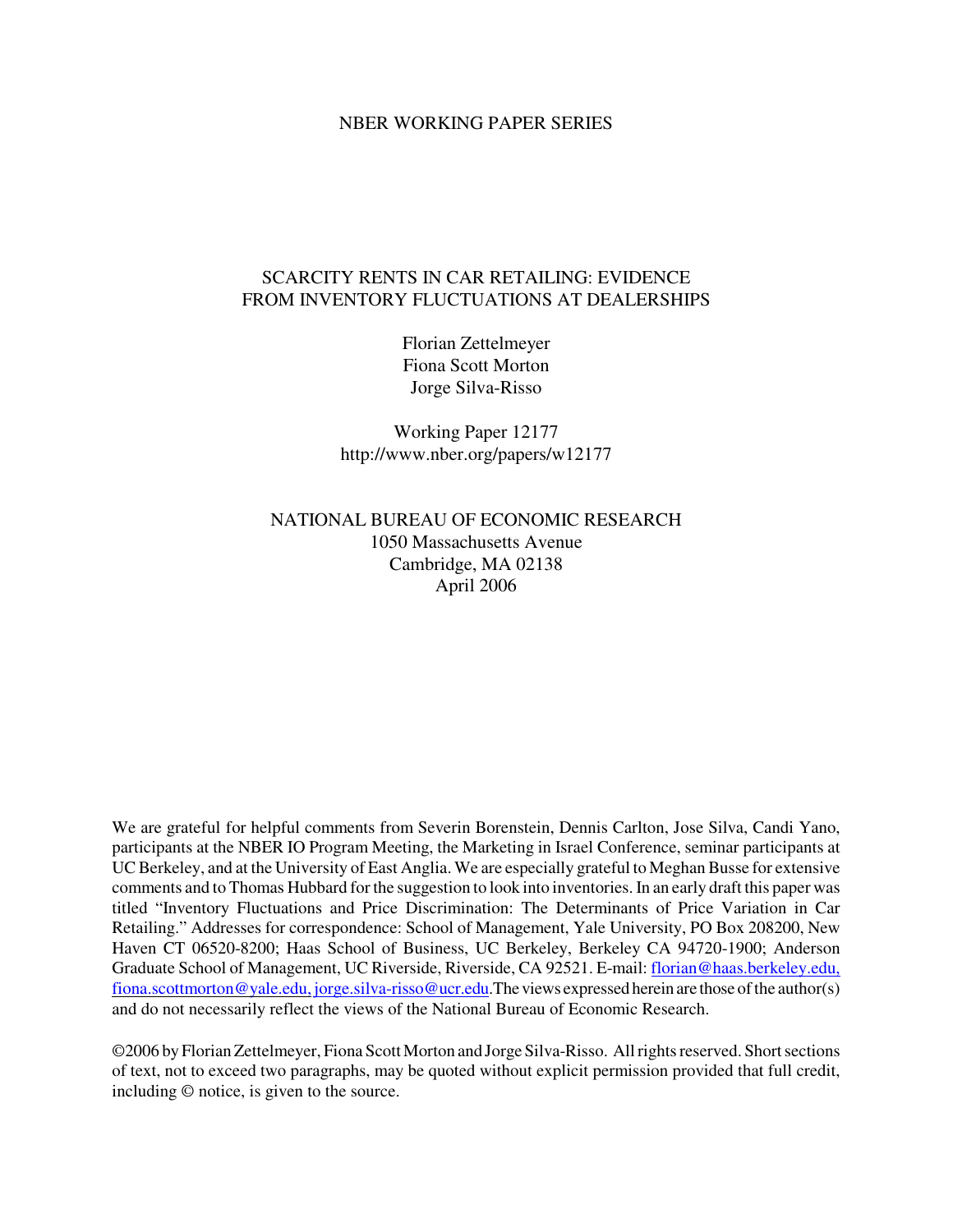Scarcity Rents in Car Retailing: Evidence from Inventory Fluctuations at Dealerships Florian Zettelmeyer, Fiona Scott Morton and Jorge Silva-Risso NBER Working Paper No. 12177 April 2006 JEL No. L0, L1

## **ABSTRACT**

Price variation for identical cars at the same dealership is commonly assumed to arise because dealers with market power are able to price discriminate among their customers. In this paper we show that while price discrimination may be one element of price variation, price variation also arises from inventory fluctuations. Inventory fluctuations create scarcity rents for cars that are in short supply. The price variation due to inventory fluctuations thus functions to efficiently allocate particular cars that are in restricted supply to those customers who value them most highly. Our empirical results show that a dealership moving from a situation of inventory shortage to an average inventory level lowers transaction prices by about 1% ceteris paribus, corresponding to 15% of dealers' average per vehicle profit margin or \$250 on the average car. Shorter resupply times also decrease transaction prices for cars in high demand. For traditional dealerships, inventory explains 49% of the combined inventory and demographic components of the predicted price. For so-called 'no-haggle' dealerships, the percentage explained by inventory increases to 74%.

Florian Zettelmeyer Haas School of Business UC, Berkeley Berkeley, CA 94720 and NBER florian@haas.berkeley.edu

Fiona Scott Morton Yale School of Management 135 Prospect Street New Haven, CT 06520 fiona.scottmorton@yale.edu

Jorge Silva-Risso Anderson Hall 11 University of California Riverside, CA 92521 jorge.silva-risso@ucr.edu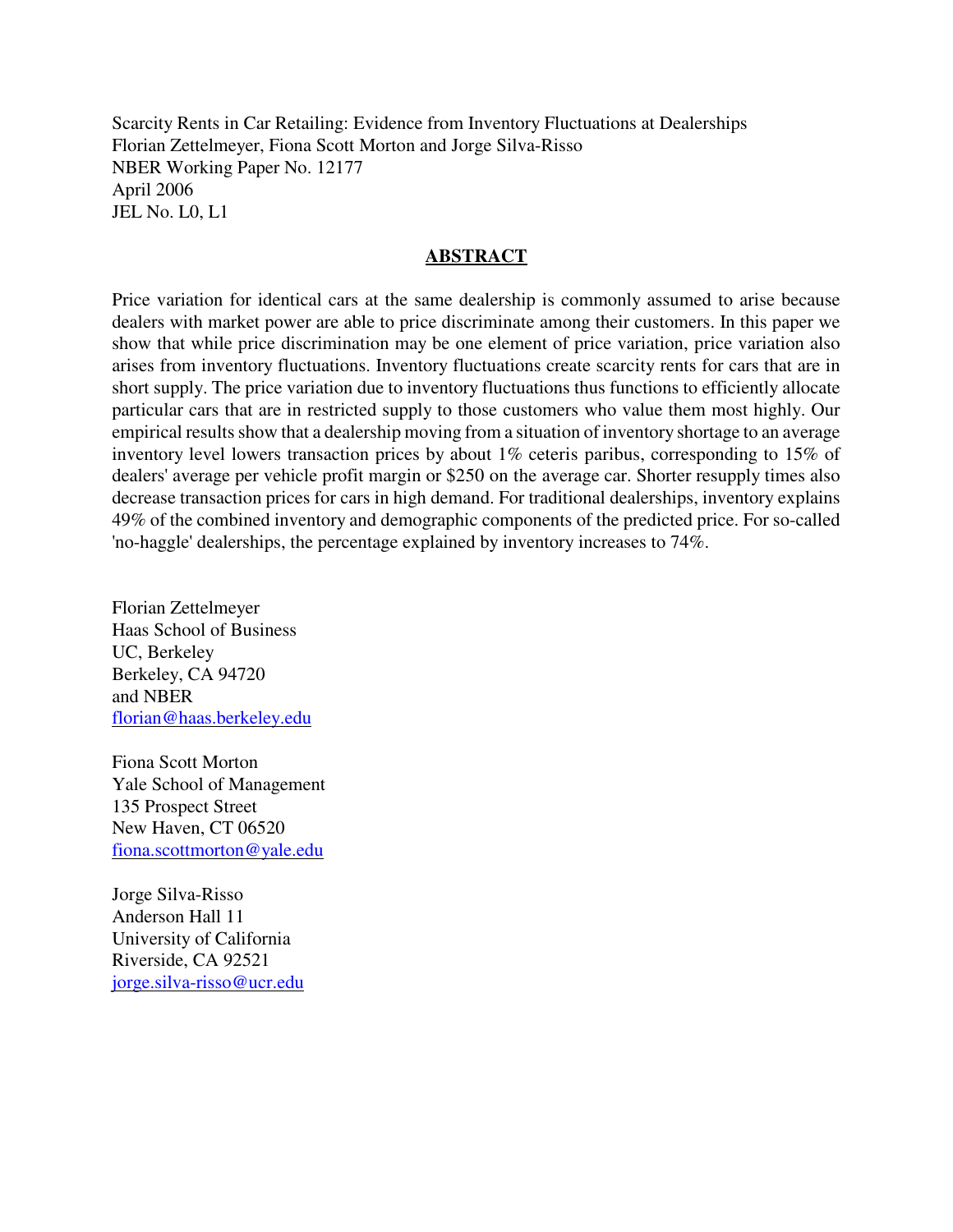## 1 Introduction

Why do identical cars at the same dealership sell for different prices to different customers? At a superficial level, the reason is that prices are individually negotiated between dealers and customers. The obvious follow-up question is, why are retail automobile prices individually negotiated? A common answer is that negotiation is a way for dealers with market power to price discriminate among their customers. Given the high price of a new car, it would not be surprising if the cost of gaining information about a consumer's willingness to pay is, in comparison, small enough to make the dealer's effort to assess a consumer's valuation and negotiate individual prices more profitable than posting a fixed price.

In this paper we argue that price discrimination is not the only reason why car prices are negotiated. Because car supply is restricted in the short term to the inventory on a dealer's lot, and demand is volatile, the opportunity cost of selling a car of a specific make, model, options, and color is constantly changing with demand for that particular car within the geographic market. Even if inter-dealer vehicle trades mean that supply is not absolutely fixed, this trading is limited because of the transaction cost of bartering with other dealers and thin markets due to the large variety of cars. Thus there are effectively new, dealer-level optimal prices each day - or perhaps more frequently - for each car. Not posting a price, and instead negotiating with the consumer, allows the dealer to incorporate the latest information on inventory levels into the offered price. As a result, the opportunity cost to the dealer of selling a car—and therefore the transaction price—is likely to vary across two consumers who purchase the same car on different days, even without differences between them in willingness to pay or bargaining ability. This explanation for price variation differs importantly from the price discrimination explanation because it does not imply that there is market power. Indeed, under the inventory explanation, price differences are the result of scarcity rents, and function to efficiently allocate particular cars that are in restricted supply to those customers who value them most highly.

While these two explanations are very different, they are also not mutually exclusive. For example, there is no reason that a dealer with market power would not vary its price both according to the willingness to pay of individual customers and according to the opportunity cost of the vehicle induced by inventory scarcity (see Borenstein and Rose (1994) for an example of this behavior in the airline industry). The purpose of this paper is to argue that inventory scarcity may be an important but neglected component of price variation, and to estimate the extent to which inventory concerns can explain the variation in prices in retail automobile sales.

We construct a simple dynamic model of a car dealer's pricing problem as a function of inventory. Solving this model for particular parameter values, we find that the price a dealer charges should vary with two factors: the amount of inventory of that specific car in his lot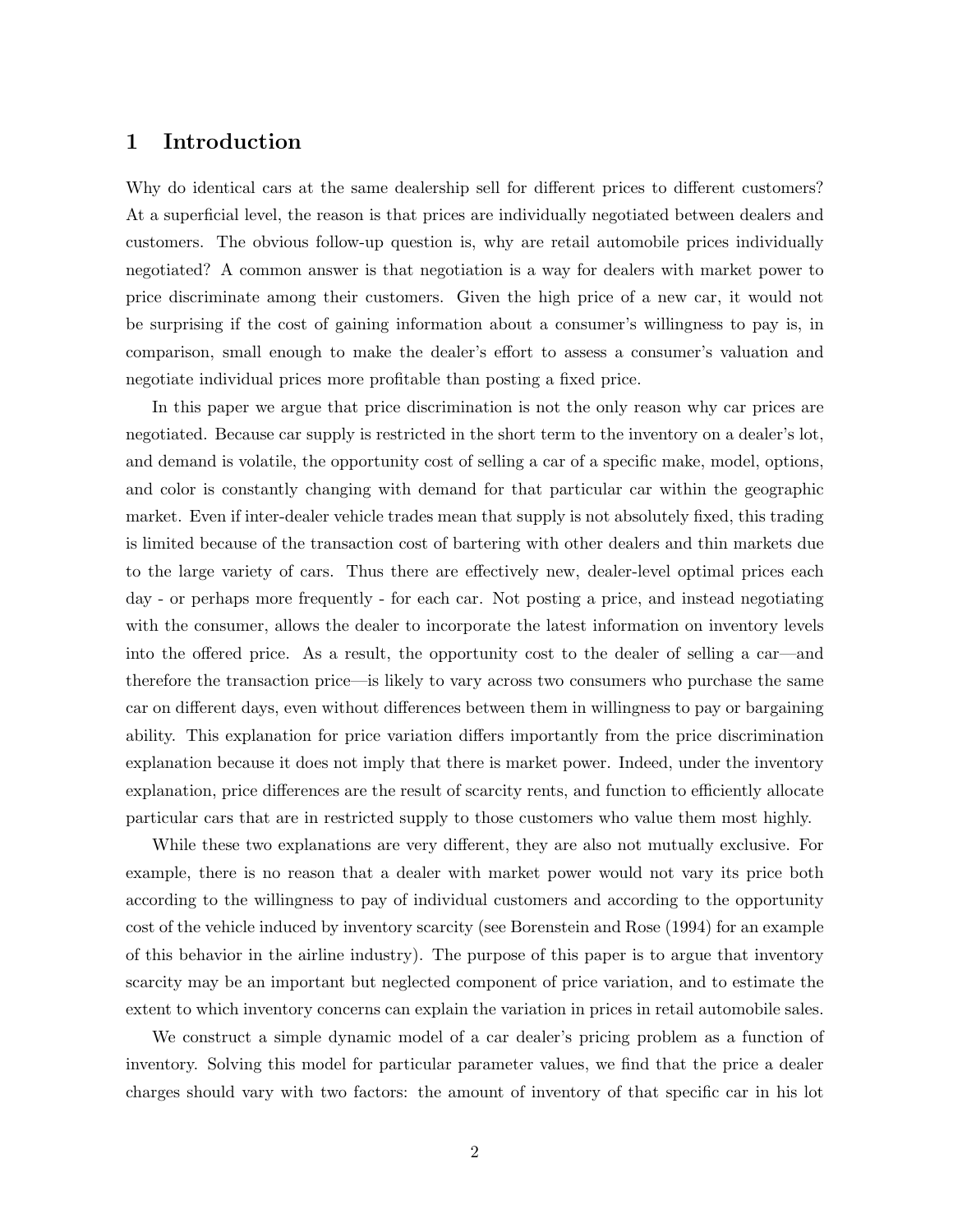and the number of days remaining until a shipment of new inventory arrives.

The intuition behind the effect of inventory on prices is as follows. If a dealer's inventory of particular car is increased, with no change in the resupply schedule, the dealer's opportunity cost from selling that vehicle has decreased because the car is now less scarce relative to expected future demand. In contrast, any sale when inventory is very low has a higher opportunity cost because the dealer may not be able to sell to a future high-valuation consumer who could arrive after the last car is sold but before the new inventory arrives. To understand the intuition behind the effect of resupply time on prices, consider a dealer who is approaching the date when a new shipment of a particular car will arrive. As the date nears, the opportunity cost of selling the remaining cars on his lot falls *conditional on the inventory level*, because soon the dealer will be restocked. Thus, as days to resupply falls, the dealer will be more willing to discount the car to a consumer with a low valuation. As we will show later, the price effect of inventory occurs despite the fact that the dealer is correct about the distribution from which the reservation prices of buyers are drawn; the dealer is not updating his expectation or "learning" about the underlying level of demand.

Our model is related to a known class of models in the operations research literature which relate prices to inventory in a monopoly pricing environment (see Yano and Gilbert (2003) for a detailed review of this literature). Our model shows that it is possible for these results to carry over to a negotiated price environment.

The empirical section of the paper provides evidence for the relationship of prices to both inventory levels and resupply times. A dealership moving from a situation of inventory shortage to an average inventory level lowers transaction prices by about  $1\%$  *ceteris paribus*, corresponding to 15% of dealers' average per vehicle profit margin or \$250 on the average car. Additionally, shorter resupply times decrease transaction prices for cars in high demand. We consider the potential endogeneity of prices and inventory levels due to, for example, a temporary demand shock that raises the price of a model and lowers inventory levels. We use a series of fixed effects specifications as well as instrumental variables to control for this potential problem. Our results remain robust to these approaches, as well as to alternative definitions of inventory. We present some extensions of our results showing that local inventory also affects transaction prices and that the effect of inventory is stronger for car models in high demand. Finally, we use our estimates to calculate that the share of the price variation attributable to either inventory or demographics that is due to inventory is 49% in our sample. For so-called "no-haggle" dealerships, inventory explains 74% of the combined inventory and demographic components of the price variation.

We are not aware of any empirical work in economics that discusses inventory fluctuations as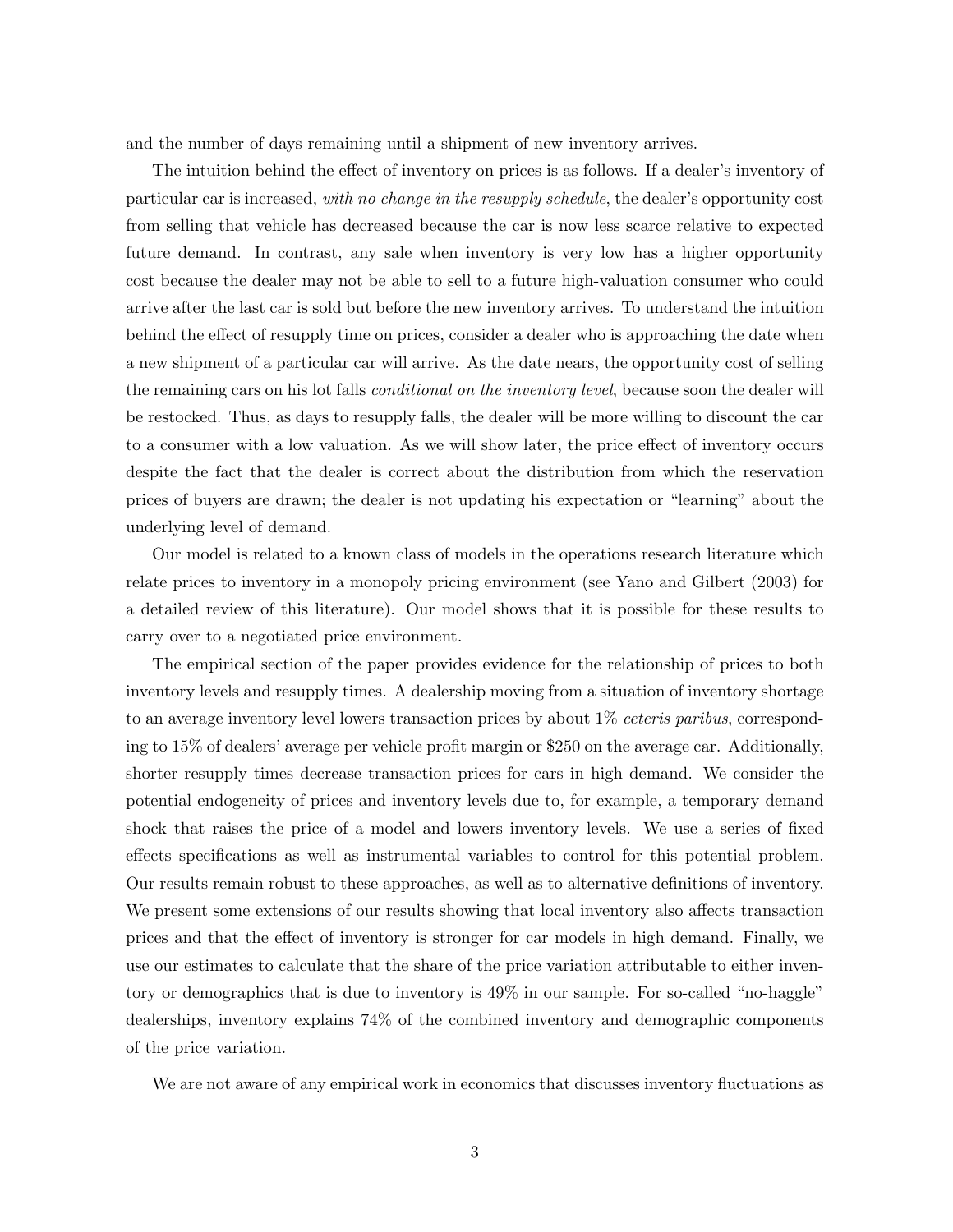a source of scarcity rents. However, there is some research that analyzes the interplay of prices and inventory, albeit with a substantially different focus than our paper. In particular, there are recent papers that solve a dynamic model of optimal inventory investment and estimate it with data on prices and inventories. Hall and Rust (2000) build such a model to analyze the pricing and inventory behavior of a steel wholesaler who also negotiates prices with his customers and displays substantial fluctuation in day-to-day inventory of different products. Copeland, Dunn, and Hall (2005) model the optimal pricing and production decisions of auto manufacturers which sell overlapping vintages of the same product simultaneously. They estimate their model using aggregate data on transaction prices, quantities, and inventories, and find that prices of cars fall by 9% over the course of a model year. A key conclusion of the paper is that about 1/2 of this price decline is driven by a 'build-to-stock' (as opposed to a 'build-to-order') policy practiced by the manufacturers. Copeland and Hall (2005) examine how the Big Three auto makers accommodate shocks to demand. They estimate a dynamic profit maximizing model of the firm that takes inventories into account and show that when a manufacturer is exposed to a demand shock, sales adjust immediately, prices adjust gradually, and production adjusts only after a delay.

The paper proceeds as follows. In section 2 we develop a simple model to illustrate the relation of prices and inventory levels and derive empirical predictions. In section 3 we describe our data and discuss the measurement of inventory in that context. In section 4 we discuss estimation issues. In section 5 we estimate the price-inventory relationship. In section 6 we analyze the robustness of the empirical results. In section 7 we consider a number of extensions to the basic results. In section 8 we determine the share of the price variation attributable to either inventory or demographics that is due to inventory. In section 9 we conclude.

## 2 Inventory and prices

To develop an intuition for the relation of prices and inventory we set up a simple infinite horizon model of dealer pricing with stochastic demand. We then derive dealer pricing as a function of inventory for an example. We use the insights from the model to derive empirical predictions.

#### 2.1 Pricing Model

Suppose that a dealer has a lot size of  $L > 1$ . This determines the maximum number of cars the dealer can hold in inventory at any given time. One consumer arrives every period and has a reservation price r drawn from a distribution  $g_r$ . The dealer receives a shipment of  $S \leq L$  cars every T periods. This supply is fixed in the short run and is thus treated as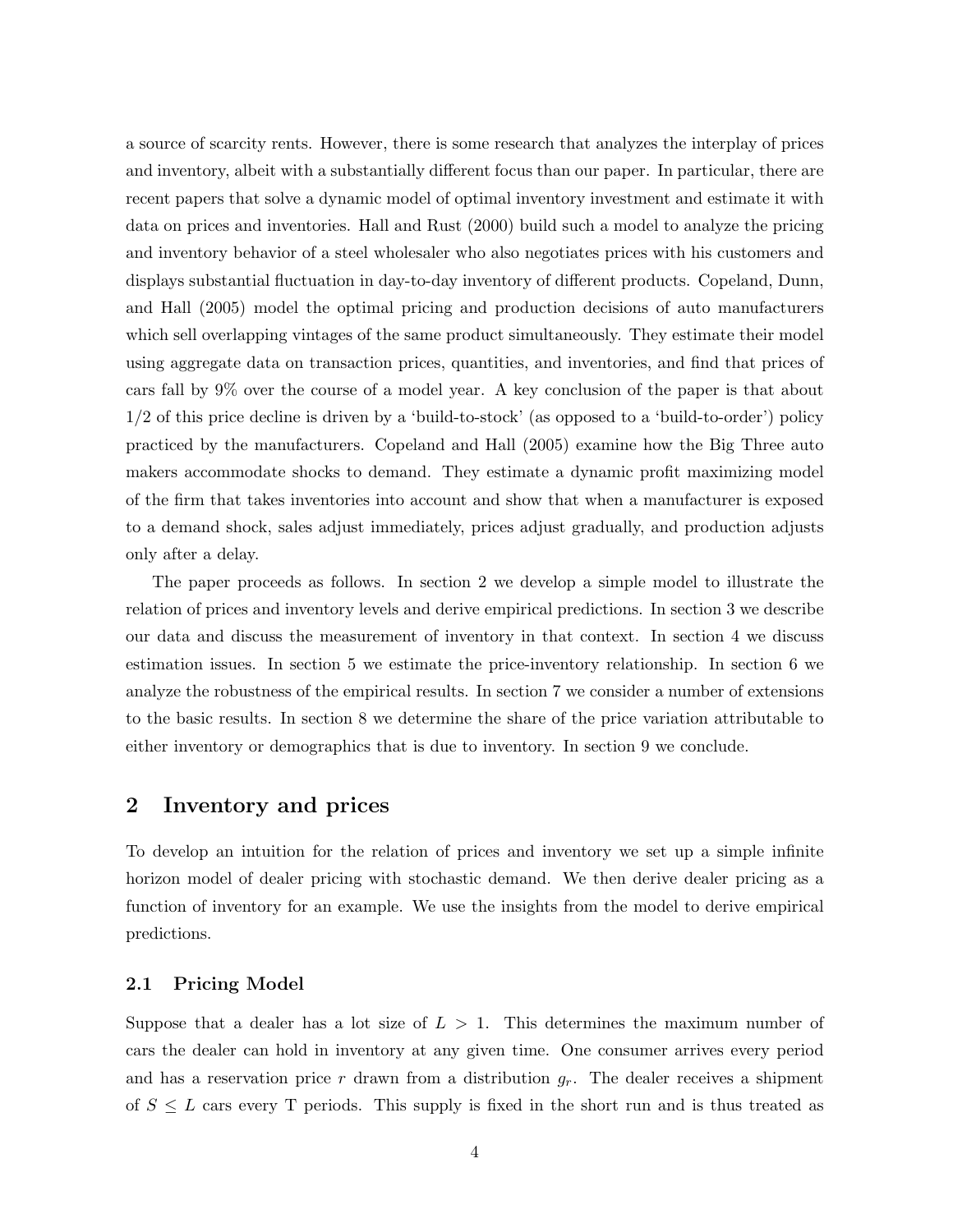exogenous for the dealer's pricing decision. We explored whether this assumption is an accurate reflection of the supply relationship between dealers and manufacturers. In interviews with car dealers and manufacturers we found that, while dealers order frequently from manufacturers, the lag between the order and when the dealer actually receives the car is at least 45 days and typically 90 days. Within that time period, dealers cannot obtain additional cars from the manufacturer for delivery at that shipping date.<sup>1</sup> Also, they cannot reduce their order, or alter its composition.<sup>2</sup>

If the dealer has no cars on the lot, he cannot sell any cars until the next shipment. We assume that consumers drop out of the market or purchase from another dealer if they find no inventory. If the dealer has more than  $L-S$  cars on the lot when a supply of S cars arrives, we assume that the dealer has to return the cars that do not fit on the lot to the manufacturer and in doing so incurs a "return fee"  $f \geq 0$  for each returned car.<sup>3</sup>

We assume that price is determined according to a standard Roth-Nash bargaining model. The price paid by the consumer who arrives at the dealership at time  $t$  ( $p_t$ ) is a function of the dealership's opportunity cost (o), the buyer's reservation price (r) and the bargaining power  $\lambda$ of the seller relative to the buyer. Since exactly one consumer arrives each period, we subscript consumers' reservation prices r and bargaining power  $\lambda$  with t:

$$
p_t = (r_t - o_t)\lambda_t + o_t \tag{1}
$$

This expression assumes that each party earns its disagreement payoff (what it would earn if negotiations were to fail) plus a share of the incremental gains from trade in time  $t$ , with proportion  $\lambda_t \in [0,1]$  going to the seller. When  $\lambda_t = 1$  the dealer sells at the reservation price of the buyer. When  $\lambda_t = 0$ , the dealer has no bargaining power and sells at his opportunity cost.<sup>4</sup>

<sup>&</sup>lt;sup>1</sup>However, they can exchange vehicles with other dealers. We do not consider this possibility in the model, but in the empirical analysis we control for inter-dealer trades. Please see section 3.2 for a discussion of dealer trades.

<sup>&</sup>lt;sup>2</sup>Because of our focus on the dealer's short run pricing problem we not address in this model the interesting issue raised in Carlton (1978) and Dana (2001), namely that a firm chooses both a price at which to sell its good and a level of availability. In the context of car dealers, this would involve the dealer choosing to have a full or limited selection on his lot and then compensating consumers for the benefit or cost of that choice with the price of the car. The model presented in this section will link prices to inventory levels, irrespective of how inventory levels were chosen by the dealer, and will thus apply to the situations discussed in Carlton (1978) and Dana (2001). Empirically, because all the estimations in our paper include dealer fixed effects, we are effectively controlling for the strategic choice of availability on the part of the dealer by estimating the effect of inventory off intra-dealer inventory levels.

<sup>&</sup>lt;sup>3</sup>The lot size constraint together with this "return fee" has the same effect in this model as an inventory holding cost (see below).

<sup>&</sup>lt;sup>4</sup>One might argue that the bargaining power of consumers should vary with the amount of cars in inventory. However, this assumes that consumers are aware of inventory levels. Since dealers typically store a large fraction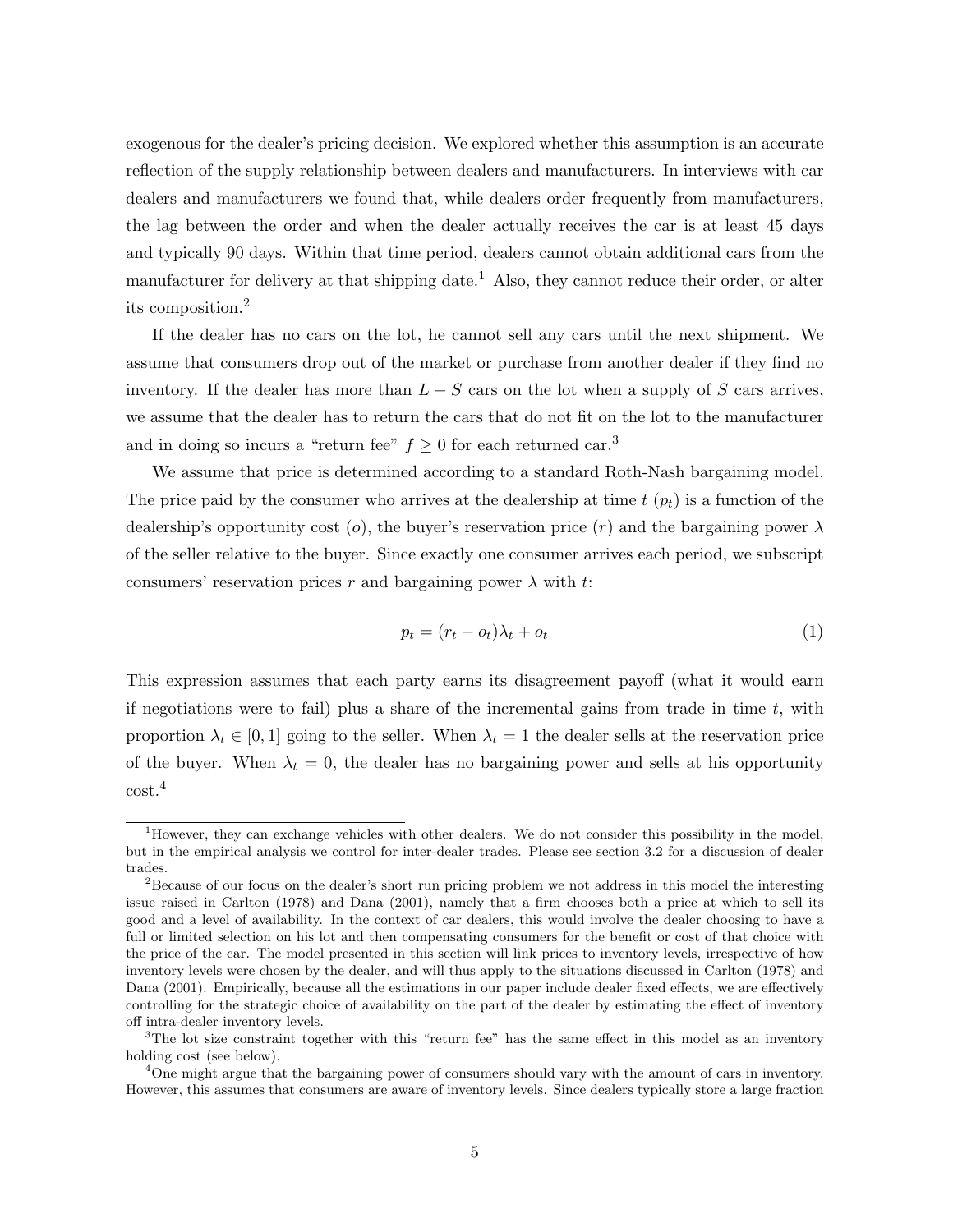In order to understand how inventory and the time until the next shipment affect prices, we must now determine how they affect the opportunity cost of the dealer. Intuitively, the dealer has to trade off selling the car today versus waiting until tomorrow and selling the car to a buyer who might have a higher valuation. To formulate this problem more precisely, we now set up a Bellman equation that describes the dealer's profit as a function of inventory and time relative to when the next shipment arrives. This allows us to specify the opportunity cost of the dealer,  $o_t$ , in terms of the dealer's continuation profits for different inventory levels.

Define an inventory cycle  $c$  as the set of time periods between two shipments. We number time periods within inventory cycles, i.e. at  $t = 1$  a shipment arrives.  $t = T$  is the last period of cycle c. Cycle  $c + 1$  starts the next period with a new shipment of size S. We can write the dealer's profit in period  $1 < t < T$  of cycle c given inventory  $n \ge 1$  as:

$$
\Pi(n, t, c) = Pr(r_t \geq o_t) (E_{\lambda} [E_r[\lambda(r_t - o_t) + o_t | r_t \geq o_t]] + \Pi(n - 1, t + 1, c)) + Pr(r_t < o_t) \Pi(n, t + 1, c)
$$
\n(2)

where  $o_t = \Pi(n, t + 1, c) - \Pi(n - 1, t + 1, c)$ . To understand the dealer's profit notice that the dealer will sell a car if the reservation price of the buyer exceeds the dealer's opportunity cost  $(r_t \geq o_t)$ . In this case, the dealer will obtain revenue of  $\lambda(r_t - o_t) + o_t$  and enter period  $t + 1$ with  $n-1$  cars. If there are no gains from trade  $(r_t < o_t)$  the dealer will not sell a car and enters period  $t + 1$  with n cars. The opportunity cost of the dealer,  $o_t$ , is the difference in the dealer's continuation profits from entering the next period with n cars instead of  $n-1$  cars.

At the end of an inventory cycle (period  $T$ ) the dealer, if he sells a car in period  $T$ , enters the next inventory cycle  $c+1$  with  $n-1+S$  cars on his lot; this is because the dealer receives a shipment of  $S$  cars to start the next inventory cycle. If the dealer does not sell a car in the last period of the inventory cycle he enters the next inventory cycle  $c+1$  with  $n+S$  cars. Formally,

$$
\Pi(n, T, c) = Pr(r_T \ge \sigma_T)(E_\lambda [E_r[\lambda(r_T - \sigma_T) + \sigma_T | r \ge \sigma_T]] + \Pi(n - 1 + S, 1, c + 1)) + Pr(r_T < \sigma_T) (\Pi(n + S, 1, c + 1))
$$
\n(3)

where  $o_T = \Pi(n+S,1,c+1) - \Pi(n-1+S,1,c+1)$ .

At the beginning of a new inventory cycle (period 1) the dealer may have to return cars if the shipment S exceeded the available space on the lot at the end of the last inventory cycle. In particular, if the dealer entered the new inventory cycle with  $n$  cars (including the new shipment S), she needs to return max $\{0, n - L\}$  cars to the manufacturer at a return fee f per

of cars in lots that are not visible from the front of the dealership, or in separate (cheaper) back lots, consumers are not normally not able to assess how many cars a dealer has in stock at any particular time. Although a few dealers have begun posting inventory in recent years, this was very rare at the time of our sample.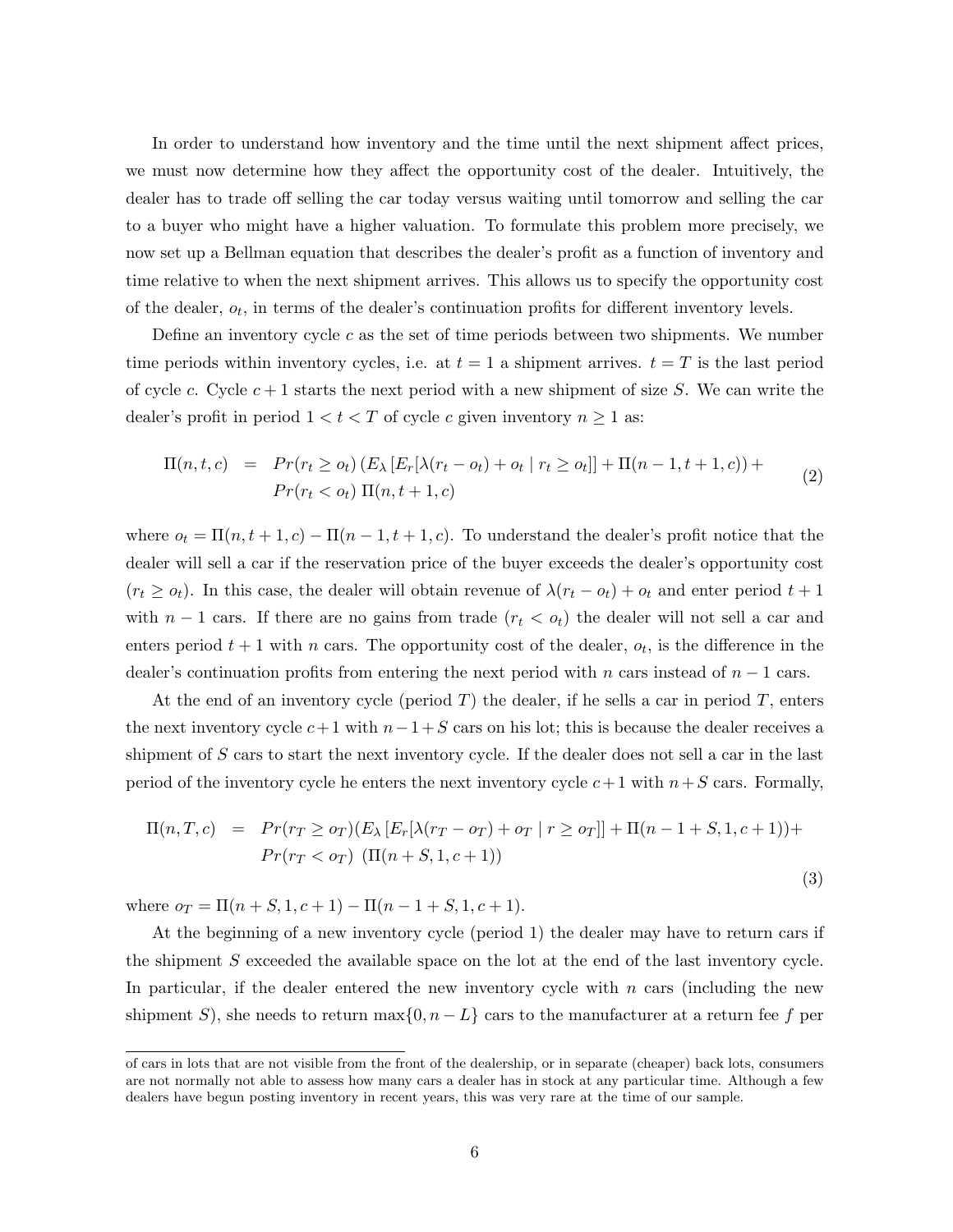returned car. Formally,

$$
\Pi(n, 1, c) = -f \max\{0, n - L\} +
$$
\n
$$
Pr(r_t \geq o_t) (E_{\lambda} [E_r[\lambda(r_t - o_t) + o_t | r_t \geq o_t]] + \Pi(\min\{n, L\} - 1, 2, c)) + (4)
$$
\n
$$
Pr(r_t < o_t) \Pi(\min\{n, L\}, 2, c)
$$

where  $o_T = \Pi(\min\{n, L\}, 2, c) - \Pi(\min\{n, L\} - 1, 2, c).$ 

To fully characterize dealer profits, if the dealer has no inventory, his continuation profits are those of the first period of the new inventory cycle.

$$
\Pi(0, t, c) = \Pi(S, 1, c + 1) \tag{5}
$$

Using  $(2)$ ,  $(3)$ ,  $(4)$  and  $(5)$ , we can derive the opportunity cost of the buyer and the expected price for a simple example in which an inventory cycle lasts 3 periods, the dealer is supplied with exactly one vehicle at the beginning of each cycle, the dealer's lot holds at most 3 cars, and the dealer's return fee is 0.05 ( $S = 1, T = 3, L = 3, f = 0.05$ ). Also, we assume that the bargaining power  $\lambda$  and the reservation price of the buyer r are identically but independently distributed uniformly between 0 and 1. We find that in steady state the opportunity cost of the seller are as follows:

|       | Dealer's Opportunity Cost |       |         |  |  |  |
|-------|---------------------------|-------|---------|--|--|--|
|       | $t=1$                     | $t=2$ | $t=3$   |  |  |  |
| $n=1$ | 0.56                      | 0.50  | 0.41    |  |  |  |
| $n=2$ | 0.36                      | 0.30  | 0.24    |  |  |  |
| $n=3$ | 0.17                      | 0.O8  | $-0.05$ |  |  |  |

To get an intuition for how the dealer's opportunity cost changes, first fix an inventory level, for example  $n = 1$ , and consider the change in opportunity cost as we move closer to the next shipment. A dealer who has one car on the lot in period 1 has two more opportunities to sell that car before he receives a replacement car if he does not sell the car today and thus holds out for a high valuation buyer by setting the minimum offer he is willing to accept at 0.56. In the next period, the dealer has only one opportunity to sell that vehicle before the next shipment to a buyer who may have a higher reservation price than today's buyer, resulting in a lower opportunity cost for the vehicle. In the third period, the dealer has no other opportunity to sell the car before the next shipment arrives, and the opportunity cost falls still further. It does not fall to zero since the dealer, with two open spaces on the lot, can hold on to the car and sell it in the next inventory cycle. One might think that for  $n = 1$  it should not matter how close the dealer is to the next shipment since even if the next shipment arrives, the dealer's lot is large enough to accommodate both the old and the new car. However, holding out too long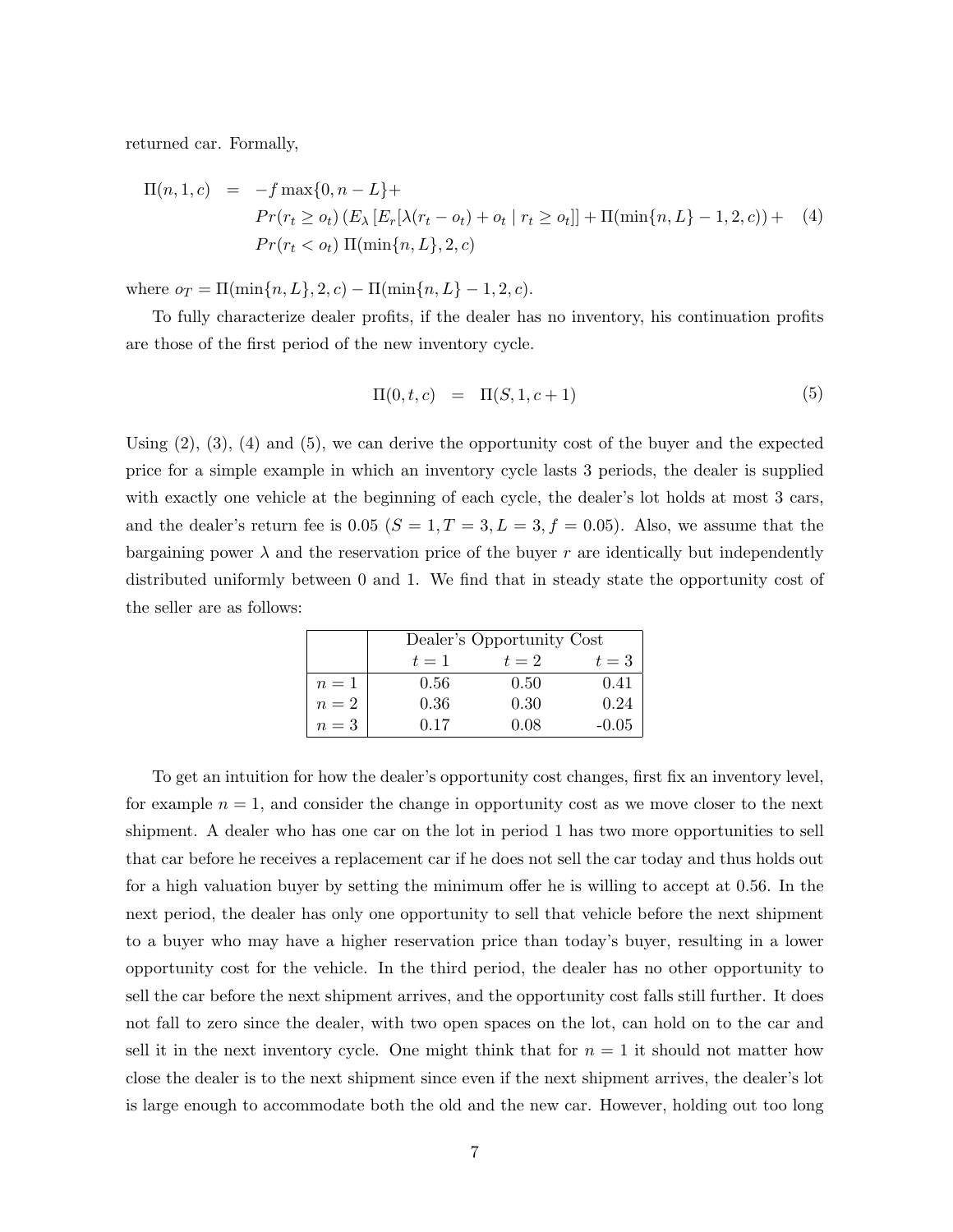for a high valuation buyer increases the probability that during a subsequent inventory cycle the dealer is going to run into a lot-size constraint.

To further understand the intuition for how the dealer's opportunity cost changes, now fix the number of periods until the next shipment, for example  $t = 3$  (meaning a shipment arrives next period), and consider the change in opportunity cost as the dealer has more cars on the lot. If the dealer has only one car in inventory with a shipment coming the next period, he holds out for a higher valuation buyer than if he has two cars in inventory. This is because in the latter case he wants to reduce the probability that he will start the next inventory cycle with three cars on the lot—increasing the probability of eventually running into the inventory constraint. Finally, notice that if the dealer will be resupplied next period and has three cars on the lot, his opportunity cost is negative, i.e. the dealer would be willing to accept a negative payment from a consumer. This is because for  $n = 3$  in the last period before a new shipment  $(t = 3)$ , if the dealer does not sell the car he will have to pay a return cost of 0.05. Hence, the dealer is better off accepting a small negative offer rather than paying the return cost.

Of course, the dealer's opportunity costs are not the negotiated prices unless  $\lambda = 0$ . The expected negotiated prices can be derived by taking the expectation over r and  $\lambda$  in equation (1):

|       | Expected negotiated prices |       |       |  |  |
|-------|----------------------------|-------|-------|--|--|
|       | $t=1$                      | $t=2$ | $t=3$ |  |  |
| $n=1$ | 0.67                       | 0.62  | 0.56  |  |  |
| $n=2$ | 0.52                       | 0.47  | 0.43  |  |  |
| $n=3$ | 0.38                       | 0.31  | 0.23  |  |  |

The key comparative statics from this example are, first, that holding inventory constant, prices decrease as we move closer to a new shipment. Second, holding the time until a new shipment constant, prices decrease as there are more cars in inventory.<sup>5</sup> These comparative static predictions are not unique to this setup; they are shared across a class of models in operations research in which firms face the problem of selling a given stock of items by a deadline, demand is downward sloping and stochastic, and a firm's objective is to maximize expected revenues (see Yano and Gilbert (2003) for a detailed review of this literature). The existing class of models differ from our setup in two ways: they assume that prices are set by a monopolist instead of being negotiated, and that a given stock has to be sold by a deadline instead of having to sell recurring shipments over an infinite horizon. One of the closest papers to our own in this line of research is a model by Gallego and Ryzin (1994) which characterizes the profit maximizing prices of a monopolist over a finite horizon as a function of the inventory

<sup>&</sup>lt;sup>5</sup>These comparative statics hold for all of the many different parameter values for which we have solved this model.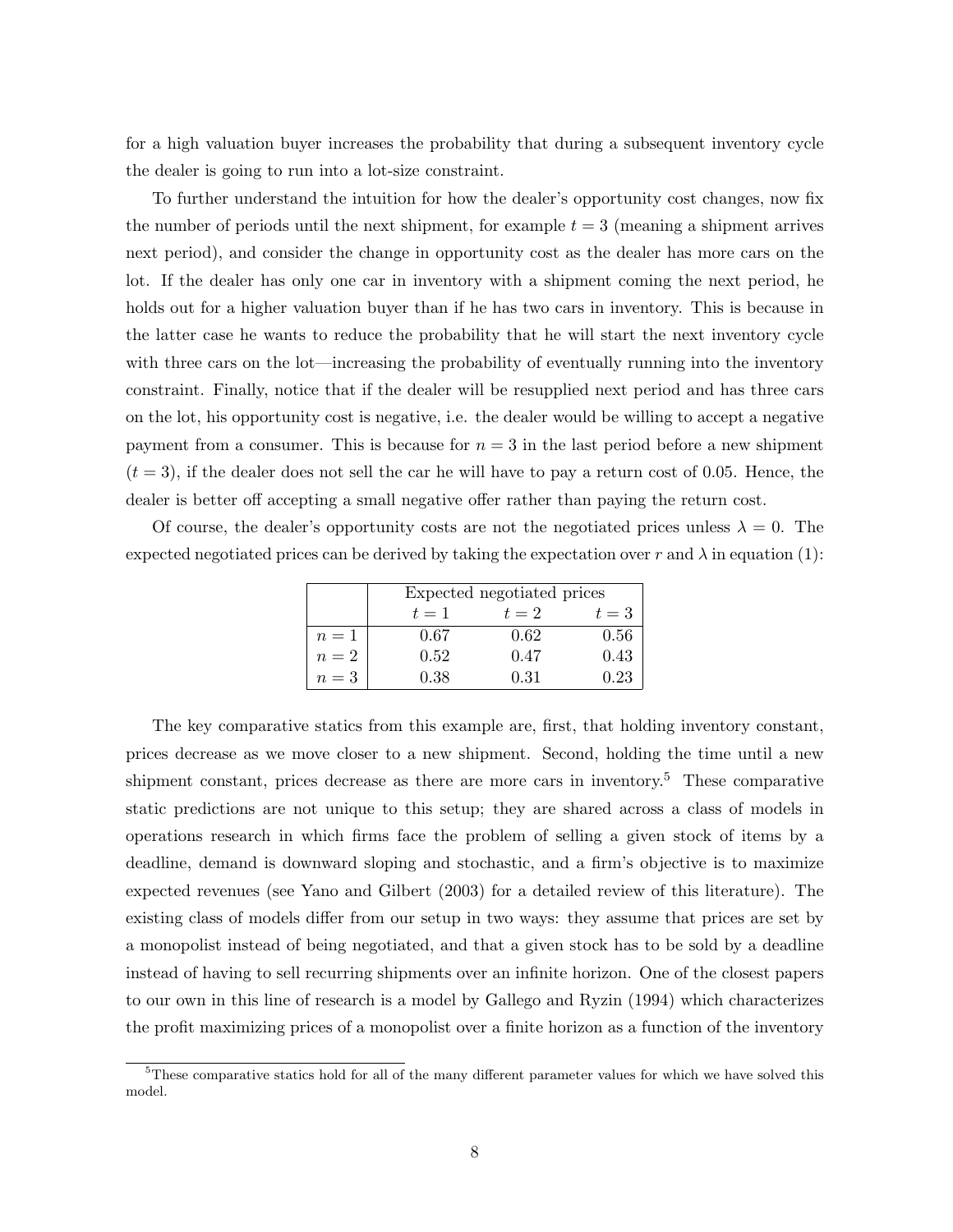and the time remaining until the deadline. Their model allows for a salvage value at the end of the (single) inventory cycle and is thus a good representation of pricing within one cycle in our model, except for the fact their salvage value is linear in the number of units left at the end of the inventory cycle whereas in our model the value of inventory that carries over into the next period is non-linear in quantity. Another class of models solve versions of the so-called "Knapsack" problem in which an agent has to decide which of stochastically arriving items of different values to include in a "Knapsack" with finite capacity (see, for example, Papastavrou, Rajagopalan, and Kleywegt (1996)). These models also yield the same comparative statics as our example.

Finally, there are four important features of the model to note. First, while the model makes a clear prediction that, holding the time until a new shipment constant, prices decrease as there are more cars in inventory, the model yields no general prediction about the relative size of the inventory effect over different days until the next shipment. Similarly, while the model predicts that, holding inventory constant, prices decrease as we move closer to a new shipment, it generates no general predictions about whether this effect is larger for small or large inventories. Hence, the existence and direction of such interactions will be an empirical question.

Second, in steady state, the dealer is in each inventory state with a reasonable probability, except full capacity which happens extremely rarely.<sup>6</sup> This will be important for identifying the price effects of inventory in our empirical analysis.

|       | Steady state probabilities |        |         |  |  |  |
|-------|----------------------------|--------|---------|--|--|--|
|       | $t=1$                      | $t=2$  | $t=3$   |  |  |  |
| $n=0$ | 0.00                       | 0.37   | 0.66    |  |  |  |
| $n=1$ | 0.85                       | 0.57   | 0.32    |  |  |  |
| $n=2$ | 0.15                       | 0.06   | 0.02    |  |  |  |
| $n=3$ | 0.004                      | 0.0007 | 0.00006 |  |  |  |

Third, the price effect occurs despite the fact that the dealer is correct about the distribution from which the reservation prices of buyers are drawn. In other words, price fluctuations by the dealer are not the result of the dealer updating his expectation or "learning" about the underlying level of demand. Price changes occur simply because the dealer balances stochastic demand and fixed short-run supply.

Fourth, the price effect of inventory and time to next shipment are not dependent on whether shipment quantities and/or inventory cycles are chosen optimally by the dealer.<sup>7</sup> The

 ${}^{6}$ Since the firm is resupplied in period 1, it never has 0 cars in period 1.

<sup>&</sup>lt;sup>7</sup>With regards to the optimality of the dealer's choices, we have anecdotal evidence that manufacturers play a role in what dealers can order, and that supply is not generally chosen in the best interest of the dealer. For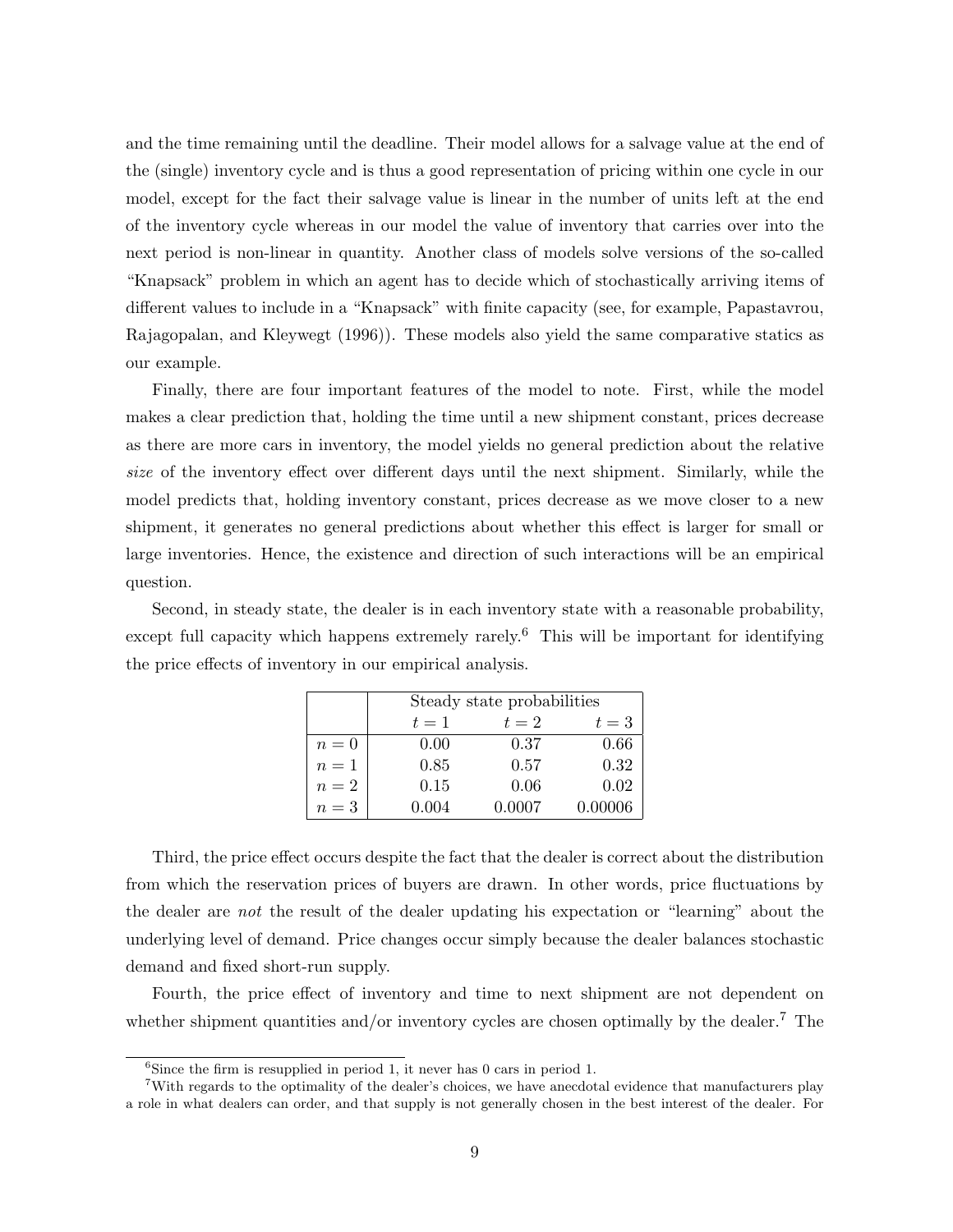hypothesized effects arise because, regardless of how shipment quantities and/or inventory cycles are chosen, demand is stochastic while supply from the dealer's perspective is fixed at least 45 days before cars are delivered and typically 90 days before.

#### 2.2 Empirical predictions

We have several goals for the paper. Our first and primary goal is to see whether our two comparative statics hold:

- Controlling for the time until a new shipment arrives, prices decrease as there are more cars in inventory.
- Controlling for inventory, prices decrease as a dealer moves closer to a new shipment.

A second goal in our paper is to explore some other factors that affect the inventory-price relationship. In particular, the inventory-price relationship may be different for cars which are in overall short supply. For these car models it is close to impossible for dealers to make use of dealer trades to obtain additional cars of a particular type on short notice if their demand realization for that car is higher than expected.<sup>8</sup> Thus, we expect to observe that inventory effects are larger for these cars than for others where dealer trades may be costly but possible. We also examine whether the price-inventory relationship differs at the end of the month. Manufacturers and dealers impose non-linear sales targets on sales personnel which increase their incentive to sell additional cars at the end of the month. Due to these incentives we expect to observe that at the end of the month dealers are less likely to hold out for a high price when inventory levels are low than they would at other times. We also expect to find a stronger price effect of inventory when a dealer lot is close to maximum capacity. This is because the inventory cost associated with the last few cars which the dealer can store on his lot may be particularly high. For example, the dealer might have to use customer parking, thereby decreasing revenue, or reduce spacing between parked cars, increasing the danger of damaging cars on the lot. Hence, we expect that inventory that is close to lot capacity will decrease the dealer's opportunity cost of selling a car and thus decrease transaction prices.

The third goal in our paper is to test empirical predictions about how much of the variation in car prices can be explained with price discrimination and how much can be explained with inventory fluctuations. Since we measure only a subset of what dealers observe when price discriminating among consumers, we cannot estimate precisely what fraction of the price

example, manufacturers often force dealers to take delivery of low demand cars as a condition for obtaining some high demand cars.

<sup>8</sup>We discuss dealer trades in detail in section 3.2.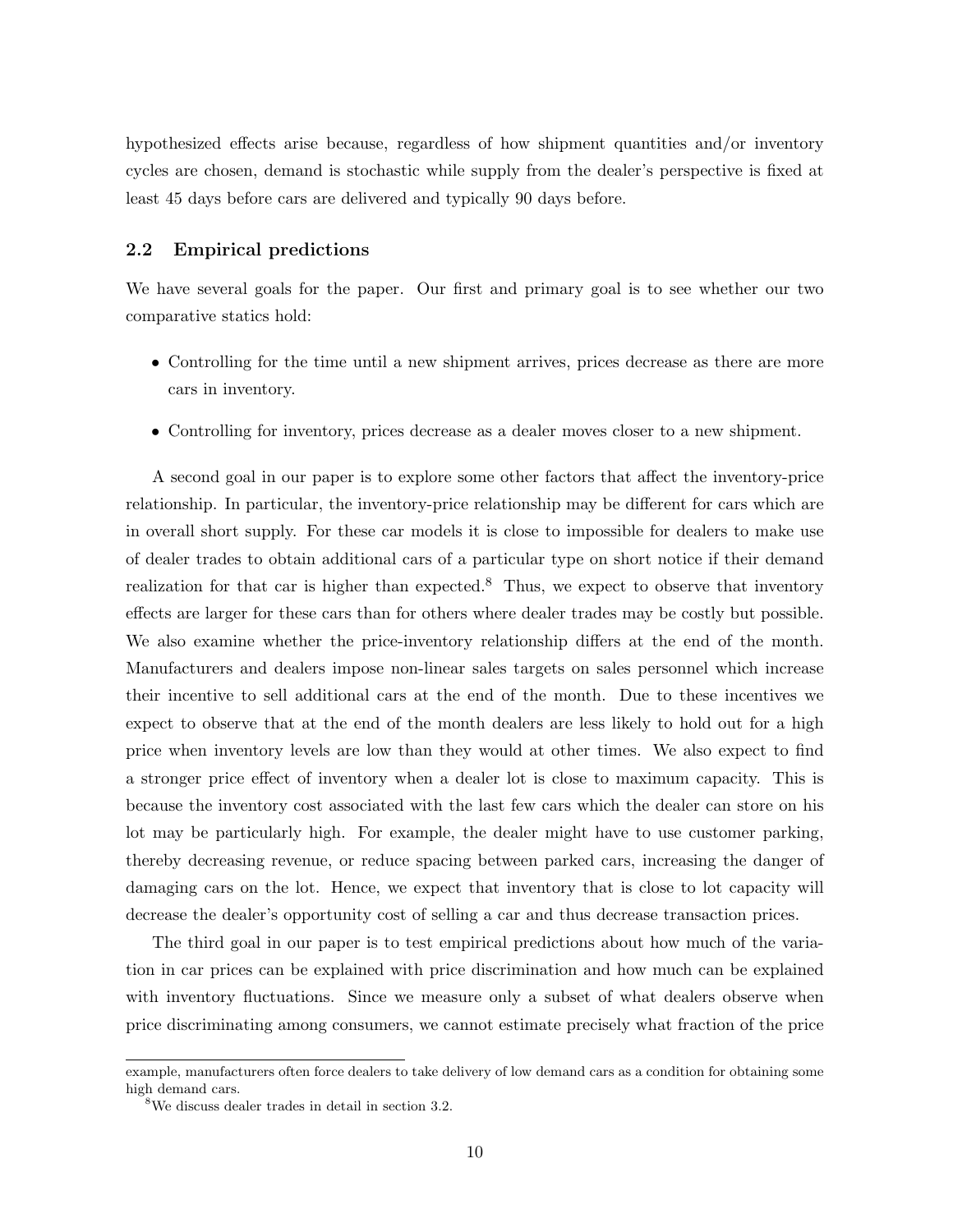variation can be attributed to these two factors. We can, however, predict how this fraction should change as a function of the type of dealership. Since many consumers have a high disutility of bargaining, we have seen over the last decade the emergence of dealerships which promise consumers a "no-haggle" price. Most prominently, this is true for the dealership chain AutoNation. While the "no-haggle" policy is popularly believed to mean "fixed-price" this is not true; these dealerships set car prices daily based on their inventory and demand conditions. The no-haggle policy simply means that salespeople are discouraged from varying price across buyers who arrive on a particular day. Consequently, we expect that inventory fluctuations should explain a larger percentage of price variation for AutoNation dealerships than other dealerships.

## 3 Data

Our data come from a major supplier of marketing research information (henceforth MRI). MRI collects transaction data from a sample of dealers in the major metropolitan areas in the US. We have data containing every new car transaction at California dealerships in the MRI sample from July 1, 1998 to May 31, 2003. These data include customer information, the make, model and trim level of the car, financing information, trade-in information, dealer-added extras, and the profitability of the car and the customer to the dealership.

#### 3.1 Inventory measurement

We measure inventory in our data on the level of the interaction of make, model, model year, body type, transmission, doors, and trim level. This means that any given make and model, for example a Honda Accord, can have different inventory levels at the same dealer, depending on whether it is the 1999 or 2000 model, whether it is an EX or LX trim level, whether it is manual or automatic, etc. Tracking inventory on the level of this definition is important because consumers may have preferences over these attributes and some varieties of a make and model may be in short supply while the others are not. By measuring inventory this precisely, however, we are making an assumption that consumers essentially do not substitute between versions of a car very easily. We will test this assumption later in the paper.

Since our data are derived from a record of transactions, we do not have a direct measure of inventory. However, we know for every car that was sold how long the car was on the lot. This measure, DaysToTurn, allows us to derive when the car arrived on the dealer's lot. Knowing the arrival and departure dates for each car sold at each dealership allows us to construct how many cars were on the dealership's lot at any given time by "rolling back" the data. Moving from the latest sale backwards, each car can be counted as part of the dealer's inventory for the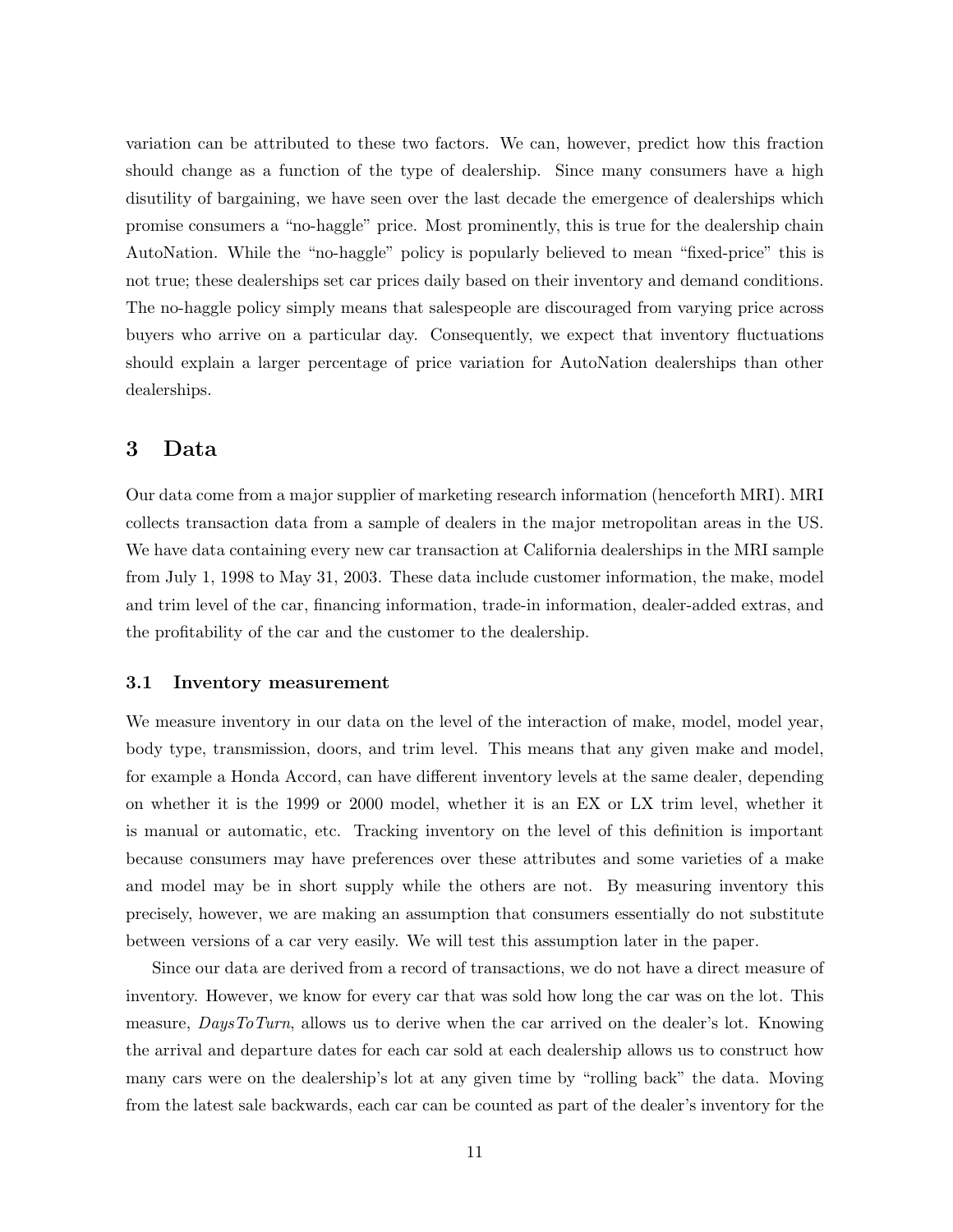number of days it was on the lot. This measure will be accurate at the beginning of our sample period because all cars on a dealer's lot at that point have been sold during our sample period of four years, thereby generating an observation which allows us to identify when it came on the lot. Notice, however, that our inventory measure will be less accurate as we approach the last year of the sample period. This is because we only observe when cars came on the lot if they get sold during our sample period. Many cars which come onto the lot at the end of our sample period are sold after our observations end. Consequently, we exclude the last 12 months of our sample from our price specifications. We choose 12 months because the days to turn for nearly all (99.4%) cars fall within this time frame. Hence, our final dataset comprises car purchases for almost four years from July 1, 1998 to May 31st, 2002. Figures 1, 2, and 3 show the inventory levels over time for a Honda, Chevrolet, and Mercedes dealer, respectively. For each of these dealers we have graphed the inventory levels of three typical cars over a two-month period, including when cars arrive on the lot and when they are sold.

Having measured inventory at each dealer on each day, we obtain a wide range of inventory levels (0-80 vehicles). We do not have a prior on the exact functional form which inventory should take in determining prices. One might expect that inventory will have a different relationship with prices at large versus small dealerships, and the marginal impact of a unit of inventory may be smaller for larger levels of inventory. We therefore considered three different methods to scale our inventory measure.

First, we considered normalizing inventory by average dealer sales volume to create a measure of inventory level relative to average sales rate. This approach proved problematic in our sample (and is thus not reported) because dealer inventory should not necessarily scale linearly with sales. To see this notice that even small dealers need a certain number of cars on the lot to be able to offer variety to consumers. This implies that a large dealer does not necessarily need more cars on the lot compared to a small dealer; given the same variety the large dealer can simply choose to be resupplied more often.

Second, we considered using indicators for when a dealership's inventory is below certain percentile levels specific to the dealership. This second approach proved problematic (and is thus also not reported) because, given the fine granularity of our car definition, the 5th, 10th and even 25th percentile of inventory is 0 for small dealerships (see the top panel of Figure 4 for a histogram of daily inventories for all dealers). This points to a larger problem, which we address next, namely that there is not much variation in inventory of a particular car for small dealerships.

We settled on a third approach, namely to restrict the sample to dealerships which sell a minimum number of cars and use the raw number of cars in inventory as our inventory measure. In this latter case we allow for two coefficients on the marginal car, one for inventory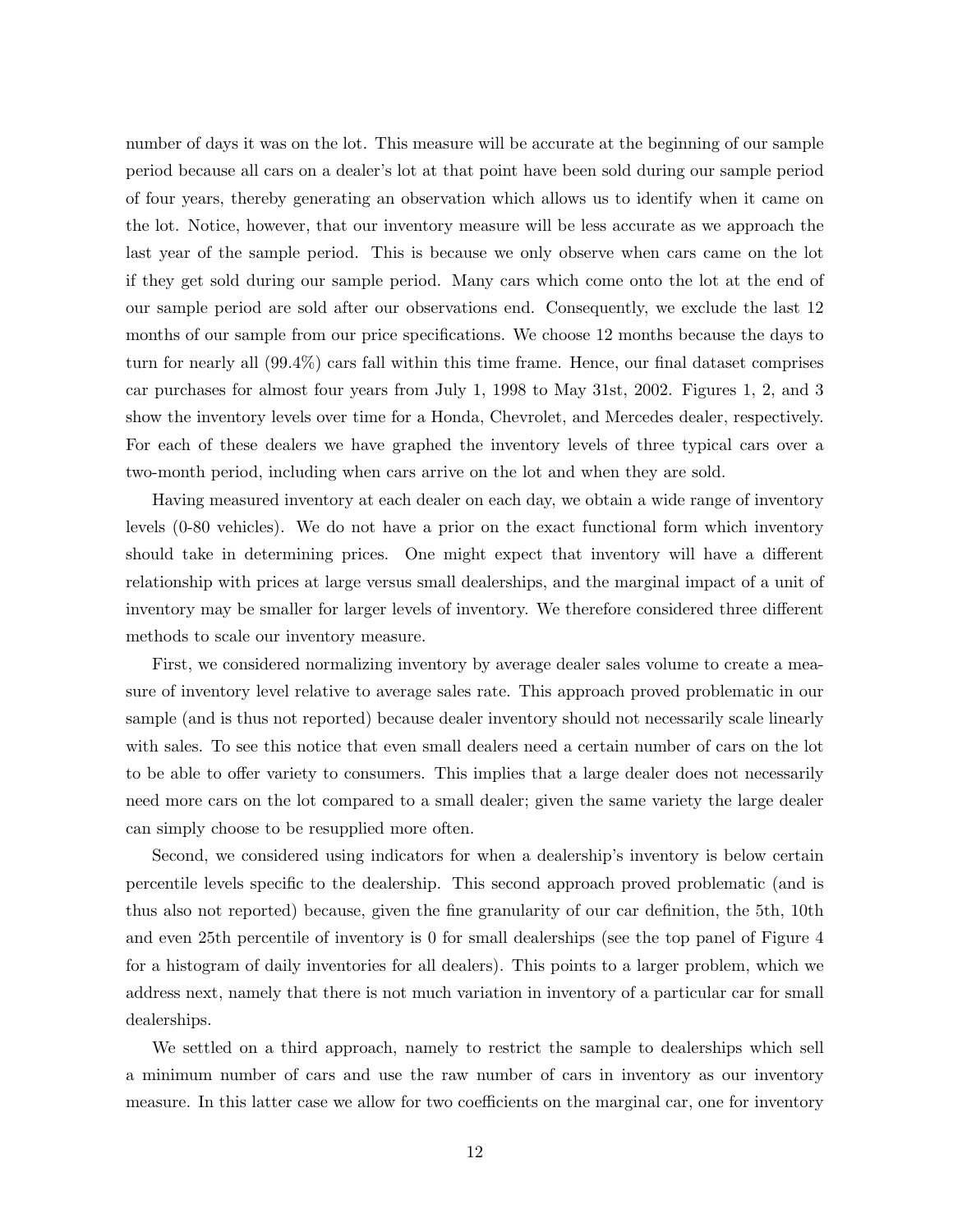levels below 11 and one for 11 and above. Specifically, we restrict the sample to dealershipcar combinations for which the dealership sells at least 3 cars per month according to our definition of a car (see the bottom panel of Figure 4 for a histogram of daily inventories for such dealership-car combinations) and then simply count the cars in inventory. In choosing this third approach we assume that an additional unit of inventory has the same effect for dealers of different size (in section 5.2 we will show empirically that this assumption is a good approximation of reality.) This approach leaves 351,916 observations and will be the sample used throughout the paper. Summary statistics for the dataset are in Table 1.

#### 3.2 Resupply measurement

Since our predictions on inventory are conditioned on the number of days until the next shipment of a car arrives, we need a measure of "days to resupply" for each car at each dealership. The problem in defining this measure is that there are two types of car arrivals in our data. The first type is the arrival of a shipment from a manufacturer. The second type is the arrival of a car that was traded with another dealership. For both types of arrivals the "days to turn" variable is set to zero on the car's arrival day. We are concerned about traded vehicles because their arrival is not known in advance and should thus not factor into the dealer's pricing decision in the same way as manufacturer shipments. Instead, vehicles are typically traded because a consumer wants a specific car and the dealer offers to obtain this car for the consumer at another dealership in the region. According to industry participants we interviewed, such "trades" are indeed always an exchange. If the competing dealer agrees on the trade, an employee of the requesting dealership drives an agreed-upon exchange vehicle to the other dealership and brings the requested vehicle back. If the cars are of different value, dealers settle the difference at invoice prices.<sup>9</sup>

We use specific differences in the way that trades and regular shipments get on the dealer's lot to identify which cars are dealer-initiated trades. In particular, we use three pieces of information: the odometer of the vehicle at the time it was sold, the number of days the vehicle was on the lot when sold, and the number of other vehicles which arrived on the dealer's lot during the same day. The idea is as follows: If a car was not sold within the first few days of arriving on the lot it is unlikely to be a requested trade. Among those cars which sold after only a few days on the lot, those cars which have low mileage are unlikely to be requested trades. This is because a requested trade will have been driven from one dealership to the other. Also, a requested trade arrives on the dealership's lot after having been on another dealer's lot and

<sup>&</sup>lt;sup>9</sup>In multiple interviews, we asked repeatedly whether there were any exceptions to basing transfer payments on invoice prices. No interviewee had heard of any other practice.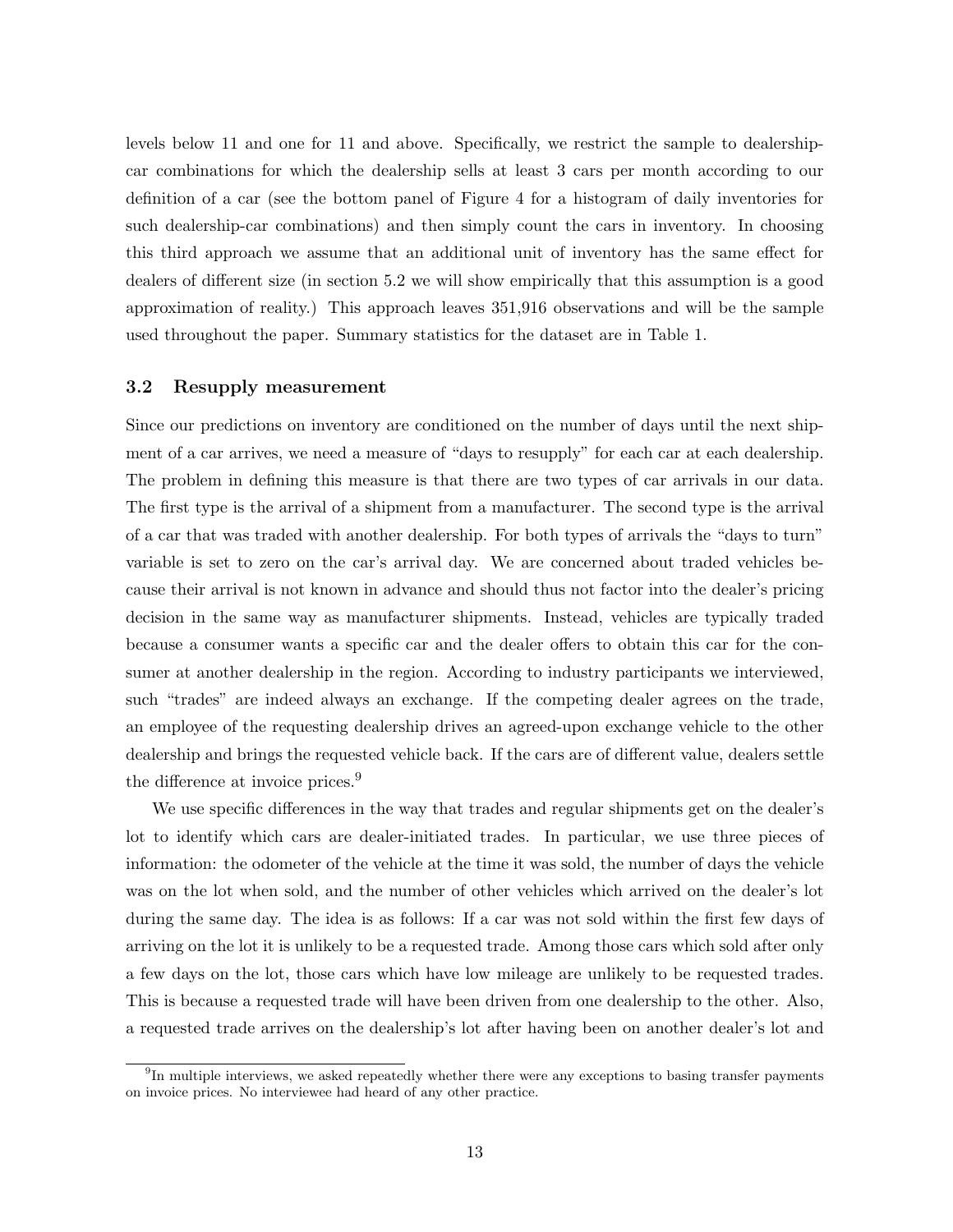perhaps having already been test driven for some time. The problem is to determine what should qualify as "low mileage" or "high mileage." We construct a mileage cut-off as follows. We calculate the 95th percentile of odometer mileage for each combination of car, dealer, and number of days in inventory when a car sells, but only using a sample of cars for which at least three cars according to our (very granular) inventory "car" definition arrived on the lot on the same day. Since cars are traded one by one, it is highly unlikely that such a sample will contain traded cars. We then define a *TradeRequested* as a vehicle that is sold within 4 days of arriving on the lot and has an odometer reading that exceeds the 95th quantile as derived above. Since there is a received trade for every requested trade, we define a car as a *TradeReceived* if it had an odometer reading that exceeded the same 95th quantile, was not a TradeRequested, and was the only car of that make that arrived on the dealership's lot on that day. Approximately 8% of vehicles are classified as TradeRequested and another 8% are classified as TradeReceived in the original sample. This matches well with industry estimates that somewhat less than 20% of sold cars are dealer trades.

We can now define *DaysToResupply* as the number of days until a vehicle of the same inventory "car" definition arrives, excluding vehicles that were classified as TradeRequested or TradeReceived. <sup>10</sup> The distribution of DaysToResupply for the full dataset and for the restricted dataset we use in this paper (dealership-car combinations for which the dealership sells at least 3 cars per month according to our definition of a car) can be seen in Figure 5. We also graph the distribution of the number of vehicles of the same inventory "car" definition that arrive in a single shipment (see Figure 6).

We will use *TradeRequested* as an indicator variable. Since a dealer bears additional transaction and transportation costs for requested trades, we expect him to pass those on to the consumer.

We have excluded from the data all transaction that fall after 45 days before the introduction of the next model year. We omit these transactions from the dataset as their resupply conditions are not normal – instead, these prices reflect the effect of "fire-sales" to clear dealer lots to prepare for the introduction of new models.

#### 3.3 Dependent variable

The price observed in the dataset is the price that the customer pays for the vehicle including factory-installed accessories and options and the dealer-installed accessories contracted for at

<sup>&</sup>lt;sup>10</sup>A small percentage of observations end up with very high  $DausToResuply$  using this procedure. We drop about 4000 observations where the *DaysToResupply* is greater than six months.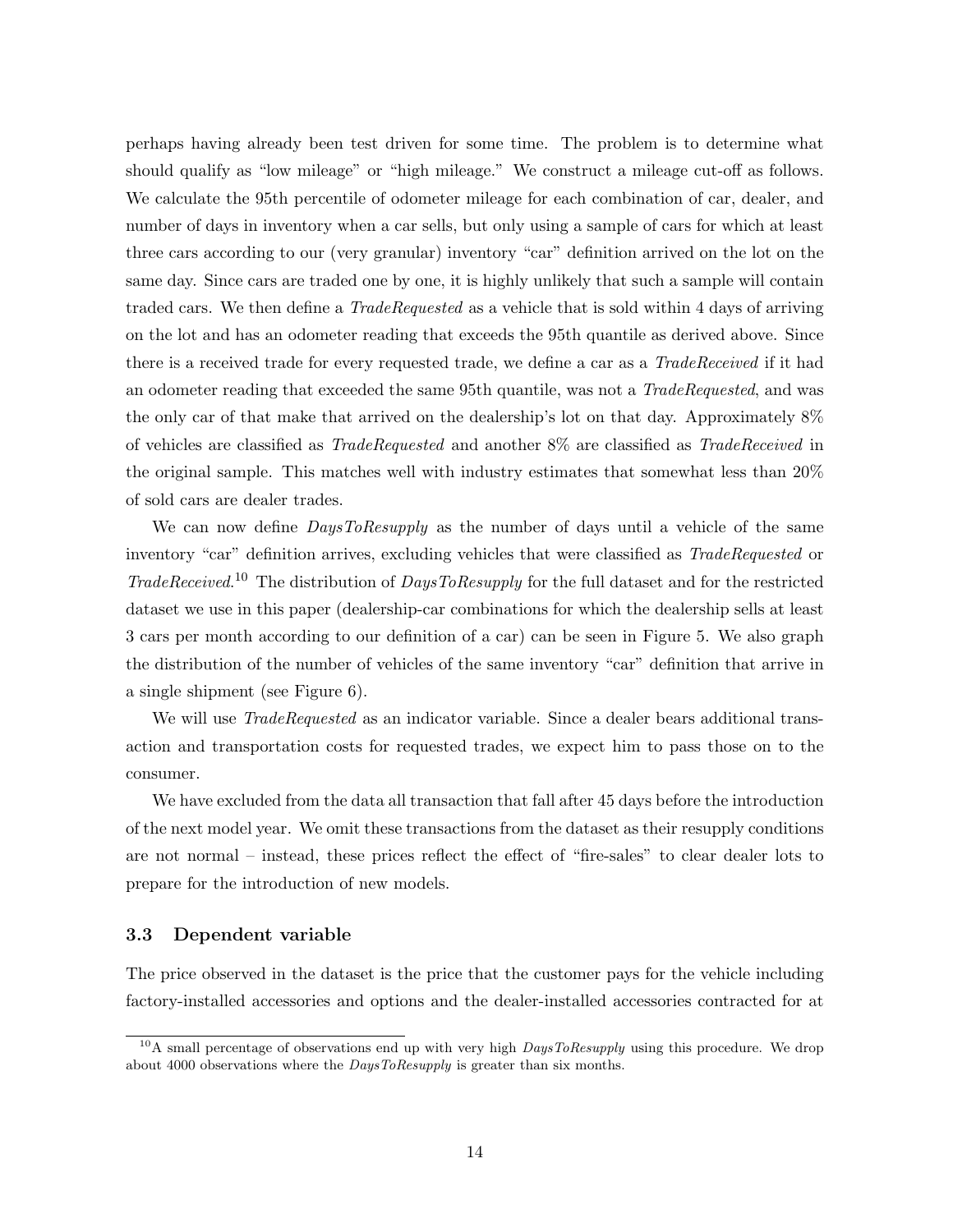the time of sale that contribute to the resale value of the car.<sup>11</sup> The *Price* variable we use as the dependent variable is this price, minus the *ManufacturerRebate*, if any, given directly to the consumer, and minus what is known as the TradeInOverAllowance. TradeInOverAllowance is the difference between the trade-in price paid by the dealer to the consumer and the estimated wholesale value of the trade-in vehicle (as booked by the dealer). We adjust for this amount to account for the possibility, for example, that dealers may offer consumers a low price for the new car because they are profiting from the trade-in. Our measure of price also takes into account any variation in holdback and transportation charges.

#### 3.4 Controls

We include a car fixed effect for each interaction of make, model, body type, transmission, displacement, doors, cylinders, and trim level.<sup>12</sup> We drop any observations of "cars" according to this definition with fewer than 200 sales in California during the sample period. Cars with this few sales have hardly any variation in inventory levels. Hence, they are unhelpful in identifying inventory effects but use up degrees of freedom. While our car fixed effects will control for many of the factors that contribute to the price of a car, it will not control for the factory- and dealer-installed options which vary within trim level. The price we observe covers such options but we do not observe what options the car actually has. In order to control for price differences caused by options, we include as an explanatory variable the percent deviation of the dealer's cost of purchasing the particular vehicle from the manufacturer from the average cost of purchasing that car from the manufacturer in the dataset. This percent deviation, called VehicleCost will be positive when the specific vehicle has an unobserved option (for example a CD player) and is therefore relatively expensive compared to other examples of the same "car" (as specified above).

To control for time variation in prices, we define a dummy  $EndOfMonth$  that equals 1 if the car was sold within the last 5 days of the month. A dummy variable WeekEnd specifies whether the car was purchased on a Saturday or Sunday to control for a similar, weekly effect. In addition, we introduce dummies for each month in the sample period to control for other seasonal effects and for inflation. If there are volume targets or sales on weekends, near the end of the month, or seasonally, we will pick up their effect on prices with these variables.

We control for the number of months between the introduction of a car's model and when the vehicle was sold. This proxies for how new a car design is and also for the dealer's opportunity

 $11$ Dealer-installed accessories that contribute to the resale value include items such as upgraded tires or a sound system, but would exclude options such as undercoating or waxing.

 $12$ This is the finest car description available in our data. Notice that we measure inventory at a slightly more aggregate level by combining different engine sizes.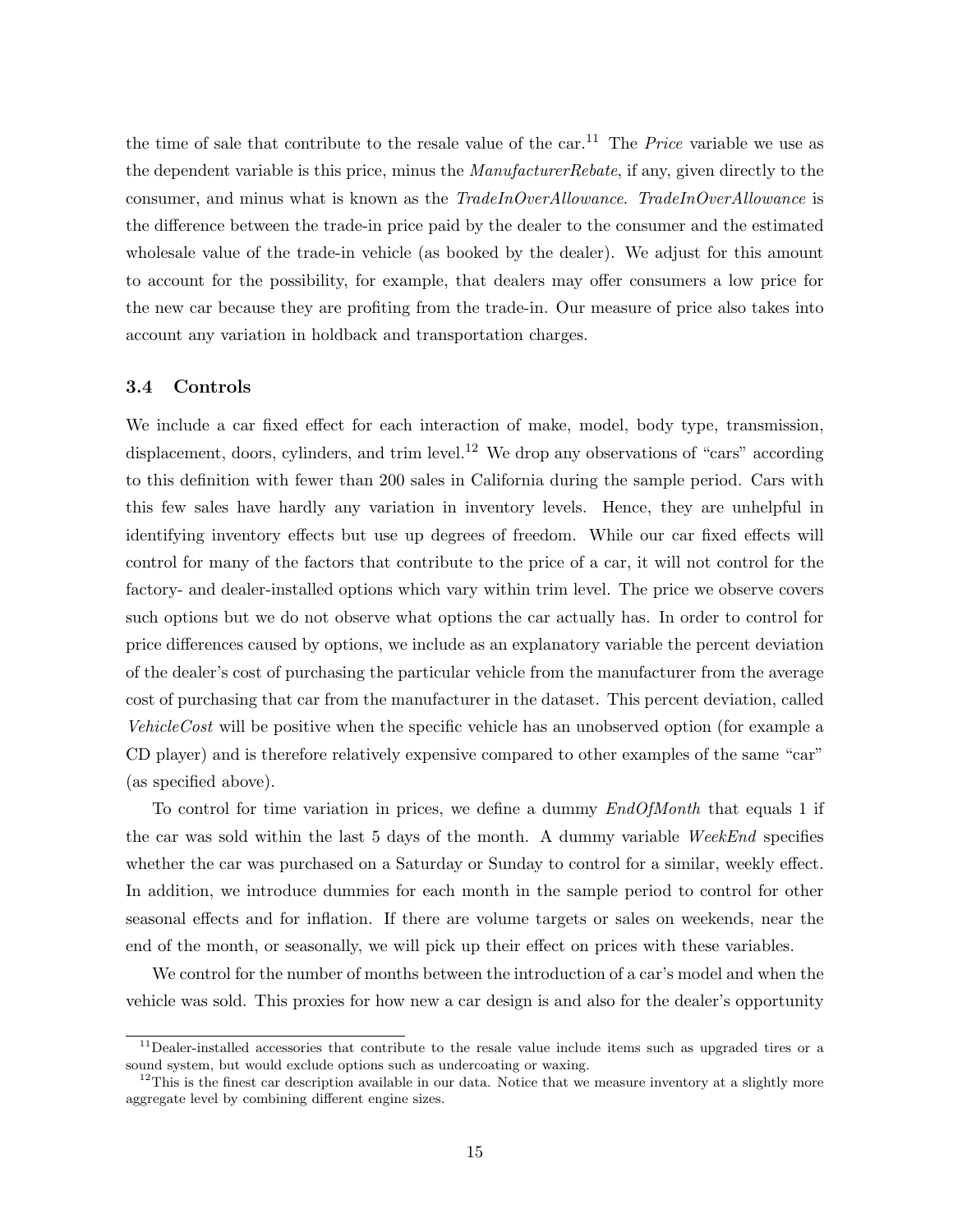cost of not selling the car. Judging by the distribution of sales after car introductions, we distinguish between sales in the first four months, months 5-13, and month 14 and later and assign a dummy variable to each category.

We also control for the income, education, occupation, and race of buyers by using census data that MRI matches with the buyer's address from the transaction record. The data is on the level of a "block group," which makes up about one fourth of the area and population of a census tract. On average, block groups have about 1100 people in them.

Finally, we control for the region in which the car was sold, and possible unobserved dealerspecific effects (including the competitiveness of each dealer's market) through dealer fixed effects in all specifications.

## 4 Estimation issues

Conceptually, the bargaining power  $\lambda_t$  of the seller relative to buyer t from equation (1) is quite distinct from the outside options of the seller and the buyer. While the reservation price of the buyer and the opportunity cost of the seller determine the size of the gains from trade,  $\lambda_t$  specifies how the gains from trade are split between the parties. Empirically, we can find measures that are related only to the opportunity cost of the dealer, for example, current inventory and days to resupply. We can also find some measures that are uniquely related to a consumer's reservation price, for example, the degree of competition between dealers, or the availability of substitutes for the vehicle in question (other brands, models, options, etc.). Nonetheless, our data will not allow us to separately identify a consumer's relative bargaining power from her reservation price. This is because we have no direct measures of bargaining power, such as patience or the inherent utility or disutility of bargaining for a consumer. Also, the bargaining ability of a buyer may be correlated with measures which also determine a consumer's reservation price, for example income, educational status, and whether or not a consumer has a car to trade-in. As a result, we will estimate an empirical model in which we will be able to separate price variation due to inventory fluctuations from price variation due to price discrimination. Whether the latter part of price variations is due to heterogeneity in reservation prices or in bargaining abilities is not a question we will be able to answer.

We are concerned about potential endogeneity of price and inventory levels. Our maintained assumption is that inventory changes exogenously due to the random arrival of customers. Instead what could be occurring is that a dealership has a sale for some reason and the sale (i.e. low prices) results in low inventory. To reduce the chance that we are measuring the effect of prices on inventory instead of the reverse, we measure a dealer's inventory two days before the focal transaction. Thus, transactions that occur in response to a dealership's weekend sale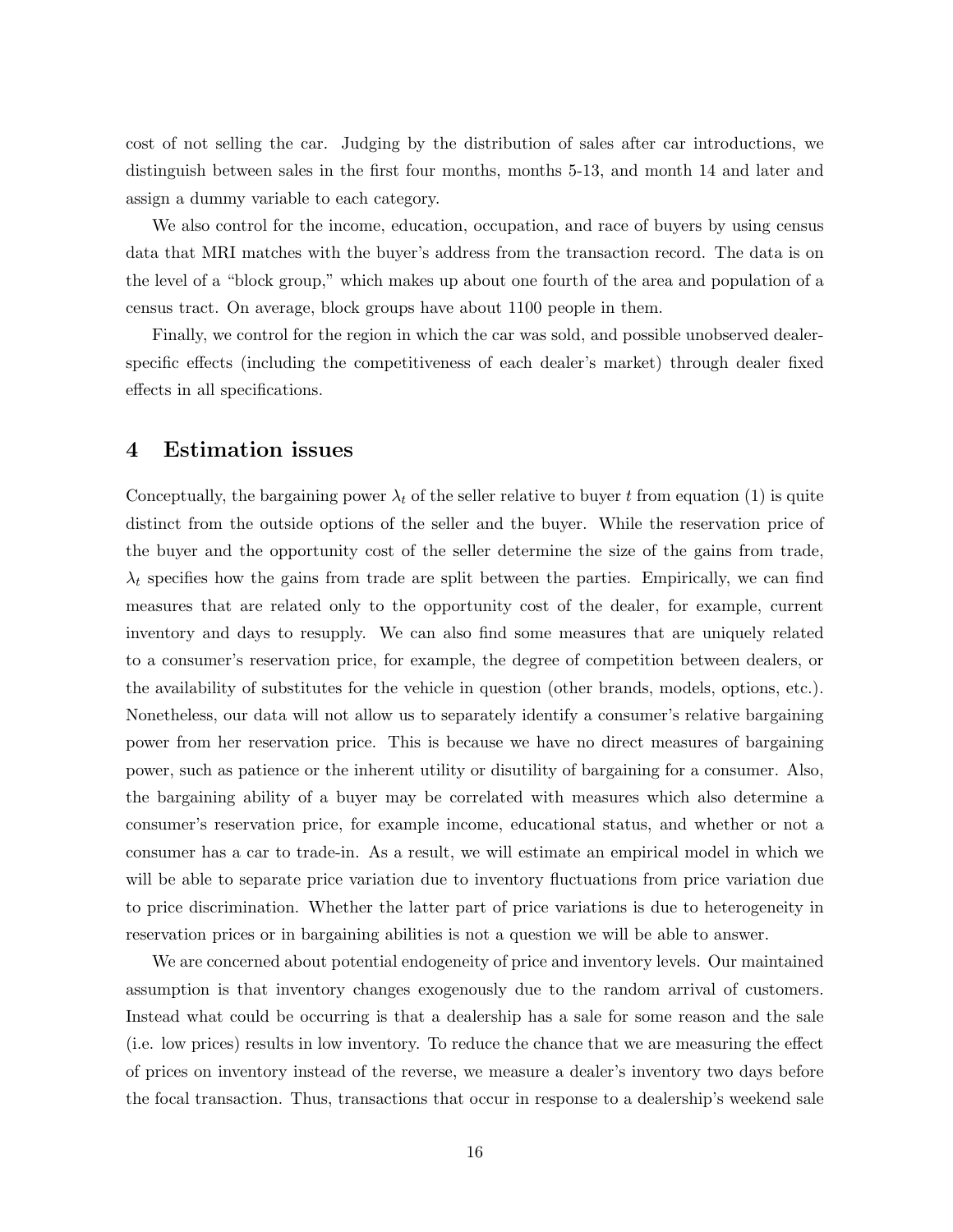have as an inventory measure the dealer's inventory on the preceding Thursday. In addition, our concern is mitigated by the fact that any such endogeneity would operate in the opposite direction of the inventory effect (our results show that low inventory is associated with high prices).

Of more concern is the potential simultaneous determination of price and inventory levels due to a demand shock. Suppose, for example, that there is a sudden increase in consumer taste for a particular car. For example, a particularly snowy winter in a region of the country may simultaneously increase prices and run down inventories for four-wheel drive vehicles in that region. We will take two approaches to account for this potential endogeneity. Our first approach makes extensive use of car, dealer, and time fixed effects (including interactions thereof) to identify the effect of inventory on price based only on short term variations in inventory within car and dealership combinations. This means that we will be relying neither on variation across dealerships, nor variation across cars, nor variation across months to identify the inventory effect. This makes it less likely that our result are due to demand shocks. Our second approach is to use exogenous plant closures as an instrument for inventory. In particular, we will use plant closures that result from fires, parts shortages, floods, etc. to instrument for the dealer inventory levels of the cars produced at these plants. We will discuss both approaches in more detail in the next sections.

## 5 The price-inventory relationship

Our dependent variable is Price as defined in the data section. In order to provide the appropriate baseline for the price of the car, we use a standard hedonic regression of log price. We work in logs because the price effect of many of the attributes of the car, such as being sold in Northern California or in a particular month, are likely to be better modeled as a percentage of the car's value than as a fixed dollar increment. We estimate the following specification:

$$
\ln(Price_i) = X_i \alpha + D_i \beta + I_i \gamma + \epsilon_i \tag{6}
$$

The X matrix is composed of transaction and car variables: car, dealer, month, and region fixed effects, car costs, and controls for whether the car was purchased at the end of a month or over a weekend. The matrix also contains an indicator for whether the buyer traded in a vehicle. The D matrix contains demographic characteristics of the buyer and her census block group. To this basic specification we add a matrix  $I$  which contains various inventory-related explanatory variables such as measures of inventory, days to resupply, and a dealer trade indicator.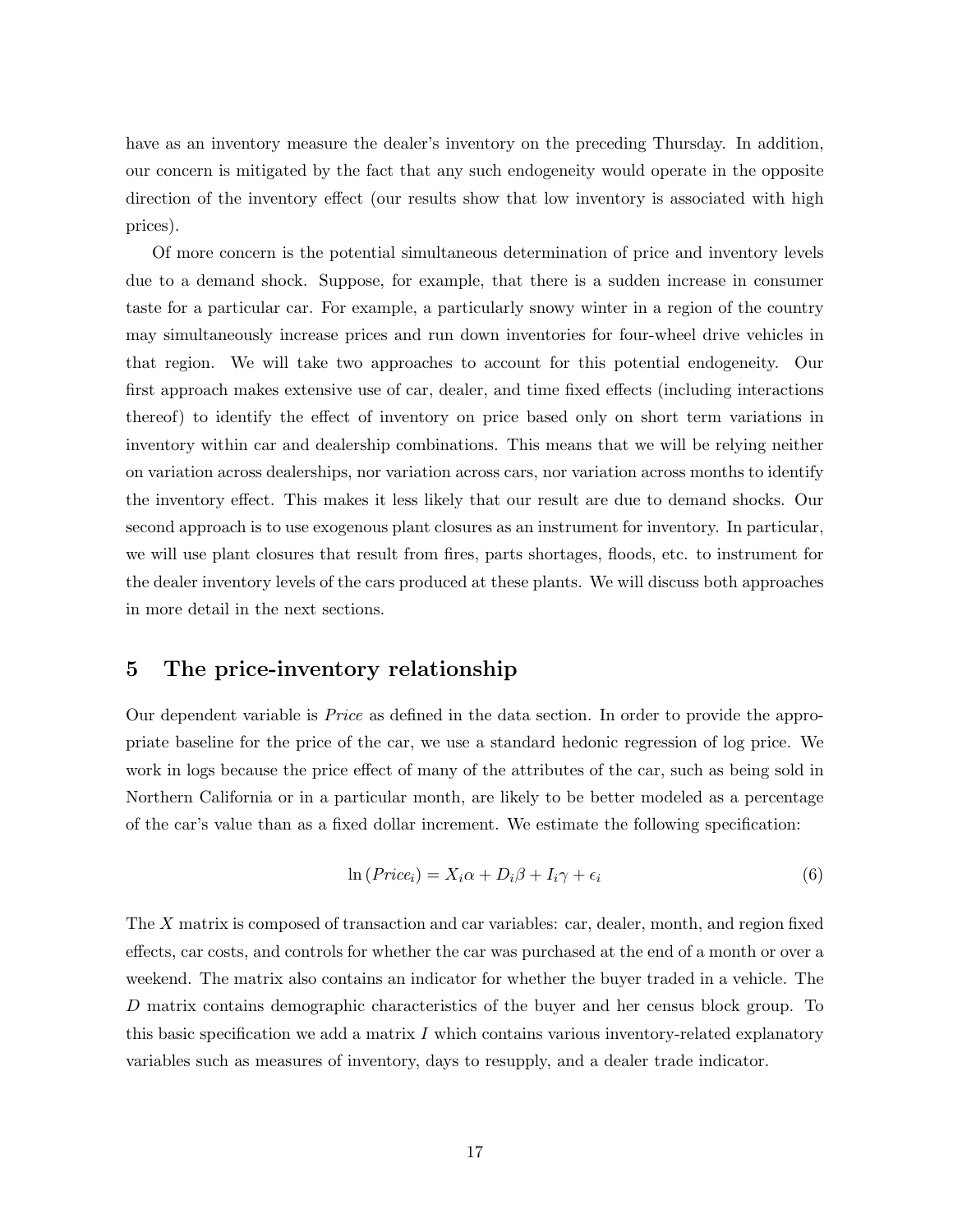#### 5.1 Basic specification

To estimate the effect of inventory on prices, we estimate a specification that is informed by the dynamic programming model of section 2.1. The model indicates that prices should increase in days to resupply, controlling for inventory and should decrease in inventory, controlling for days to resupply. Because one additional car in inventory may have a different effect on price if inventory levels are low versus high, we include the inventory variable as a 2-part spline in our specification. In particular, we estimate a different inventory coefficient for below- and above-median inventory levels (the median is 10). Similarly, we also estimate days to resupply as a 2-part spline (split at the median which is 4 days to resupply). This initial specification includes both car and dealer fixed effects. We include dealer fixed effects to be able to identify the price-inventory relationship within and not across dealers. If we did not include dealer fixed effects we would be concerned that the hypothesized negative price-inventory relationship could be due to large dealers that simultaneously have higher absolute inventory levels and lower prices because they are more cost-efficient than small dealers.

Column 1 of Table 2 reports the results of estimating this specification. Both inventory coefficients have the hypothesized negative coefficient. For below median inventory levels (10 and fewer cars), one additional car in inventory is associated with a price that is lower by 0.085% (see variable *Inventory (1-10)*). For above median inventory levels (11 and more cars), one additional car in inventory is associated with a price that is lower by 0.018% (see variable Inventory  $(11+))$ . An increase in inventory from 1 car to 16 cars (a one standard deviation increase) is associated with a 0.92% reduction in average price. This corresponds to 14% of the average dealer gross margin on a vehicle in our sample. An increase in inventory by one standard deviation when the inventory for that car is already high has a smaller effect. For example, an increase in inventory from 11 to 26 cars is associated with a 0.27% lower average price. This corresponds to 4% of the average dealer gross margin.

Both "days to resupply" variables have an insignificant effect on transaction prices in this specification. We will explore possible reasons for this in the next section. Consumers do not pay a different price when for a vehicle which was requested from another dealership ( $TradeCar)$ . Other coefficient estimates have the expected signs. For example, cars that are sold at the end of the month (*EndOfMonth*) when sales people are trying to meet sales quotas sell for on average 0.31% lower prices. In another example, the prices of cars that are sold more than 4 months after the model was introduced sell for on average 0.98% less than cars sold in the first 4 months of the model cycle. Demographic variables also have the expected sign. For example, women pay slightly more for a car, as do consumers who live in neighborhoods with a higher percentage of residents who have less than high school education. Higher income is associated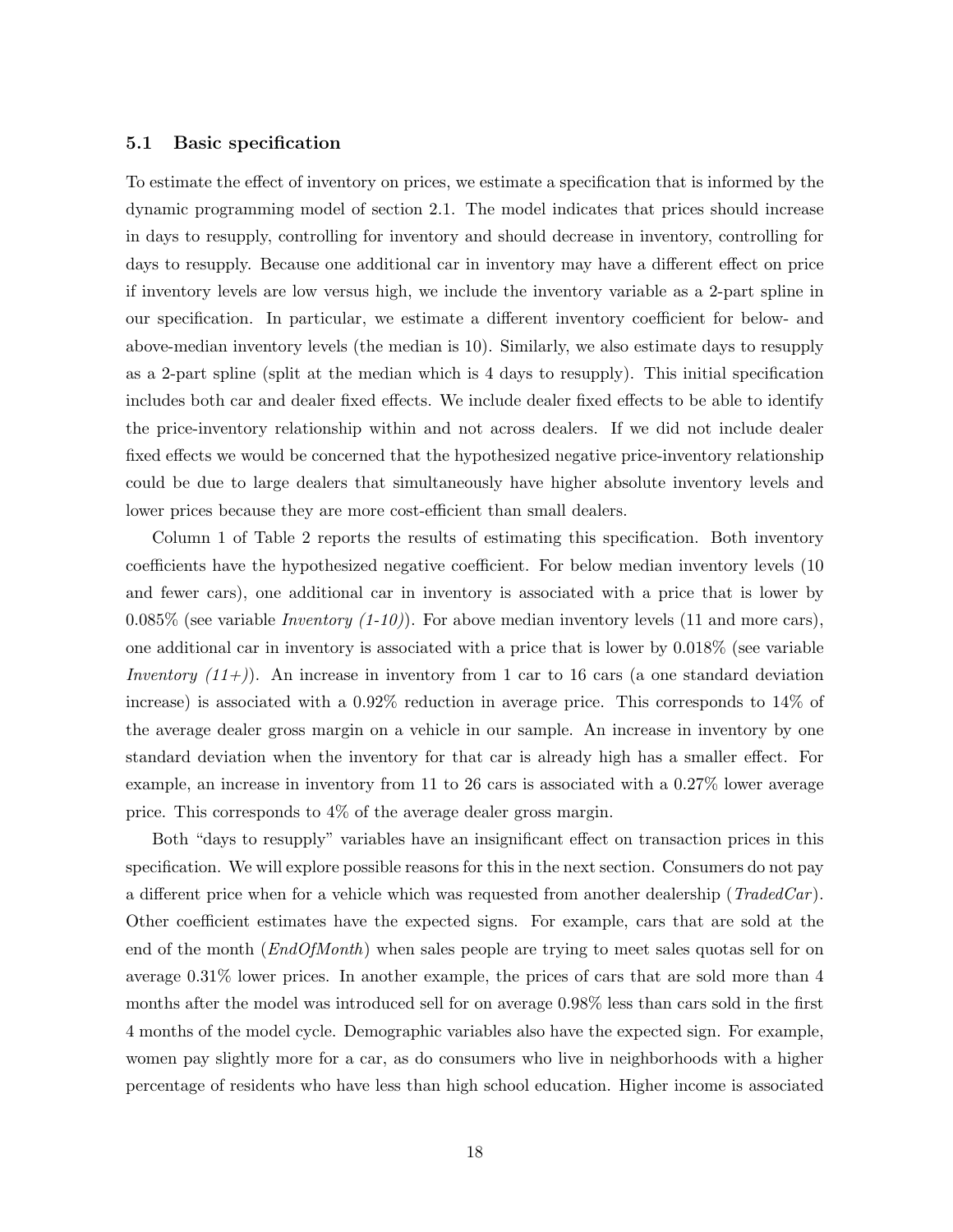with lower prices, except for the highest income consumers.<sup>13</sup>

#### 5.2 Is it reasonable not to scale inventory by dealer size?

Recall from our discussion in Section 3.1 that our inventory variable is the raw number of cars in inventory at each dealer. This implicitly assumes that one additional unit of inventory has the same effect on price irrespective of dealer size. We now investigate whether this assumption is reasonable. To do so we split the sample into 4 subsamples, according to quartiles of the number of vehicles sold by each dealer of a particular car type during the model year: We first calculate for each dealership-car pair the number of vehicles that were sold during the model year. Second, we split the dealership-car pairs into quartiles, according to the sales volume we calculated. Third, we assign each observation in the dataset to the corresponding dealership-car quartile. Finally, we use the quartiles to split the dataset into four subsamples such that the first subsample contains the lowest dealership-car sales volume whereas the fourth subsample contains the highest dealership-car sales volume. For each sample we estimate our basic specification, however, instead of using a spline for inventory we estimate the price effect of inventory non-parametrically by using 10 dummies, one for each decile of inventory as determined from the full dataset. Importantly, this means that the deciles are common across all dealerships and are invariant to dealer size. Thus, each inventory dummy captures the same absolute amount of inventory across all 4 regressions on the different subsamples. If the effect of one additional unit of inventory is the same for small and large dealership-car combinations, we should find that the coefficient of each dummy is approximately the same across all four size quartiles. In addition, if the full sample spline specification in column 1 of Table 2 is correctly specified, we expect that its estimates predict the same absolute price-inventory relationship as is predicted by the non-parametric estimates from the regressions on the four subsamples.

We compare the coefficient estimates for the dummies by graphing the effect of inventory on price across the 10 dummies (see Figure 7). In addition, the graph contains the effect of inventory on price predicted by the full sample spline specification. As can be seen from this graph, the effect of inventory on price for inventories below 10 is extremely similar regardless of dealership-car sales volume. In addition, the full sample spline estimate tracks the nonparametric estimates very well. For inventories above 10 the effect of inventory on price for inventories is also similar for all but the smallest dealership-car sales volume quartile. The reason for the anomalous estimates for the smallest dealership-car sales volume quartile is simple: since there are few cases of very high inventories for the smallest dealership-car sales

 $13$ For a through analysis of the effects of demographics on car prices please see Scott Morton, Zettelmeyer, and Silva-Risso (2003)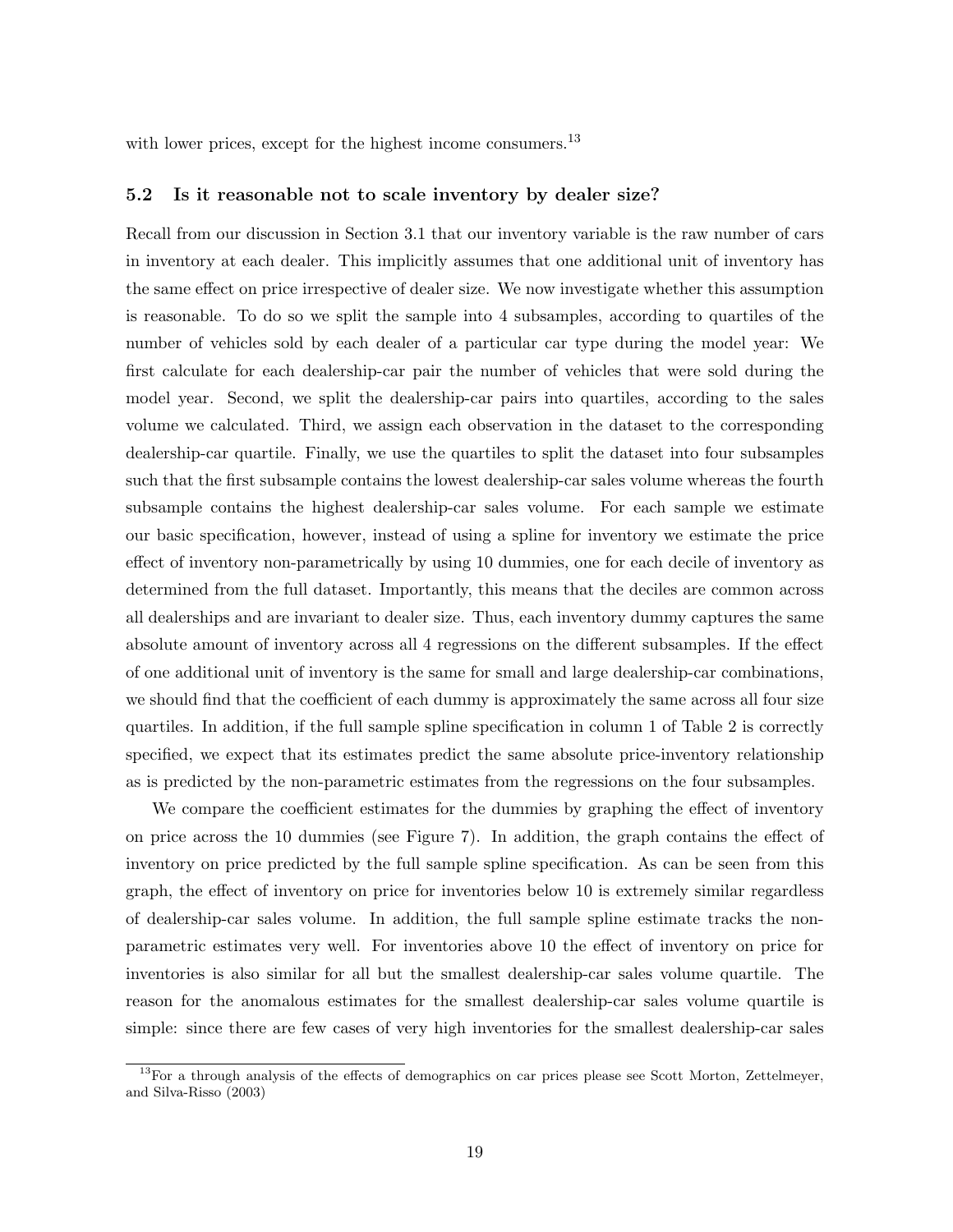volume quartile, there are few high-inventory observations in size quartile 1 and the estimates are thus imprecise.<sup>14</sup> To elaborate, in Figure 8 we repeat Figure 7 for each size quartile separately and with confidence intervals in addition to point estimates. The figure shows that the effect of inventory on price is estimated quite precisely across all four size quartiles for inventories below 10. For inventories above 10, however, the estimates for size quartile 1 become very imprecise. Similarly, for inventories above 20, the estimates for size quartile 2 also become imprecise.

We conclude that using the raw number of cars as our inventory variable is reasonable. This is because the results from the size quartile subsample suggests that one additional unit of inventory has approximately the same effect on price regardless of dealership-car sales volume. In addition, this analysis suggest that our full sample spline specification in column 1 of Table 2 captures the non-linear nature of the price-inventory relationship quite well.

### 6 Robustness Checks

We now explore the robustness of the estimated price-inventory relationship. We would like to make sure that our results are not due to a potential endogeneity of prices and inventory levels due to demand shocks. In a first approach we use a sequence of fixed effects to address the potential endogeneity of price and inventory (see section 6.1). Second, we use an instrumental variables approach to estimate the effect of inventory on price levels (see section 6.2).

In addition to a potential endogeneity of prices and inventory levels we would also like to determine whether the estimated price-inventory relationship is robust to the level on which inventory is measured. First, we want to make sure that an individual dealer's inventory for a car does not simply proxy for the local inventory of that car (see section 6.3). Second, we want to make sure that our estimates are not biased by the granular definition of a car we use for constructing our inventory measure (see section 6.4).

#### 6.1 Are the findings due to common demand shocks?

In the next two specifications we repeat the basic specification in column 1 of Table 2 with different sets of fixed effects to address the potential endogeneity of price and inventory due to common demand shocks. We focus on demand shocks we feel are most plausible for the market we are studying.

So far we have included a fixed effect for each month in our sample, for each car (with the

 $14$ For example, there are only 37 observations to identify the highest inventory deciles in size quartile 1. See Figure 9 for the distribution of observations across size quartiles and inventory dummies.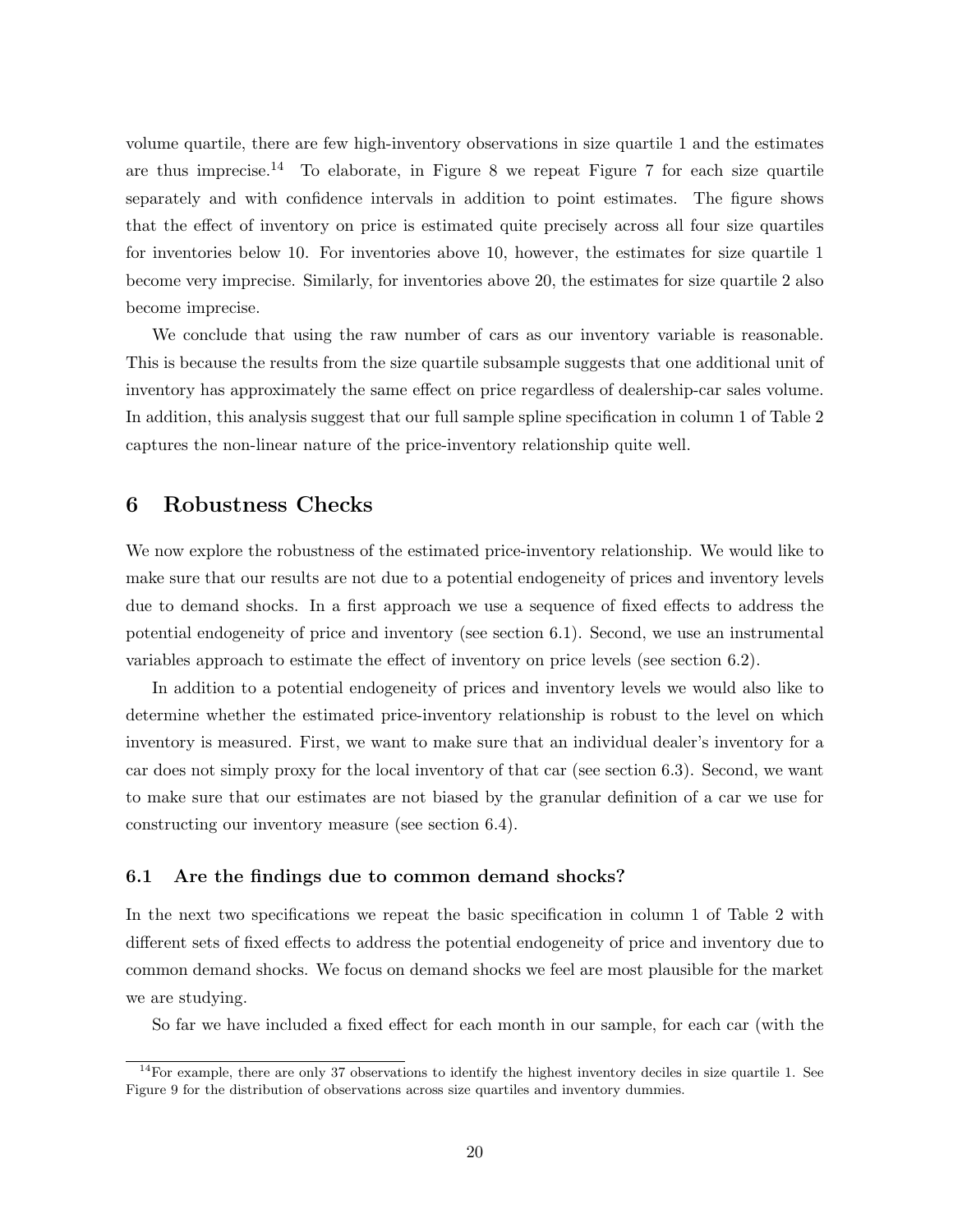above detailed definition), and for each dealer. Our first alternative specification accounts for the possibility that there are car-dealership interactions that may be responsible for our result. For example, suppose that 7 series BMWs are particularly popular in Beverly Hills. This will lead to high prices and low inventory levels at the Beverly Hills BMW dealer and thus forms an alternative explanation for why we find that low inventory levels may be associated with higher prices.<sup>15</sup> To rule out this alternative explanation we repeat the specification in column 1 of Table 2 with interacted car and dealer instead of separate car and dealer fixed effects. This absorbs the mean price level for each car at each dealership separately; the price-inventory relationship is thus only identified from inventory fluctuations over time within car-dealer combinations. The results in column 2 of Table 2 are very similar to those of column 1: For below median inventory levels (10 and fewer cars), one additional car in inventory is associated with a price that is lower by  $0.092\%$  (see variable *Inventory*  $(1-10)$ ). For above median inventory levels (11 and more cars), one additional car in inventory is associated with a price that is lower by  $0.016\%$  (see variable *Inventory (11+)*). Both coefficients remain precisely estimated despite a substantial decrease in degrees of freedom: while the specification in column 1 contains 1271 car fixed effects and 741 dealer fixed effects, the specification in column 2 contains 8881 car\*dealer fixed effects. As before, the days to resupply variables are not statistically significant from zero.

Our second alternative specification accounts for the possibility that demand shocks are short lived and local. So far, our monthly fixed effects absorb the price effect of short term demand shocks but only if these affect all vehicle segments in all markets equally. This may not be a good assumption: for example, suppose that a particularly snowy January in the California Sierras increases demand for SUVs for the rest of the winter in the Sacramento area (but not in Southern California), thus simultaneously causing high prices and low inventories for the SUV segment in Sacramento dealerships for that quarter. To rule out this alternative explanation, in column 3 of Table 2 we repeat the specification of column 2 of Table 2 expanding the month fixed effects to month–local area–vehicle segment fixed effects. The local areas are defined as DMAs, metropolitan areas that correspond to TV markets (e.g. Los Angeles, Santa Barbara-San Marino-San Luis Obispo, San Diego, etc.).<sup>16</sup> This set of fixed effects will absorb demand shocks specific to a segment (e.g. Compact, SUV, Pickup Trucks, etc.) in a local market for a particular month. This specification contains 8881 car\*dealer fixed effects and 2871 month\*segment\*DMA fixed effects (see column 3 of Table 2). We find that for below

<sup>&</sup>lt;sup>15</sup>Of course, a competent dealer in this situation would try to adjust his inventory in the long run and so this story really only applies if this proves difficult or the shock is transitory (see below).

<sup>&</sup>lt;sup>16</sup>Our data contains 12 such local markets: Bakersfield, Chico-Redding, Eureka, Fresno-Visalia, Los Angeles, Monterey-Salinas, Palm Springs, Sacramento-Stockton-Modesto, San Diego, San Francisco-Oakland-San Jose, Santa Barbara-San Marino-San Luis Obispo, and Yuma-El Centro.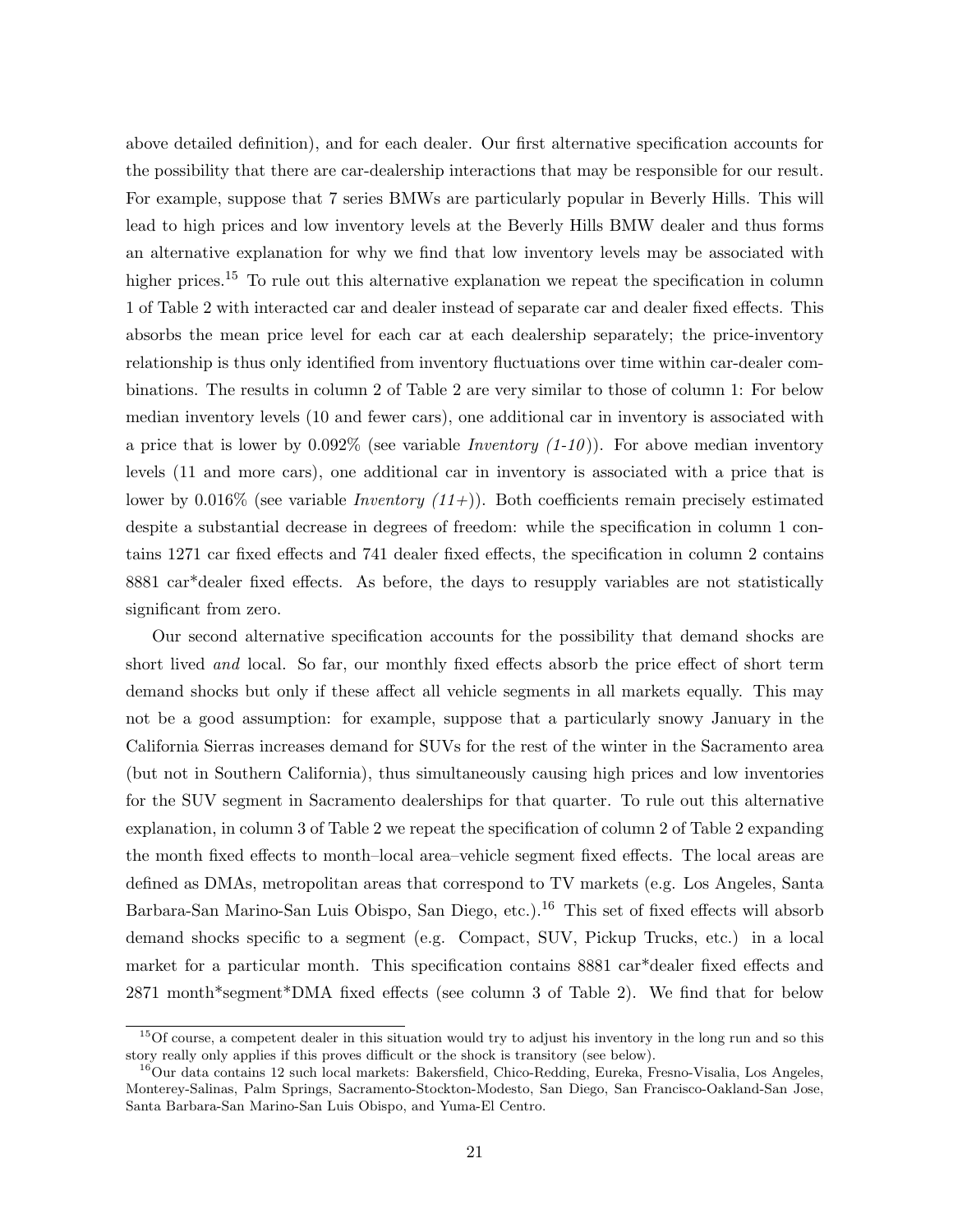median inventory levels (10 and fewer cars), one additional car in inventory is associated with a price that is lower by  $0.064\%$  (see variable *Inventory*  $(1-10)$ ). For above median inventory levels (11 and more cars), one additional car in inventory is associated with a price that is lower by 0.013% (see variable *Inventory (11+)*). Both variables remain precisely estimated. As before, the days to resupply variables are not statistically significant from zero. In summary, the negative price-inventory relationship seems robust across specifications which account for a variety of unobserved demand shocks as possible sources of causation.<sup>17</sup>

Before we further explore a potential endogeneity of the price-inventory relationship with an instrumental variables approach, we first would like to better understand why the estimates in Table 2 have thus far not shown the positive relationship between price and days to resupply that the dynamic programming model in Section 2.1 hypothesized. We now explore two reasons for why we might not have found evidence of this relationship.

The first reason could be that days to resupply as measured is too specific to the model setup. The model assumed that resupply occurred at fixed intervals and in fixed quantities. A brief glance at Figures 1, 2, and 3 show that dealers receive cars at irregular intervals and in varying quantities. This suggests that the mechanism by which "days to resupply" and price are related in our data is better described by a variable which measures the number of cars that are due to arrive within set intervals. Hence, we repeat the basic car\*franchise fixed effect specification with four variables in addition to  $DaysToResupply$ . They measure the number of cars of the same type as the transacted vehicle that will arrive on the dealer's lot one, two, three, and four weeks, respectively, after the transaction. As can be seen in column 1 of Table 3, none of the coefficients of the new variables are significantly different from zero.

The second reason for why we might not have found evidence of a price-days to resupply relationship is that its magnitude depends on the interaction between inventory levels and days to resupply. In particular, it might be that more days to resupply is associated with higher prices in a significant and measurable way only if inventory levels are very low. If inventory levels are low, it is more likely that a dealer that has to wait longer for new supply will run out of inventory before the new shipment arrives. Since this raises the dealer's opportunity cost of selling a car, we expect to see that for low inventory levels more days to resupply is associated

<sup>&</sup>lt;sup>17</sup>These results are robust to a variety of other fixed effects specifications. For example, we have estimated the price-inventory relationship with fixed effects that absorb average weekly prices on a subsegment-DMA level. Specifically, we repeated the specification in column 1 of Table 2 with car fixed effects (1271 dummies) and week\*subsegment\*DMA fixed effects (19176 dummies). We find that for below median inventory levels (10 and fewer cars), one additional car in inventory is associated with a price that is lower by 0.059% (see variable *Inventory*  $(1-10)$ ). For above median inventory levels  $(11$  and more cars), one additional car in inventory is associated with a price that is lower by  $0.011\%$  (see variable *Inventory (11+)*). Both variable remain precisely estimated.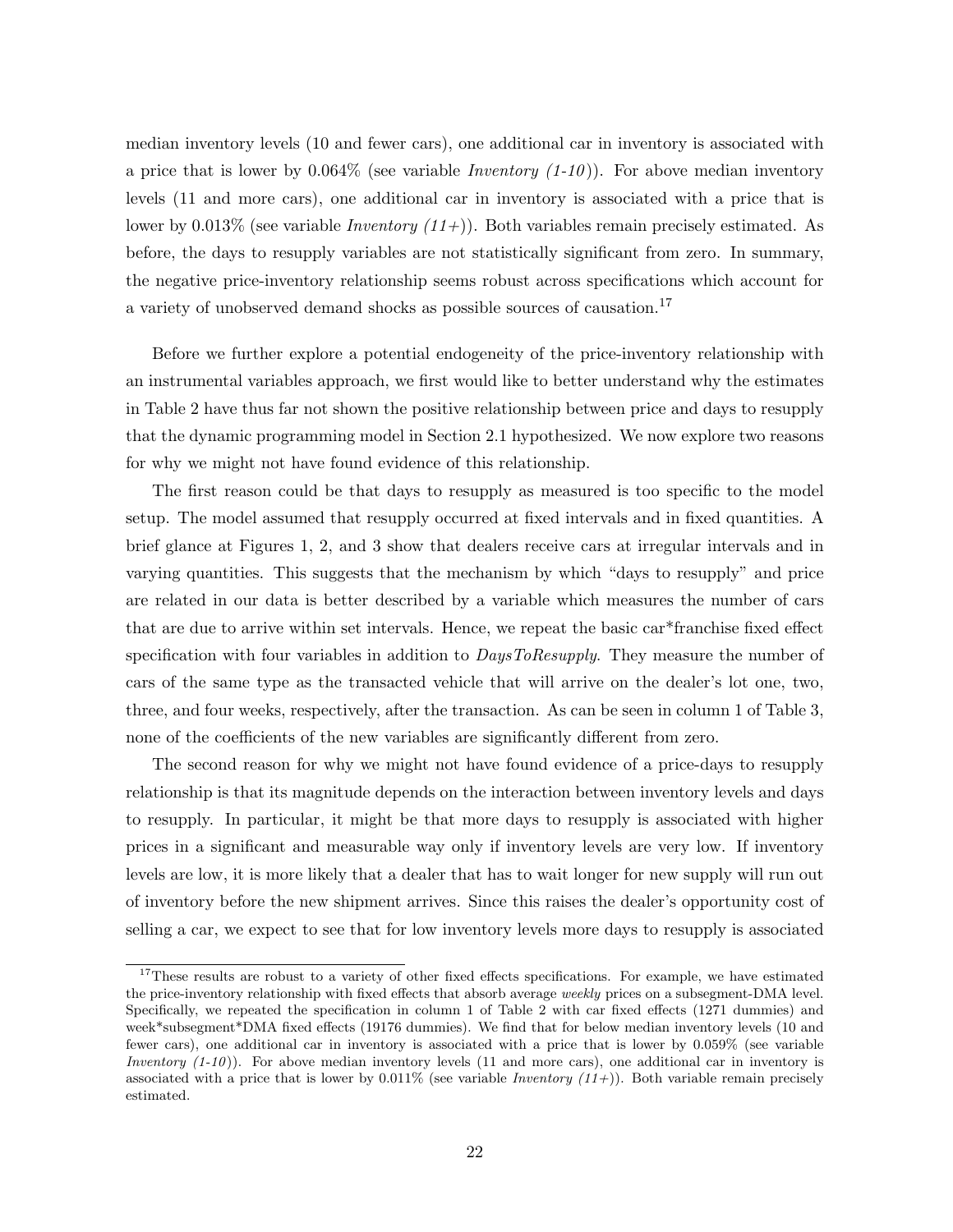with higher prices. To investigate this explanation, we interact the variable DaysToResupply with an indicator *LowInventory* that equals 1 if inventory levels are in the lowest 10th percentile of average inventories (3 or fewer cars according to our definition are on the lot). The results are reported in column 2 of Table 3 and provide support for the hypothesis. As before, the estimated coefficient on *DaysToResupply* alone is not statistically significantly different from zero, however, when interacted with *LowInventory*, more days to resupply is associated with higher prices (p-value 0.07). Based on this result we use the specification in column 2 of Table 3 as the basis for further analysis.

#### 6.2 Instrumental variables

We now proceed to using an instrumental variables approach to estimate the effect of inventory on price levels. This technique is more general than our fixed effect specifications in that it will produce consistent estimates in the presence of any form of unobserved demand shock, not just those we described in the previous section.

We need an instrument that is correlated with dealer inventory levels but is uncorrelated with demand shocks that may affect price levels. As in Bresnahan and Ramey (1994), we use exogenous plant closures in the US, Mexico, and Canada to construct such an instrument. We exclude plant closures that occurred because demand was weaker than expected. Such closures are intended to prevent inventory build-ups and are correlated with demand shocks that may affect price levels. Our data on plant closures come from Automotive News, a trade publication that lists every plant closure in the US, Mexico, and Canada, the duration of the closure, and the reason why the plant was shut down. Based on this data we classified the following reasons for plant closures as exogenous:

| Reason for plant closure        | Closure plant-days |
|---------------------------------|--------------------|
| Design problem                  | 8                  |
| Engine shortage                 | 8                  |
| Explosion at parts plant        | 16                 |
| Faulty control arm              | 12                 |
| Faulty cooling system           | 16                 |
| Firestone tire shortage         | 60                 |
| Fix faulty equip                | 18                 |
| Flood                           | 80                 |
| Parts shortage                  | 112                |
| Snowstorm                       | 2                  |
| Terrorist attacks               | 127                |
| Strike at plant                 | 45                 |
| Strike at supplying parts plant | 740                |

This table also contains the number of total plant-days of closure due to the different reasons we classified as exogenous.<sup>18</sup> Notice that most closures in our data are due to strikes at supplying

<sup>&</sup>lt;sup>18</sup>One may suspect that plant closures due to "terrorist attacks" were initiated because manufacturers antici-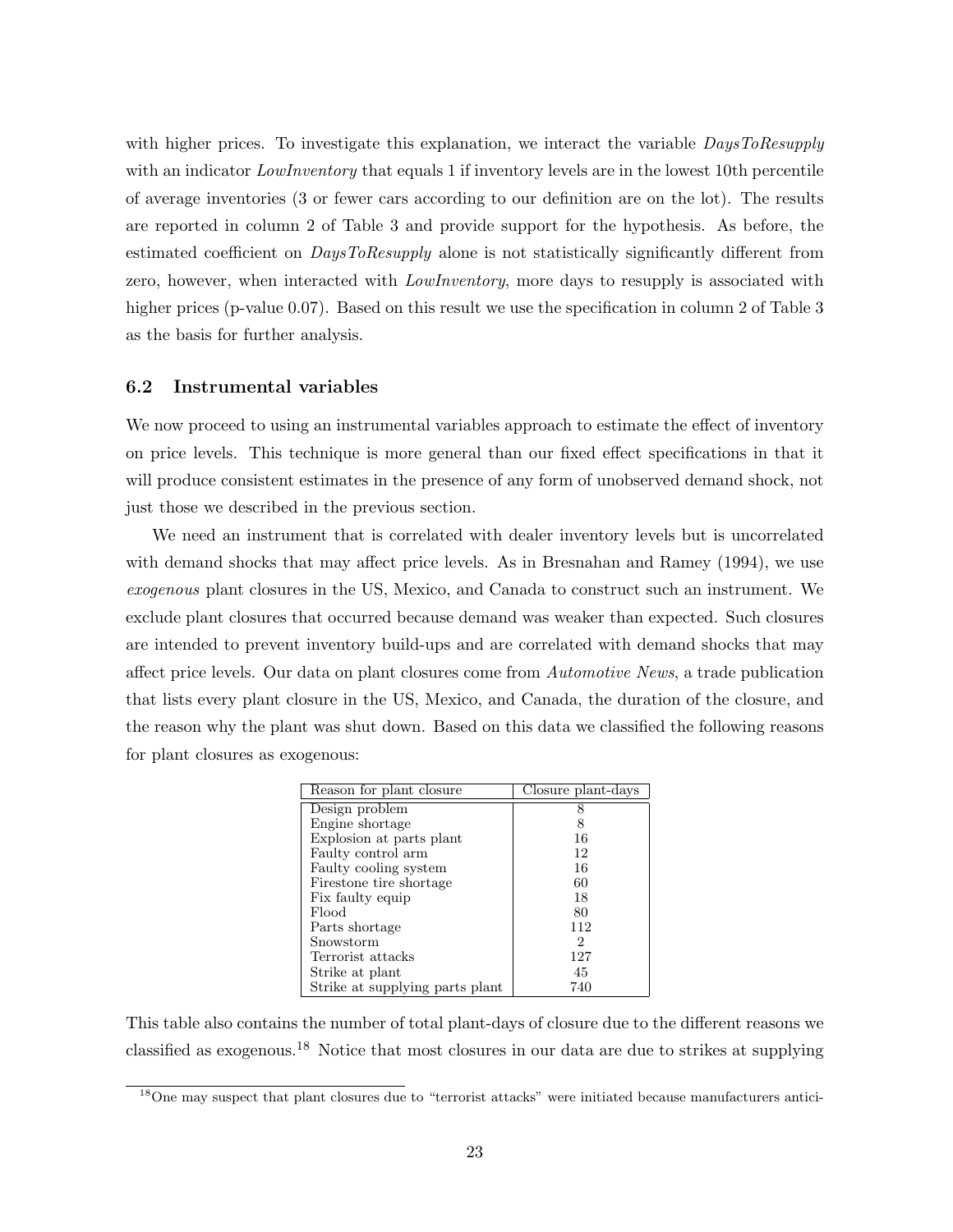parts plants. Because we do not know the exact lag with which a plant closure affects local dealer inventories we construct a series of variables that code the number of days that the plant that produced the transacted car was closed during two-week periods 5-6, 7-8, 9-10, and 11-12 weeks prior to the date on which the car was sold. Because plant closures can affect different cars differently, depending on how popular they are, we interact these variables with car dummies to create our instruments. We also interact the plant closure variables with whether the car was sold in Northern or Southern California; this is because manufacturers may decide to change deliveries to regions differentially when they change their delivery schedule due to unanticipated plant closures. We use a 2SLS specification where we instrument for all four inventory relations variables, namely Inventory  $(1-10)$ , Inventory $(11+)$ , DaysToResupply, and DaysToResupply\*LowInventory.

We restrict the sample for this specification to models that were produced in one of the plants that closed for one of the reasons listed above. Because we only observe plant closures in North America, this restricts the data set to cars produced by Chrysler (124 closure plant-days), Ford (297 closure plant-days), General Motors (888 closure plant-days), and Volkswagen (17 closure plant-days). This leaves 75,213 observations for the instrumental variables estimation.

We begin by reestimating our standard specification on the smaller dataset. The effect of inventory on price in column 1 of Table 4 is of slightly larger magnitude than in the full-sample estimates for below median inventory levels (-0.11 vs. -0.088) and of slightly smaller magnitude for above median inventory levels (-0.013 vs. -0.016). The estimates of the IV specification are in column 2 of Table 4. The IV point estimates on inventory are similar to the OLS estimates. In particular, the inventory coefficient for below median inventory levels is -0.17 vs. -0.11 while the inventory coefficient for above median inventory levels is -0.012 vs. -0.013. The inventory coefficient for below median inventory levels is highly significant (p-value 0.007), however, the standard error on the inventory coefficient for above median inventory levels is too high to concluded that it is different from zero. Finally, in the IV specification the coefficient on DaysToResupply\*LowInventory is positive and significant, although, at 0.052 it is larger than in all prior OLS specifications, where it ranged from 0.0032 to 0.0045.

Our IV estimation is necessarily limited because while our instrument is clearly exogenous, it is also relatively coarse: the reason is that we are using an instrument (plant closures) that applies to all dealers in our sample equally to predict the dealer-specific inventory for a car. Our IV estimates should thus be considered only supporting evidence for the negative effect

pated weakening demand in the aftermath of the attacks. If this were the case, these plant closures would not be a valid instrument. This, however, is not the case for the plant closures that we have included in our data. Most of these plant closures happened between 9/11 and 9/13 and seem to have been prompted by a desire not to require workers to come in during the immediate aftermath of the attacks.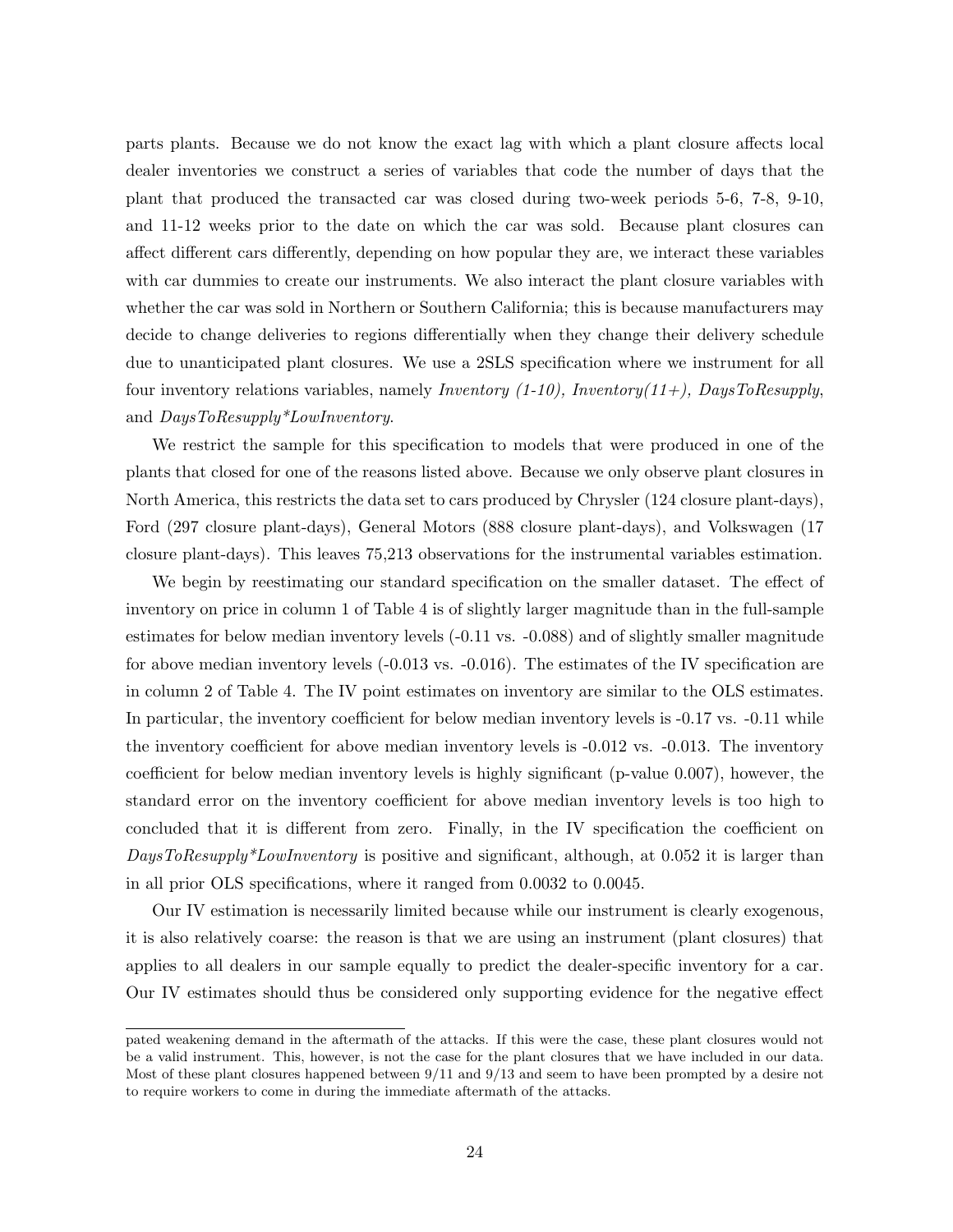of inventory on price that we have found persisting across a number of different fixed effect models. We thus continue the paper using a fixed effect specification, which allow us to use the entire dataset.

### 6.3 Does dealer inventory proxy for local inventory?

So far we have interpreted the estimated inventory coefficients as evidence that, holding days to resupply constant, the low inventory of an individual dealer on a specific car induces that dealer to hold out for a higher price than when his inventory is plentiful. In the previous sections we have shown that this finding cannot be attributed to a variety of demand shocks that would simultaneously lead to low inventories and high prices. One explanation we have so far not ruled out is that car-specific dealer inventories in a local area are highly correlated and that therefore, an individual dealer's inventory for a car simply proxies for the local inventory of that car. If that were the case, then our estimate of the price-inventory relationship would be evidence that overall dealer pricing is related to local market conditions, not that the low inventory of an individual dealer on a specific car induces that dealer to hold out for a higher price.

To rule out this explanation we repeat our main specification from column 2 of Table 3 while controlling for the local inventory of the transacted car. We calculate the local inventory by summing inventory within a "car," across all dealers in a DMA. This measure excludes the focal dealer's own inventory. The results are in column 3 of Table 3. We find that the coefficient estimates of the inventory and days to resupply variables are slightly smaller in magnitude than in column 2. While controlling for regional inventory does not change our interpretation that dealers price in reaction to *their own* inventory levels, the coefficient on *LocalInventory* shows that transaction prices are also associated with overall local inventory levels. Consumers who purchase a car when regional inventory is low pay higher prices. The magnitude of the estimated coefficient indicates that a one standard deviation decrease in regional inventory (86 cars) is associated with a price increase of 0.42%.

This analysis suggests that our inventory measure is indeed picking up the effect of scarcity at the dealership level, not at the region.

#### 6.4 Is our inventory measure too narrowly defined?

We have so far measured inventory based on a very granular definition of a car. This may lead us to underestimate the effect of inventory on prices if consumers consider "cars" for which we count inventory separately to be close substitutes: dealers may not have an incentive to hold out for a higher price even if a particular car is in low inventory if consumers are willing to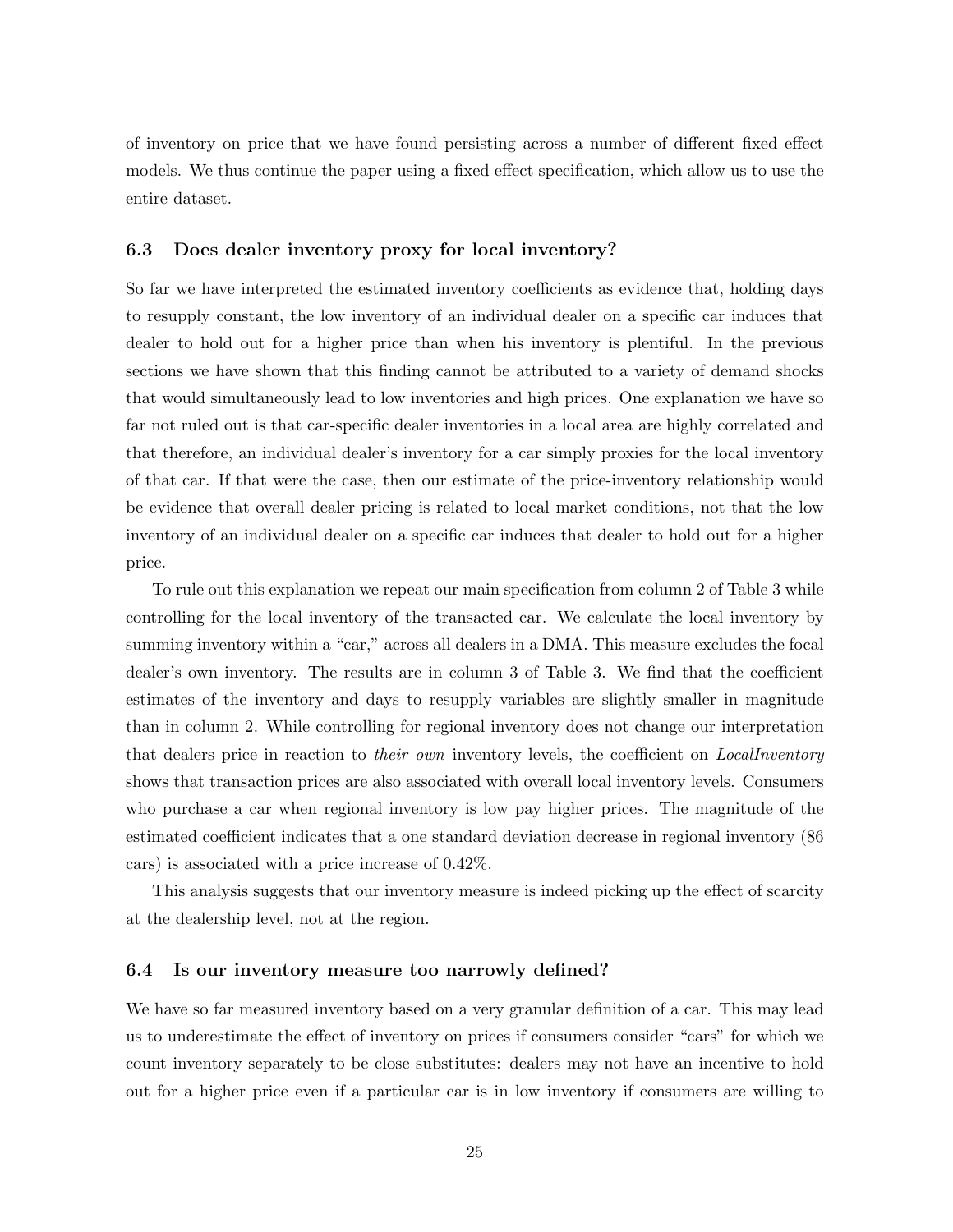purchase similar cars for which there is more inventory.

We analyze whether our granular inventory definition affects our results in two ways. First, we see whether the estimated price-inventory relationship changes when we control for the inventory of car variations that are potential substitutes for the car under consideration. The inventory measure we use throughout the paper is at the level of the interaction of make, model, model year, body type, transmission, doors, and trim level. We now define SubstituteInventory as the inventory of all cars that share the make, model, model year, body type, and doors of the transacted cars. In other words, this variable capture how many cars the dealer has in inventory that are of the same model, year, and body type (sedan, coupe, convertible, etc.) but differ in transmission and trim level. We now estimate our basic specification with the addition of controlling for *SubstituteInventory*. The results in column 4 of Table 3 show that the estimated price-inventory relationship is essentially unchanged if we hold constant the number of "substitute" cars that are in the dealer's inventory. We find that the inventory of these substitute cars is negatively related to the transaction price of the car, however, the effect is very small. For each additional substitute car in inventory, the transaction price of the car under consideration decreases by 0.0055%.

Our second approach to analyzing whether our granular inventory definition affects our results is to change the level at which we define inventory. Instead of defining SubstituteInventory, we directly redefine our inventory measures at the level of the interaction of make, model, model year, body type, and doors. The results in column 5 of Table 3 show that the estimated price-inventory relationship is slightly smaller under the redefined inventory measure. One additional car in inventory at below median inventory levels decreases price by 0.07% in contrast to 0.09% with the more granular inventory definition. Similarly, one additional car in inventory at above median inventory levels decreases price by 0.0083% in contrast to 0.016% with the more granular inventory definition.

In summary, our basic results seem to be robust to a change in the level at which we measure inventory and to whether we control for the number of "substitute" cars that are in the dealer's inventory.

## 7 Extensions

We have predicted in section 2.2 that the inventory-price relationship will be stronger in some cases than in others. In this section we present a series of specifications to test these ideas.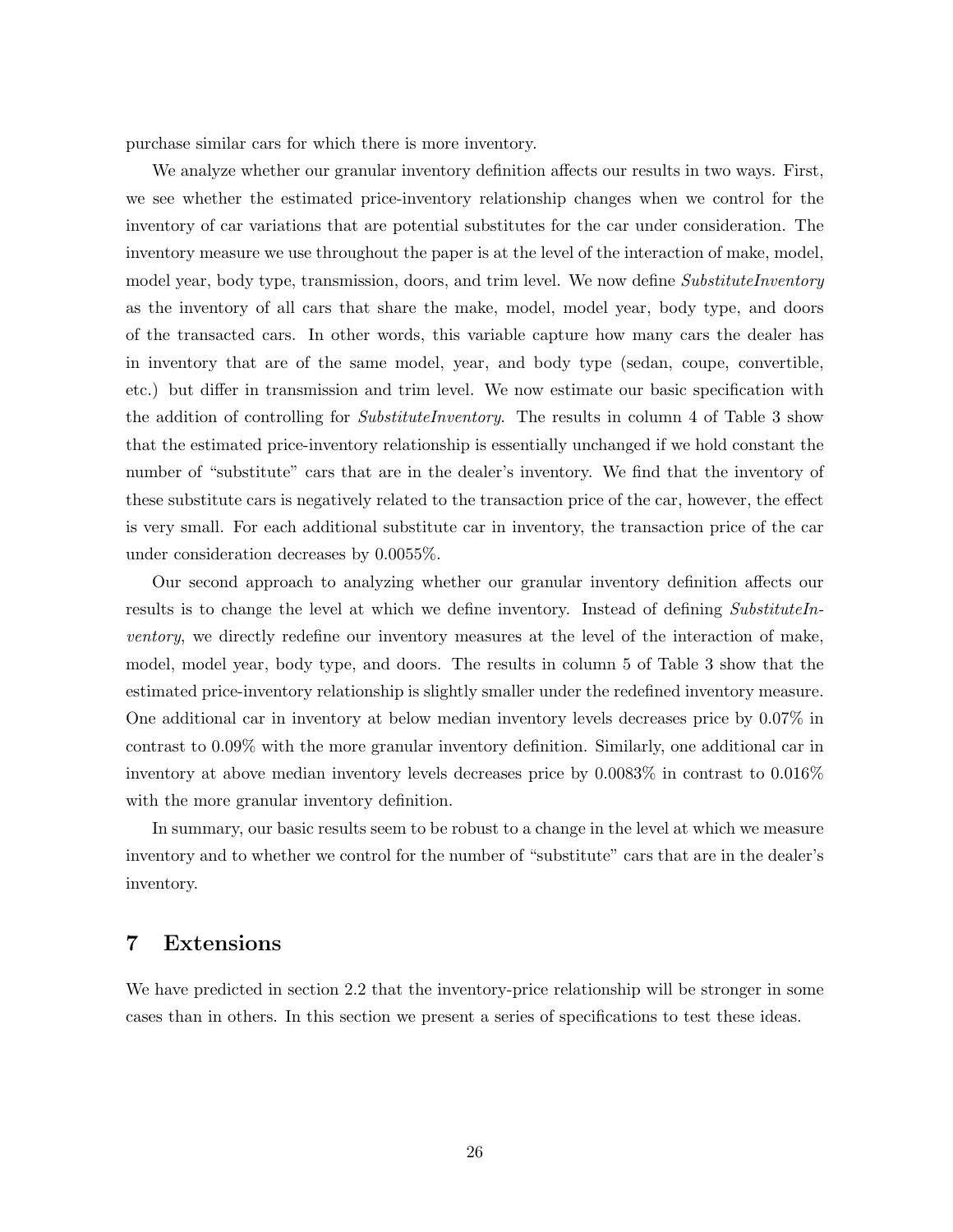#### 7.1 Does inventory matter differently for cars with strong demand?

One could argue that our stylized model best describes cars that are in strong demand relative to supply. For these car models it is close to impossible for dealers to make use of dealer trades to obtain additional cars on short notice if their demand realization is higher than expected. Thus, we expect to observe that inventory effects are larger for these cars than for others where dealer trades may be costly but possible and for which dealers know that a situation of low inventory will very likely be short-lived.

Consequently, we examine whether the inventory effect is different for cars which face robust demand relative to supply. We expect to observe that inventory effects are larger for these cars than for others. We define such "hot" cars using the average time such cars stay on a dealer's lot across all dealerships in our sample. We average this time interval, known as "days to turn," across the whole sample for a car in a calendar year. If DaysToTurn of a car in a calendar year is in the lowest quartile, we define the car as "hot." Notice that this definition of "hot" encompasses a full quarter of all the cars in our sample. These are cars that are generally "in demand," not necessarily cars that garner media attention for having long waiting lists. This latter group is a much smaller fraction of new cars sold.

We replicate our basic specification (column 2 in Table 3) using interactions of our inventory variables and *DaysToResupply* with the "hot" indicator. The results in column 1 of Table 5 are partially consistent with our hypothesis. While one additional car in inventory at above median inventory levels has a much larger effect on price when a car is in overall short supply than when it is not  $(-0.06 \text{ vs. } -0.014)$ , there is no difference for below median levels of inventory. This specification also illuminates our previous finding that days to resupply only affected prices for low levels of inventory. We had hypothesized that this is the case because a dealer with low inventory is more likely to run out of cars to sell when that dealer has to wait longer for new supply. This suggests that the price for "hot" cars, i.e. cars that are in overall short supply and for which dealers are less likely to have high inventory levels would also be sensitive to when the next shipment arrives. Consistent with this, the interaction between *DaysToResupply* and the "hot" indicator is positive and (marginally) significant.

#### 7.2 Does inventory matter differently towards the end of the calendar month?

Next we examine whether the price-inventory relationship differs at the end of the month. As one can see across all specifications in the paper, cars that are sold at the end of the month sell for between 0.22% and 0.32% less than those sold at other times. This is because manufacturers and dealers impose non-linear sales targets on sales personnel which increases their incentive to sell additional cars at the end of the month. Due to these incentives we expect to observe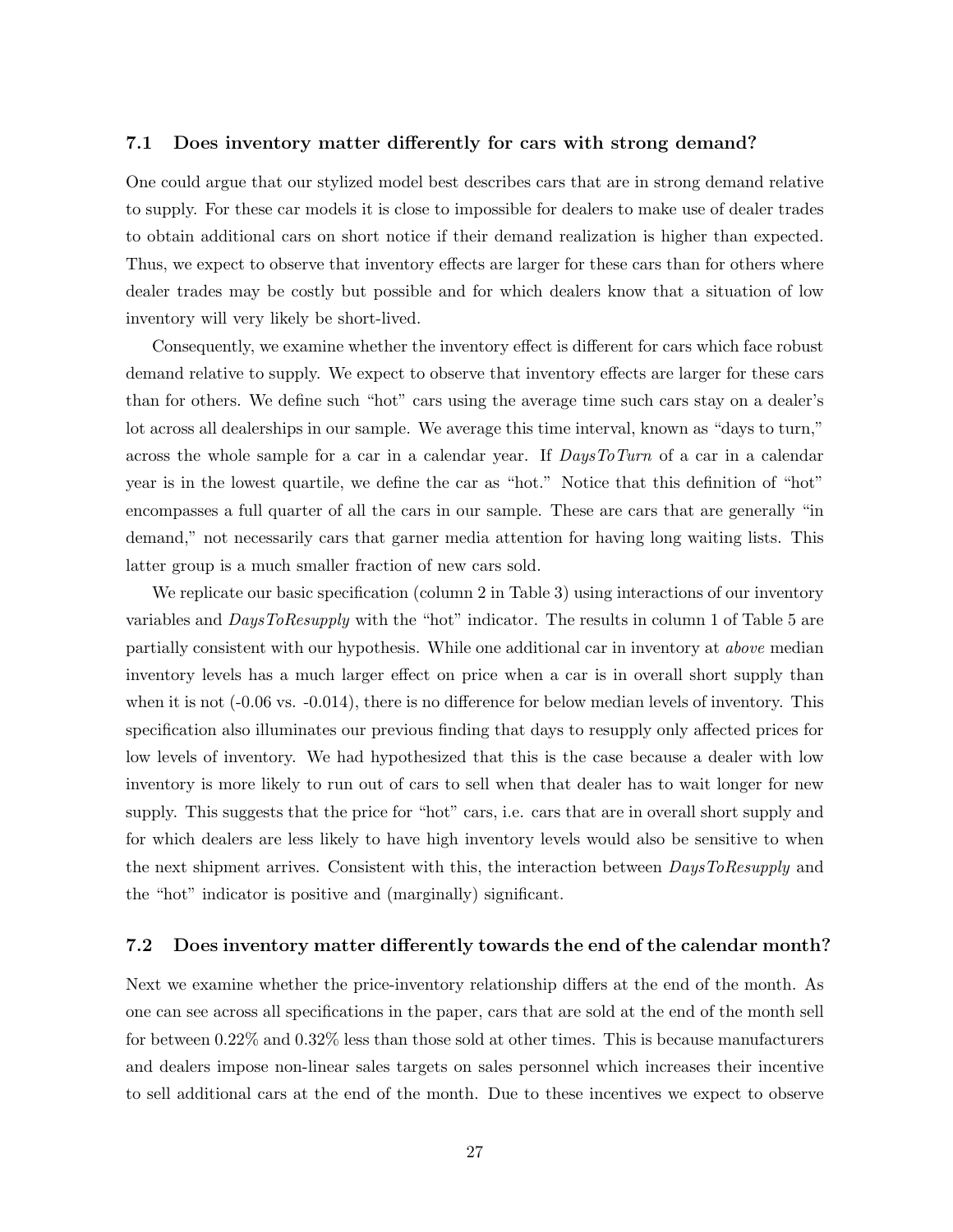that at the end of the month dealers are less likely to hold out for a high price when inventory levels are low than they would at other times.

To test whether this is the case we replicate our basic specification using interactions of our inventory variables and days to resupply variables with the EndOfMonth indicator. The results in column 3 of Table 5 are not consistent with this hypothesis: while the  $EndOfMonth$ indicator continues to show that prices are lower at the end of the month, the price-inventory relationship seems not to be any different during that time.

#### 7.3 Does inventory matter differently when a dealer's lot is full?

Finally, we expect to find a stronger price effect of inventory when a dealer lot is close to maximum capacity. This is because the inventory cost associated with the last few cars which the dealer can store on his lot may be particularly high. For example, the dealer might have to use customer parking, thereby decreasing revenue, or reduce spacing between parked cars, increasing the danger of damaging cars on the lot. Hence, we expect that inventory that is close to lot capacity will decrease the dealer's opportunity cost of selling a car and thus decrease transaction prices.

To test this hypothesis we add to the specification the indicator LotFull that is one when the total inventory held by the dealer across all cars is 95% or more of his maximum inventory over the sample period. We find no support for the hypothesis: the estimated coefficient on LotFull is insignificantly different from zero (see column 2 of Table 5). One possible explanation for this finding is that dealers are not normally size constrained. Therefore, reaching 95% of their maximum inventory over the sample period may not a good indicator of sharply increased inventory cost.

## 8 Inventory vs. price discrimination effects

We would like to get some sense of how much of the variation in car prices can be explained with price discrimination through bargaining and how much can be explained with inventory fluctuations. This is important because negotiated prices in car retailing are usually attributed to the fact that dealers try to price discriminate among consumers. Since we measure only a subset of what dealers observe when price discriminating among consumers, we cannot estimate precisely what fraction of the price variation can be attributed to these two factors. We can, however, determine how this fraction changes as a function of the type of dealership.

We measure and compare the average effect on price due to demographics and inventory using two indices. One is an index of the component of predicted price attributable to demo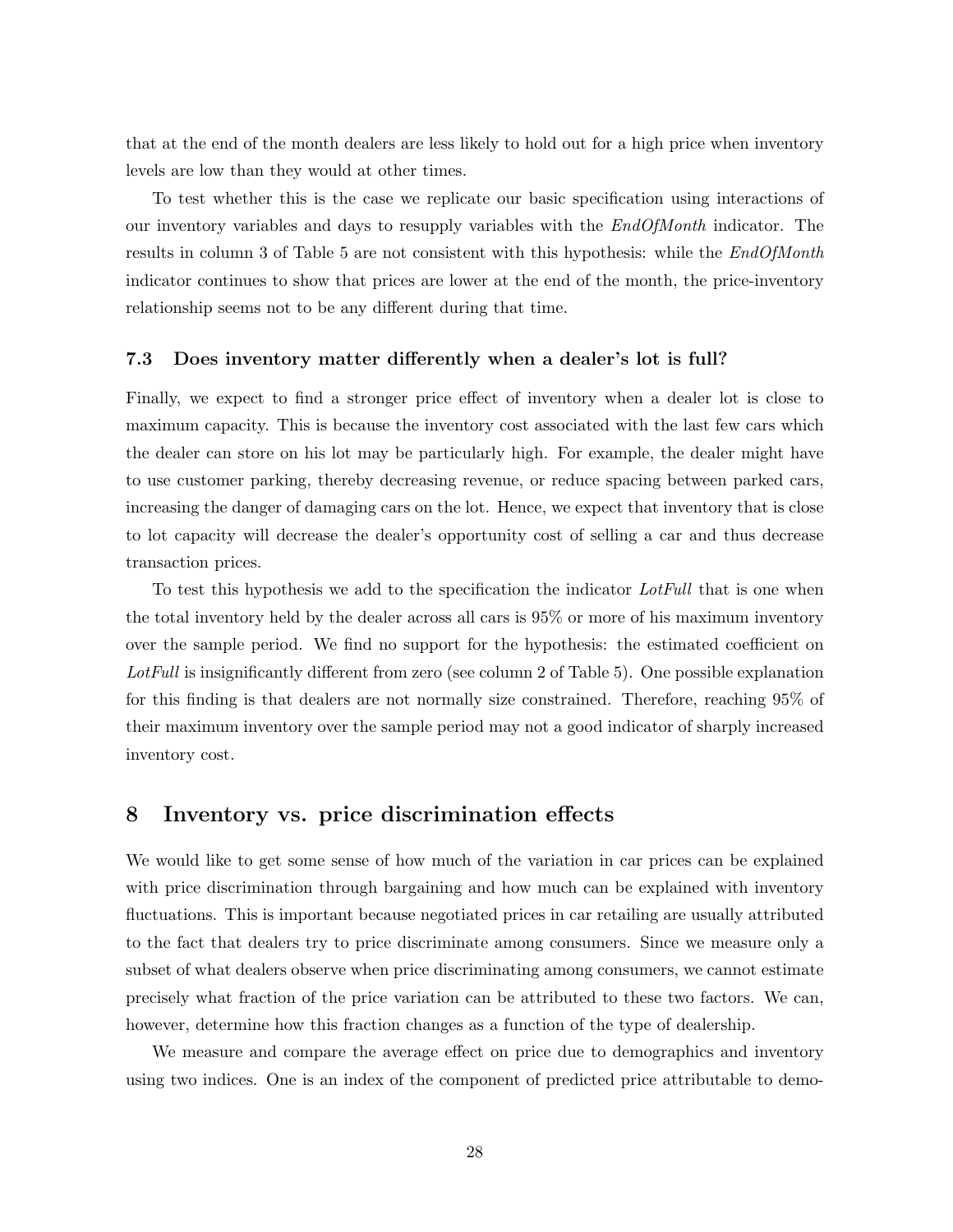graphic factors,<sup>19</sup> the other the component of predicted price attributable to inventory factors. We calculate these two indices as follows: We estimate a full specification (Table 5, column 1) with the addition of *LocalInventory, SubstituteInventory*, and *LotFull*) on a sample excluding no-haggle dealerships (see below). From the vector of estimated coefficients,  $\hat{\beta}$ , we extract two subvectors,  $\hat{\beta_D}$  and  $\hat{\beta_I}$ , which are the vectors of coefficients for the demographic covariates and inventory covariates, respectively. The two indices are the products of these two coefficient subvectors and their corresponding data submatrices. Using the notation of equation (6), the demographic index is  $D\hat{\beta}_D$  where D includes income, race, home ownership, and all other consumer demographics. The inventory, or supply-side index is  $I\hat{\beta_I},$  where I includes the inventory and days to resupply measures, whether the car was a dealer trade, and LocalInventory, SubstituteInventory, and LotFull. Note that neither index includes the portion of the predicted price attributable to car and transaction characteristics (car fixed effects, vehicle cost, model recency, competition, weekend, region, and month). We measure the contribution of the two sets of factors to the overall variation in negotiated prices by comparing the relative magnitudes of the two indices. For each observation in the dataset, we divide the absolute value of the inventory index by the sum of the absolute values of both indices. Intuitively, this ratio measures the movement in price due to inventory versus that due to demographics for each observation when also controlling for other covariates. Averaging this ratio across observations, we find that for "haggle" dealerships the inventory measures explain, on average, 49.1% of the combined inventory and demographic components of the predicted price.

We can now test our empirical prediction about the relative magnitude of the inventory and price discrimination effects as a function of the type of dealership. Since many consumers have a high disutility of bargaining, some dealerships promise consumers a "no-haggle" price. "No haggle" does not mean fixed prices. These dealerships continue to set car prices daily based on their inventory and demand conditions; the no-haggle policy means that salespeople are discouraged from varying price across buyers who arrive on a particular day. Consequently, we expect that inventory fluctuations explain a larger percentage of price variation at "no-haggle" dealerships. We test this prediction for AutoNation, the largest chain of car dealerships in the US. AutoNation owns close to 300 dealerships nationwide (representing many different makes) and in 1996 adopted a policy of not negotiating with consumers. Our final data contains 45,280 transactions at AutoNation dealerships (out of a total 351,916 transactions). We expect inventory fluctuations in these dealerships to play a bigger relative role than in traditional

<sup>&</sup>lt;sup>19</sup>We know from prior work that prices vary substantially with demographics, even after controlling for dealer fixed effects (Scott Morton, Zettelmeyer, and Silva-Risso 2003). This indicates that our demographics can serve as (imperfect) measures of the price discrimination.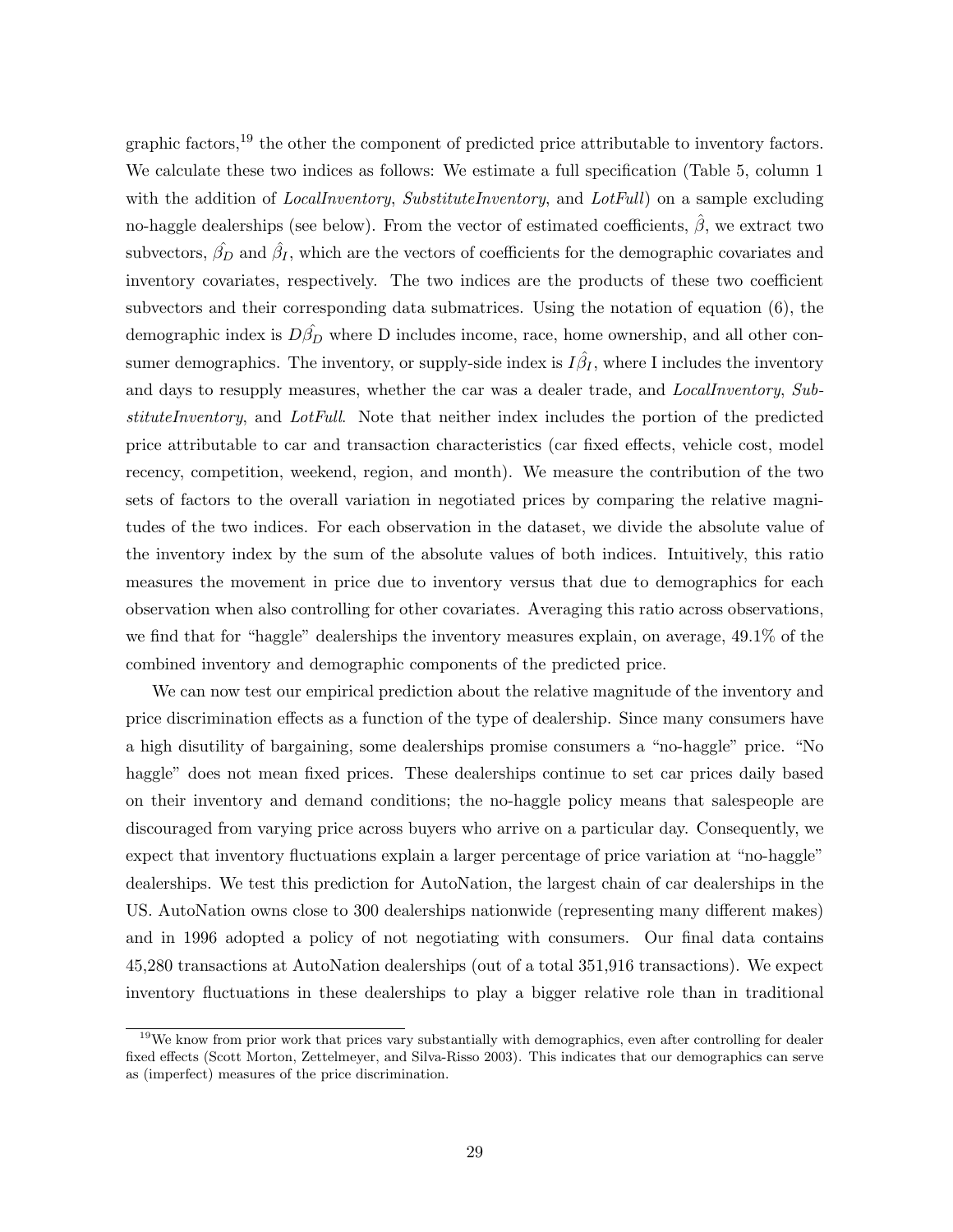dealerships.<sup>20</sup>

We run separate regressions for transactions at AutoNation dealerships. We again calculate the indices described above. We find that the proportion of the inventory and demographic related price variation explained by inventory measures is 73.9% in AutoNation dealerships compared to 49.1% in the haggle dealerships.

These calculations confirm that inventory plays a larger role relative to demographics in no-haggle dealerships. On the face of it, these findings seem to indicate that salespeople at AutoNation dealerships still condition prices on consumer demographics. However, recall that the empirical correlation between transaction prices and consumer demographics could be driven by differing search methods or by outside opportunities that vary systematically by demographic characteristics, rather than price discrimination. While we are unable to distinguish between these two reasons for demographics and price to be correlated, we are able to show that inventory plays a larger role relative to demographics in the no-haggle setting.

## 9 Conclusion

We conclude from the evidence presented in the paper that local dealer inventory has a statistically and economically significant effect on the prices at which new cars are sold in the United States. A dealership moving from a situation of shortage to an average inventory level lowers transaction prices by about  $1\%$  *ceteris paribus*, corresponding to  $15\%$  of average dealer margins or \$250 on the average car. Additionally, shorter resupply times also decrease transaction prices for cars in high demand. We present some extensions of our results showing that local inventory also affects transaction prices and also that the effect of inventory is stronger for car models in high demand.

These results suggest that there is a valid economic, non-price-discriminatory reason for auto dealers to avoid posting prices for their cars. Since demand and supply conditions change constantly, the opportunity cost of using fixed, posted prices is substantial. Of course, setting price by negotiation opens the door to price discrimination. Interestingly, the dealerships that are trying to appeal to consumers who don't like price discrimination choose no-haggle pricing, not posted prices, as a method of sale.<sup>21</sup> These dealerships, like traditional dealerships, appear to find the menu costs of maintaining posted prices that accurately reflect vehicle scarcity, or the opportunity costs of using posted prices that do not, too high to justify such a policy. We find

<sup>&</sup>lt;sup>20</sup>Saturn dealerships also have a policy of not haggling with customers. However, we have such few Saturn observations in our dataset that we cannot estimates all inventory and demographic effects on a Saturn-only sample.

 $^{21}$ carsdirect.com is the only retailer we know of to set posted prices for cars. Note that its large scale reduces the "per sale" menu costs.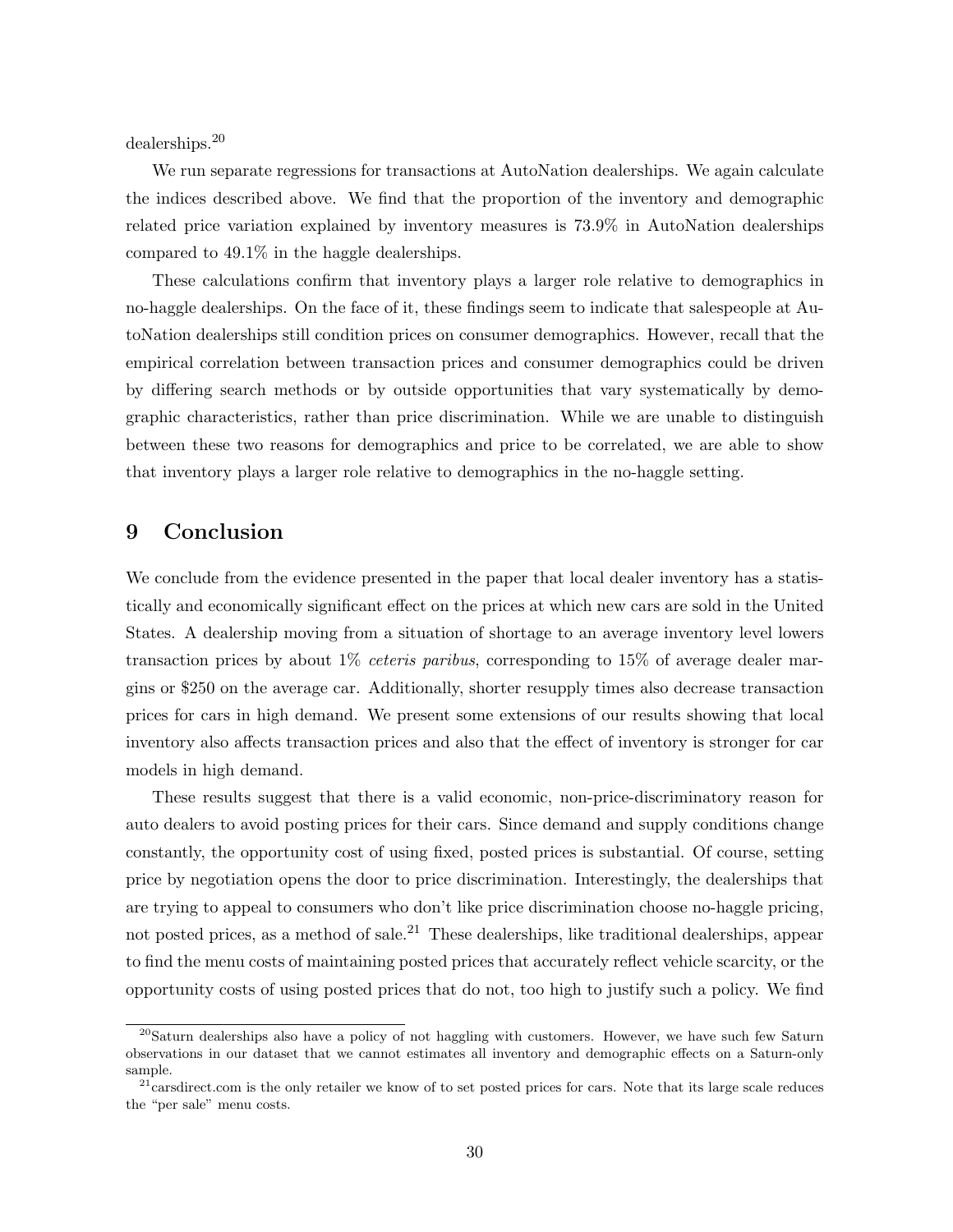that price variation at no-haggle dealerships is less well predicted by consumer demographics, while inventory considerations remain important. The share of the predicted price attributable to either inventory or demographics that is due to inventory is 49% in traditional dealerships. For so-called "no-haggle" dealerships, inventory explains 74% of the combined inventory and demographic components of the predicted price. This is consistent with salespeople at no-haggle dealerships engaging in less price discrimination.

We conclude that price differences in car retailing are in part the result of scarcity rents, and function partially to efficiently allocate particular cars that are in restricted supply to those customers who value them most highly.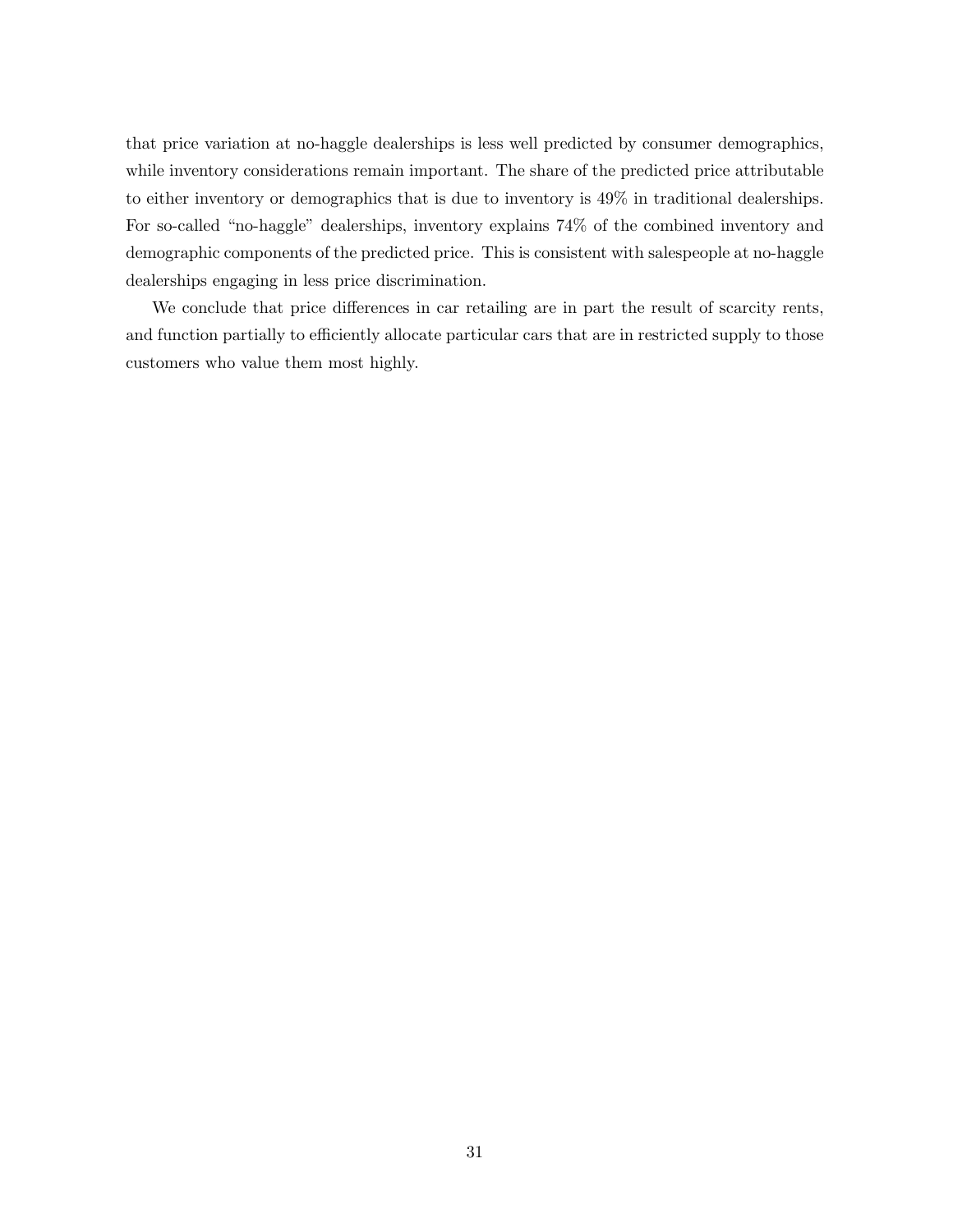## References

- Borenstein, S., and N. Rose (1994): "Competition and Price Dispersion in the U.S. Airline Industry," Journal of Political Economy, 102(4), 653–683.
- BRESNAHAN, T. F., AND V. A. RAMEY (1994): "Output Fluctuations at the Plant Level," Quarterly Journal of Economics, 109(3), 593–624.
- CARLTON, D. (1978): "Market Behavior with Demand Uncertainty and Price Inflexibility," American Economic Review, 68, 571–587.
- Copeland, A., W. Dunn, and G. Hall (2005): "Prices, Production, and Inventories over the Automotive Model Year," Working paper, Yale University.
- Copeland, A., and G. Hall (2005): "The Response of Prices, Sales, and Output to Temporary Changes in Demand," Discussion paper, Yale University.
- DANA, J.  $(2001)$ : "Competition in price and availability when availability is unobservable," RAND Journal of Economics, 32(4), 497–513.
- Gallego, G., and G. v. Ryzin (1994): "Optimal Dynamic Pricing of Inventories with Stochastic Demand over Finite Horizons," Management Science, 40(8), 999–1020.
- HALL, G., AND J. RUST (2000): "An Empirical Model of Inventory Investment by Durable Commodity Intermediaries," Carnegie-Rochester Conference Series on Public Policy.
- PAPASTAVROU, J. D., S. RAJAGOPALAN, AND A. J. KLEYWEGT (1996): "The Dynamic and Stochastic Knapsack Problem with Deadlines," Management Science, 42(12), 1706–1718.
- SCOTT MORTON, F., F. ZETTELMEYER, AND J. SILVA-RISSO (2003): "Consumer Information and Discrimination: Does the Internet Affect the Pricing of New Cars to Women and Minorities?," Quantitative Marketing and Economics, 1(1), 65–92.
- YANO, C. A., AND S. M. GILBERT (2003): "Coordinated Pricing and Production/Procurement Decisions: A Review," in Managing Business Interfaces: Marketing, Engineering and Manufacturing Perspectives, ed. by A. Chakravarty, and J. Eliashberg. Kluwer Academic Publishers.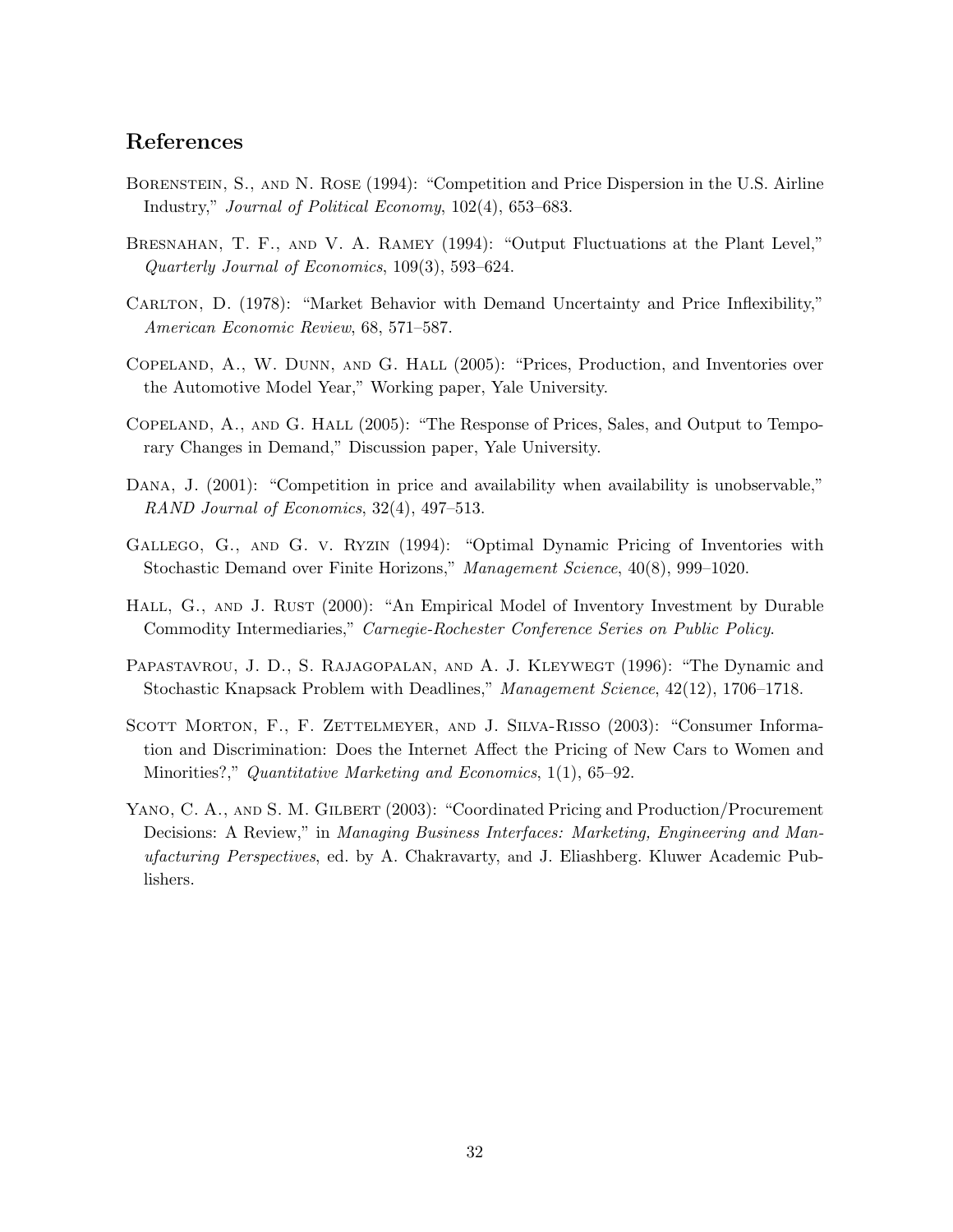| Variable                           | Mean           | Std. Dev.    | Min.             | Max.         | $\mathbf N$ |
|------------------------------------|----------------|--------------|------------------|--------------|-------------|
| Price                              | 25,757.24      | 10,361.88    | 5213             | 126,490      | 351,916     |
| Inventory                          | 15.47          | 14.87        | $\mathbf{1}$     | 80           | 351,916     |
| DaysToResupply                     | 8.44           | 12.22        | $\mathbf{1}$     | 147          | 351,916     |
| $\#\text{Cars arriving in week+1}$ | 3              | 4.23         | $\overline{0}$   | $71\,$       | 351,916     |
| $\#\text{Cars arriving in week+2}$ | 2.92           | 4.17         | $\overline{0}$   | 88           | 351,916     |
| $\#\text{Cars arriving in week+3}$ | 2.84           | 4.16         | $\overline{0}$   | 76           | 351,916     |
| $\#\text{Cars arriving in week+4}$ | 2.75           | 4.12         | $\overline{0}$   | 79           | 351,916     |
| TradedCar                          | 0.07           | 0.26         | $\boldsymbol{0}$ | $\mathbf{1}$ | 351,916     |
| $#$ Competing Dealers              | 4.31           | 3.15         | $\overline{0}$   | 23           | 351903      |
| %Black                             | 4.2            | 9.67         | $\overline{0}$   | 100          | 351,916     |
| %Hispanic                          | 15.16          | 11.69        | $\overline{0}$   | 55.33        | 351,916     |
| HispanicName                       | 0.15           | $0.35\,$     | $\overline{0}$   | $\mathbf{1}$ | 351,916     |
| %Asian                             | 10.95          | 12.14        | $\boldsymbol{0}$ | 100          | 351,916     |
| Asian                              | 0.07           | 0.26         | $\overline{0}$   | $\mathbf{1}$ | 351,916     |
| Female                             | 0.29           | 0.45         | $\overline{0}$   | $\mathbf{1}$ | 351,916     |
| Income                             | 61,383.28      | 26,187.54    | 11,318           | 150,000      | 351,916     |
| Income <sup>2</sup>                | $4.45E + 09$   | $3.95E + 09$ | $1.28E + 08$     | $2.25E + 10$ | 351,916     |
| %CollegeGrad                       | 32.8           | 17.4         | $\boldsymbol{0}$ | 100          | 351,916     |
| %LessHighSchool                    | 12.36          | 11.98        | $\overline{0}$   | 100          | 351,916     |
| %HouseOwnership                    | 66.69          | 24.79        | 0.14             | 100          | 351,916     |
| %Professional                      | 16.95          | 8.71         | $\theta$         | 100          | 351,916     |
| %Executives                        | 18.17          | 8.22         | $\overline{0}$   | 100          | 351,916     |
| %BlueCollar                        | 25.27          | 15.33        | $\overline{0}$   | 100          | 351,916     |
| %Technicians                       | 3.07           | 2.09         | $\overline{0}$   | 100          | 351,916     |
| MedianHouseValue                   | 240,999.25     | 113,620.25   | 7500             | 500,000      | 351,916     |
| CustomerAge                        | 42.36          | $13.05\,$    | 16               | 102          | 351,916     |
| Age $> 64$                         | 0.06           | 0.24         | $\overline{0}$   | $\mathbf{1}$ | 351,916     |
| VehicleCost                        | $\overline{0}$ | $0.05\,$     | $-0.64$          | 0.88         | 351,916     |
| Model Age 5-13 Months              | 0.68           | 0.47         | $\overline{0}$   | $\mathbf{1}$ | 351,916     |
| Model Age $> 14$ Months            | $0.05\,$       | 0.23         | $\overline{0}$   | $\mathbf{1}$ | 351,916     |
| Weekend                            | 0.37           | 0.48         | $\boldsymbol{0}$ | $\mathbf{1}$ | 351,916     |
| EndOfMonth                         | 0.22           | 0.41         | $\boldsymbol{0}$ | $\mathbf{1}$ | 351,916     |
| EndOfYear                          | 0.02           | 0.16         | $\overline{0}$   | $\mathbf{1}$ | 351,916     |

Table 1: Summary statistics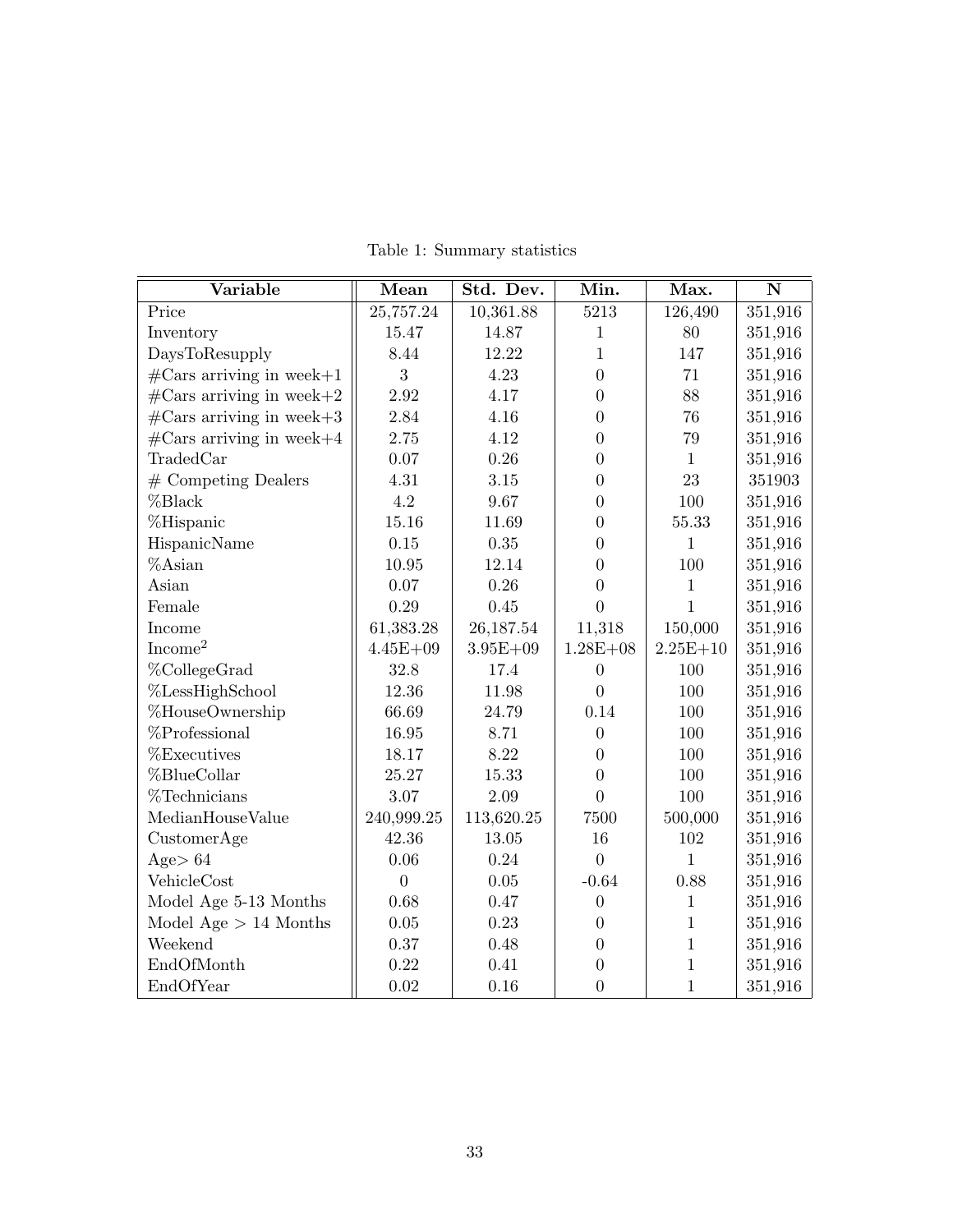|                         | <b>Fixed Effects</b>     |                               |                               |  |
|-------------------------|--------------------------|-------------------------------|-------------------------------|--|
| Dep. Var.               | Car, Dealer,             | $Car*Dealer,$                 | $Car*Dealer,$                 |  |
| ln(price)               | Month                    | Month                         | Month*Segment*DMA             |  |
| Inventory $(1-10)$      | $-0.085**$               | $-0.092**$                    | $-.064**$                     |  |
|                         | (.0044)                  | (.005)                        | (.0051)                       |  |
| Inventory $(11+)$       | $-0.018**$               | $-0.016**$                    | $-0.013**$                    |  |
|                         |                          |                               | (.0019)                       |  |
|                         | (.0013)                  | (.0018)                       |                               |  |
| DaysToResupply $(1-4)$  | $-.015$                  | $-0.0052$                     | $-0.0035$                     |  |
|                         | (.0095)                  | (.0095)                       | (.0095)                       |  |
| DaysToResupply $(4+)$   | .0005                    | .0013                         | .0011                         |  |
|                         | (.001)                   | (.0011)                       | (.0011)                       |  |
| TradedCar               | $-0.0075$                | $-0.0072$                     | $-0.0028$                     |  |
|                         | (.035)                   | (.035)                        | (.035)                        |  |
| EndOfYear               | .017                     | $-0.0033$                     | $-0.09$                       |  |
|                         | (.077)                   | (.076)                        | (.076)                        |  |
| EndOfMonth              | $-31**$                  | $-0.28**$                     | $-38**$                       |  |
|                         | $\frac{(.025)}{.07**}$   | (.025)                        | (.025)                        |  |
| Weekend                 |                          | $.066**$                      | $.067**$                      |  |
|                         | (.022)                   | (.022)                        | (.022)                        |  |
| VehicleCost             | $98**$                   | $99**$                        | $99**$                        |  |
|                         |                          | (.23)                         | (.23)                         |  |
| Model Age 5-13 Months   | $\frac{(.22)}{-.98**}$   | $-94**$                       | .048                          |  |
|                         |                          | (.034)                        |                               |  |
| Model Age $> 14$ Months | $\frac{(.033)}{-1.9**}$  | $.54***$                      | $\frac{(.043)}{.38**}$        |  |
|                         | (.076)                   | (.076)                        | (.096)                        |  |
| Income                  | $-0.0001**$              | $-8.7e-06**$                  | $-8.5e-06**$                  |  |
|                         | $(2.3e-06)$              |                               |                               |  |
| Income <sup>2</sup>     | $7.3e-11**$              | $\frac{(2.3e-06)}{6.2e-11**}$ | $\frac{(2.3e-06)}{6.1e-11**}$ |  |
|                         |                          |                               |                               |  |
|                         | $(1.2e-11)$              | $(1.2e-11)$                   | $(1.2e-11)$                   |  |
| %CollegeGrad            | $-0.018$                 | $-0.0013$                     | $-0.0016$                     |  |
|                         | (.0015)                  | (.0015)                       | (.0015)                       |  |
| %LessHighSchool         | $.0099**$                | $.0095**$                     | $.0096**$                     |  |
|                         | (.002)                   | (.002)                        | (.002)                        |  |
| %HouseOwnership         | $-0.00027$               | $-0.00039$                    | $-0.00045$                    |  |
|                         | (.00068)                 | (.00068)                      | (.00067)                      |  |
| MedianHouseValue        | $-3.8e-07*$              | $-3.9e-07*$                   | $-4.1e-07*$                   |  |
|                         | $(1.8e-07)$              | $(1.7e-07)$                   | $(1.7e-07)$                   |  |
| $%$ Professional        | $-0.0029$                | $-.0033$                      | $-.0033$                      |  |
|                         | (.0022)                  | (.0022)                       | (.0022)                       |  |
| <b>%Executives</b>      | .0018                    | .00085                        | .0012                         |  |
|                         | (.0023)                  | (.0022)                       | (.0022)                       |  |
| %BlueCollar             | $-0.0012$                | $-0.0012$                     | $-00096$                      |  |
|                         | $\frac{(.0018)}{-.011*}$ | (.0017)                       | (.0017)                       |  |
| $%$ Technicians         |                          | $-0.013*$                     | $-0.013**$                    |  |
|                         | (.0051)                  | (.005)                        | (.005)                        |  |
| $C$ ustomer $Age$       | $.014**$                 | $.014**$                      | $.014**$                      |  |
|                         | (.00096)                 | (.00095)                      | (.00095)                      |  |
| Age > 64                | .0056                    | $-.0099$                      | .0018                         |  |
|                         | (.051)                   | (.051)                        | (.051)                        |  |
| Female                  | $\frac{1}{14}$ **        | $\frac{1}{14}$ **             | $\frac{1}{14}$ **             |  |
|                         | (.022)                   | (.022)                        | (.022)                        |  |
| $\%$ Asian              | $-0.0024*$               | $-0.002*$                     | $-0.002*$                     |  |
|                         | (.00097)                 | (.00096)                      | (.00095)                      |  |
| %Black                  | $.012***$                | $.011**$                      | $.011***$                     |  |
|                         | (.0012)                  | (.0012)                       | (.0012)                       |  |
| %Hispanic               | $.0056**$                | $.0051**$                     | $.0049**$                     |  |
|                         | (.0017)                  | (.0017)                       | (.0017)                       |  |
| Constant                | $1008**$                 | $1008**$                      | $1009**$                      |  |
|                         | (.49)                    | (.16)                         | (.28)                         |  |
| <b>Observations</b>     | 351916                   | 351916                        | 351916                        |  |
| Adj. R-squared          | 0.974                    | 0.975                         | 0.976                         |  |
|                         |                          |                               |                               |  |

| Table 2: Price effects of inventory <sup>†</sup> |  |
|--------------------------------------------------|--|
|--------------------------------------------------|--|

<sup>+</sup> significant at 10%; [\*] significant at 5%; \*\* significant at 1%. Robust standard errors in parentheses. <sup>†</sup> Unreported are car, dealer, and monthly fixed effect (column 1); car\*dealer and monthly fixed effect (column 2); car\*dealer and month\*segment\*DMA fixed effect (column 3).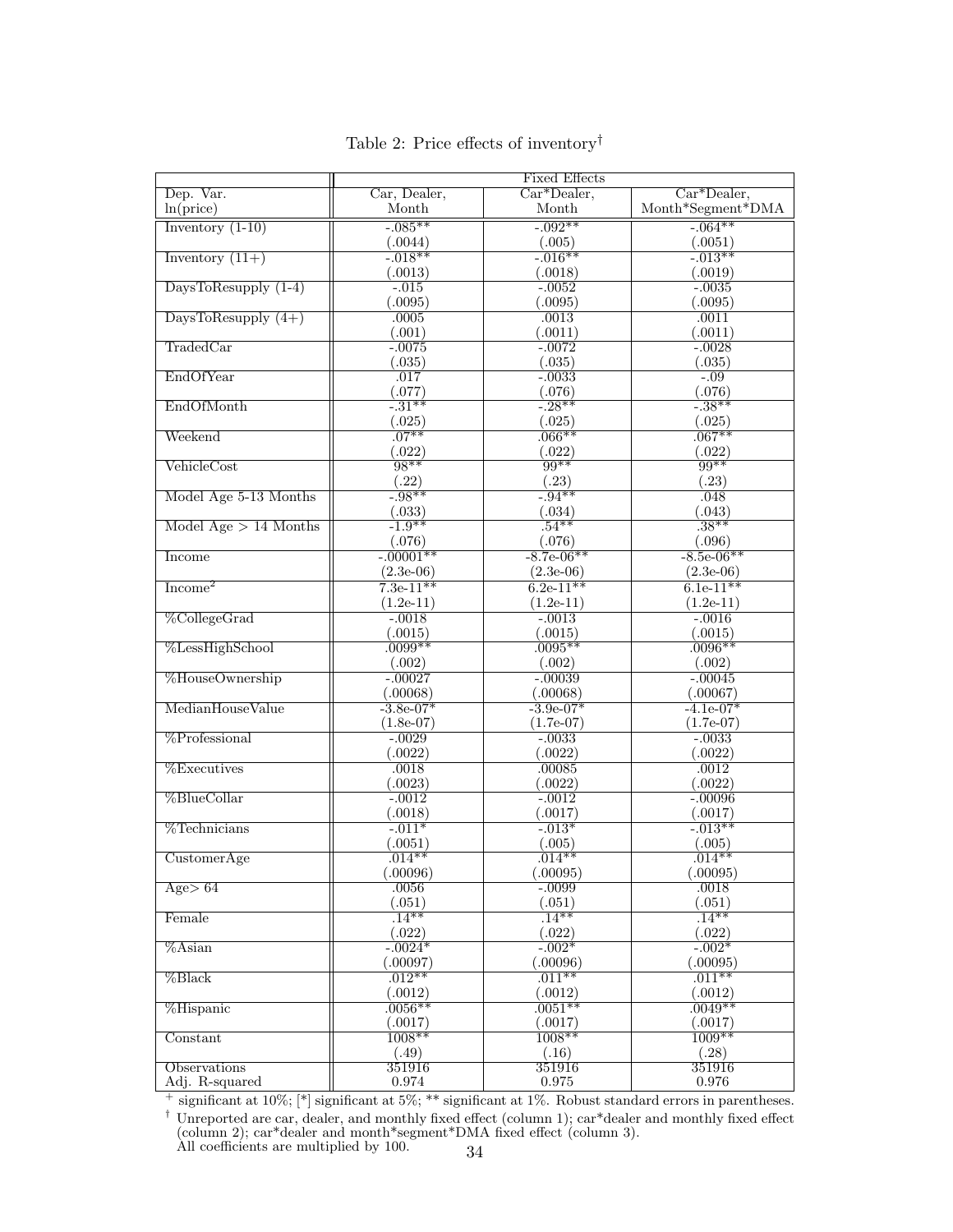|  | Table 3: Robustness checks <sup>†</sup> |  |
|--|-----------------------------------------|--|
|--|-----------------------------------------|--|

| Dep. Var. $ln(price)$               | (1)          | (2)        | $\overline{(3)}$         | (4)                    | (5)                    |
|-------------------------------------|--------------|------------|--------------------------|------------------------|------------------------|
|                                     | DTR with $#$ | DTR at low | Local                    | Substitute             | Coarser                |
|                                     | of arrivals  | inventory  | Inventory                | $\operatorname{Cars}$  | Inven. Def.            |
| Inventory $(1-10)$                  | $-0.092**$   | $-0.088**$ | $-08**$                  | $-0.085**$             |                        |
|                                     | (.005)       | (.0053)    |                          | (.0056)                |                        |
| Inventory $(11+)$                   | $-0.016**$   | $-0.016**$ | $\frac{(.0054)}{-.01**}$ | $-0.015**$             |                        |
|                                     | (.0019)      | (.0018)    | (.0019)                  | (.0019)                |                        |
| DaysToResupply                      | .001         | .00046     | .00049                   | .00061                 |                        |
|                                     | (.00099)     | (.0011)    | (.0011)                  | (.0011)                |                        |
| $DTR*$                              |              | $.0035+$   | $.0036+$                 | $.0045*$               |                        |
| LowInventory                        |              | (.0019)    | (.0019)                  | (.002)                 |                        |
| $\#$ Cars arriving                  | $-.00055$    |            |                          |                        |                        |
| in week $+1$                        | (.0036)      |            |                          |                        |                        |
| $\overline{\text{\#Cars arriving}}$ | $-0.0002$    |            |                          |                        |                        |
| in week $+2$                        | (.0036)      |            |                          |                        |                        |
| $#Cars$ arriving                    | .0019        |            |                          |                        |                        |
| in week $+3$                        | (.0036)      |            |                          |                        |                        |
| $\#$ Cars arriving                  | $-.00083$    |            |                          |                        |                        |
| in week $+4$                        | (.0037)      |            |                          |                        |                        |
| LocalInventory                      |              |            | $-0.049**$               |                        |                        |
|                                     |              |            | (.00039)                 |                        |                        |
| Substitute-                         |              |            |                          | $-0.0055**$            |                        |
| Inventory                           |              |            |                          | (.0013)                |                        |
| Coarse Inventory                    |              |            |                          |                        | $-0.069**$             |
| $(<=$ Median $)$                    |              |            |                          |                        | (.0036)                |
| Coarse Inventory                    |              |            |                          |                        | $-0.0083**$            |
| $($ Median $)$                      |              |            |                          |                        | (.0011)                |
| $\overline{\text{DTR (for)}}$       |              |            |                          |                        | .0028                  |
| Coarse Inventory)                   |              |            |                          |                        | (.027)                 |
| $\overline{\text{DTR (Coarse)}}$    |              |            |                          |                        | .048                   |
| LowInventory                        |              |            |                          |                        | (.066)                 |
| TradedCar                           | $-.0073$     | $-.0074$   | $-.0073$                 | $-.0045$               | .004                   |
|                                     | (.035)       | (.035)     | (.035)                   | (.037)                 | (.036)                 |
| EndOfYear                           | $-0.0043$    | $-0.0036$  | $-0.004$                 | $-0.027$               | $-0.025$               |
|                                     | (.077)       | (.076)     | (.076)                   | $\frac{(.08)}{-.28**}$ | $\frac{(.08)}{-.28**}$ |
| EndOfMonth                          | $-28**$      | $-28**$    | $-28**$                  |                        |                        |
|                                     | (.025)       | (.025)     | (.025)                   | (.026)                 | (.026)                 |
| Weekend                             | $.063**$     | $.063**$   | $.066**$                 | $.058**$               | $.059**$               |
|                                     | (.021)       | (.021)     | (.021)                   | (.022)                 | (.022)                 |
| VehicleCost                         | $99**$       | $99**$     | $99**$                   | $99**$                 | $99**$                 |
|                                     | (.23)        | (.23)      | (.23)                    | (.24)                  | (.24)                  |
| Model Age                           | $-0.94**$    | $-0.94**$  | $-88**$                  | $-95**$                | $-93**$                |
| $5-13$ Months                       | (.034)       | (.034)     | (.034)                   | (.035)                 | (.035)                 |
| Model Age                           | $-1.8**$     | $-1.8**$   | $-1.7**$                 | $-1.8**$               | $-1.7***$              |
| $> 14$ Months                       | (.076)       | (.076)     | (.077)                   | (.078)                 | (.078)                 |
| Constant                            | $1008**$     | $1008**$   | $1008**$                 | $1008**$               | $1009**$               |
|                                     | (.16)        | (.16)      | (.16)                    | (.17)                  | (.17)                  |
| Observations                        | 351916       | 351916     | 351916                   | 332020                 | 332020                 |
| Adj. R-squared                      | 0.975        | 0.975      | 0.975                    | 0.976                  | 0.976                  |

<sup>+</sup> significant at 10%; [\*] significant at 5%; \*\* significant at 1%. Robust standard errors in parentheses.

† Unreported are car\*dealer, monthly fixed effect, and the demographic variables reported in Table 2.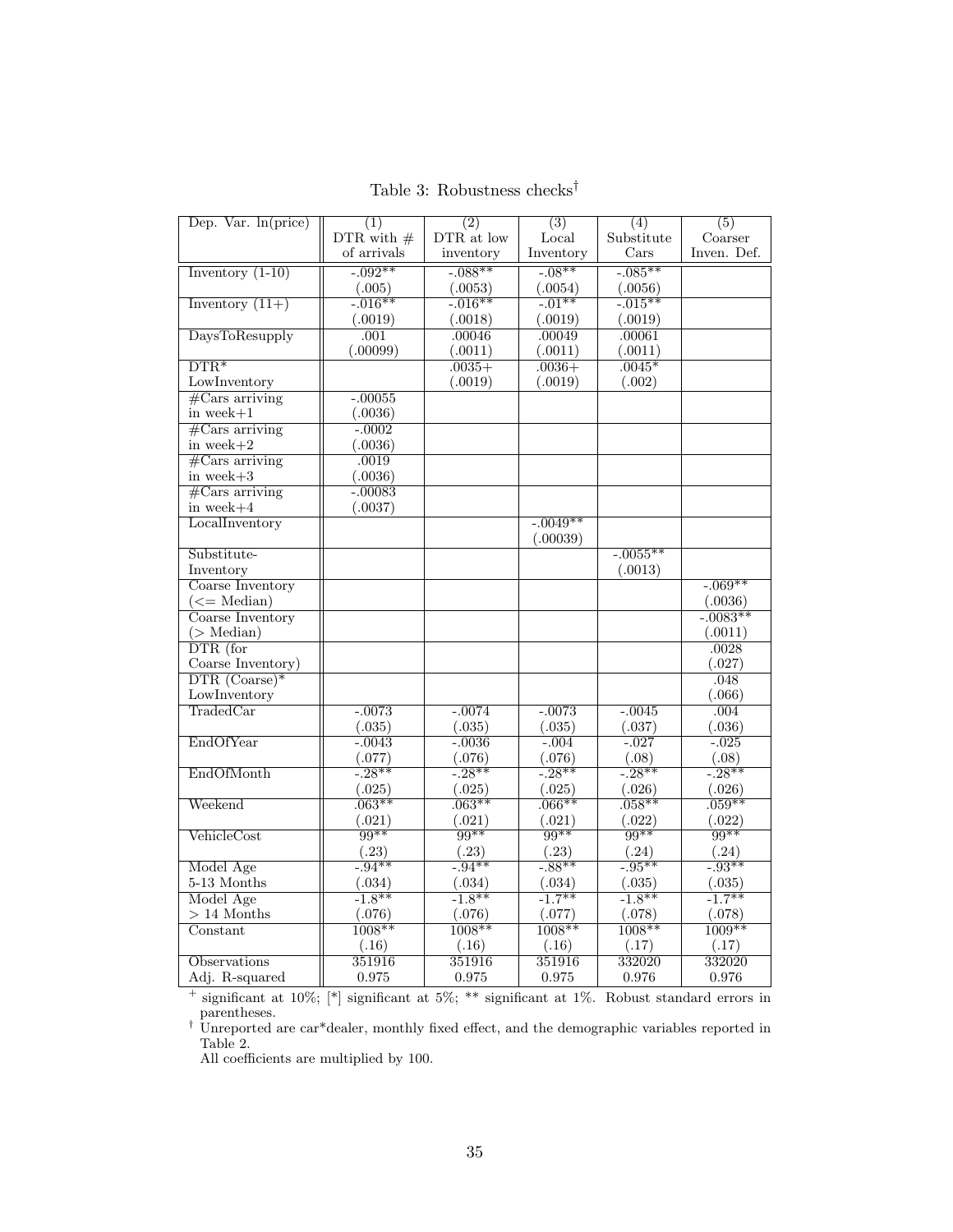| Dep. Var. $ln(price)$        | (1)         | (2)                 |
|------------------------------|-------------|---------------------|
|                              | OLS         | TV                  |
| Inventory $(1-10)$           | $-11**$     | $-.17**$            |
|                              | (.014)      | (.063)              |
| Inventory $(11+)$            | $-0.013***$ | $-.012$             |
|                              | (.0038)     | (.015)              |
| DaysToResupply               | .00032      | $-.015$             |
|                              | (.0021)     | (.0095)             |
| DTR*LowInventory             | .0044       | $.052***$           |
|                              | (.0042)     | (.019)              |
| TradedCar                    | .11         | .05                 |
|                              | (.094)      | (.11)               |
| EndOfYear                    | $-.17$      | $-.14$              |
|                              | (.19)       | (.19)               |
| EndOfMonth                   | $-32**$     | $-.32**$            |
|                              | (.062)      | (.062)              |
| Weekend                      | .01         | .024                |
|                              | (.053)      | (.052)              |
| $\rm VehicleCost$            | $101**$     | $101***$            |
|                              | (.51)       | (.44)               |
| Model Age 5-13 Months        | $-1.2**$    | $-11$ <sup>**</sup> |
|                              | (.088)      | (.1)                |
| Model Age $> 14$ Monthss     | $-2.2***$   | $-2**$              |
|                              | (.17)       | (.19)               |
| $\overline{\text{Constant}}$ | $1013**$    | $1013***$           |
|                              | (.43)       | (.64)               |
| Observations                 | 75213       | 75213               |
| Adj. R-squared               | 0.945       |                     |

Table 4: Instrumental variables $^\dagger$ 

 $^+$  significant at 10%;  $[*]$  significant at 5%; \*\* significant at 1%. Robust standard errors in parentheses.

† Unreported are car\*dealer, monthly fixed effect, and the demographic variables reported in Table 2.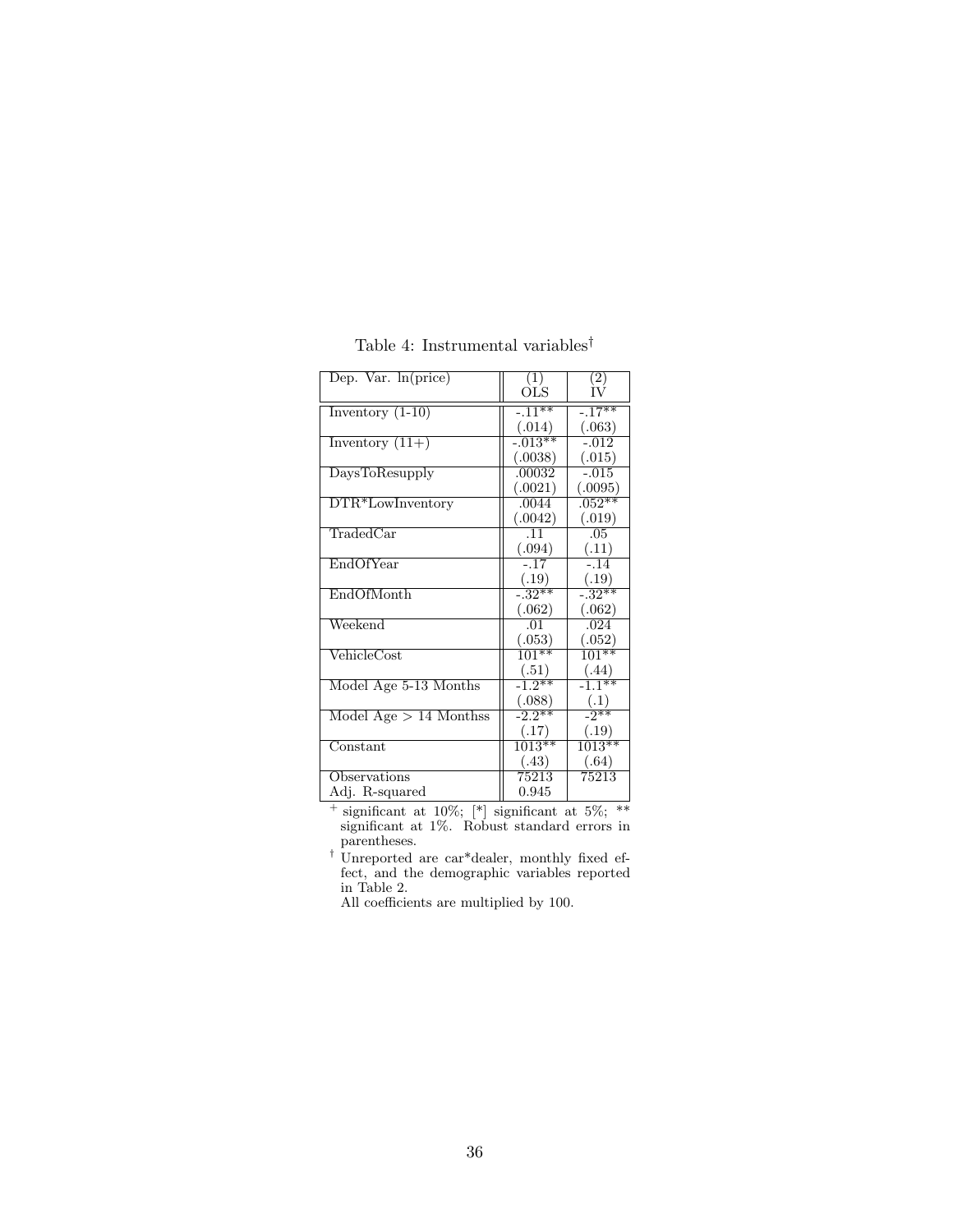| Dep. Var. $ln(price)$               | (1)                | (2)                       | $\overline{(3)}$    |
|-------------------------------------|--------------------|---------------------------|---------------------|
|                                     | Hot Cars           | End of Month              | Lot Full            |
| Inventory $(1-10)$                  | $-089**$           | $-0.086**$                | $-0.088**$          |
|                                     | (.0058)            | (.0057)                   | (.0053)             |
| $Inv.(1-10)*HotCar$                 | $-.0015$           |                           |                     |
|                                     | (.011)             |                           |                     |
| $Inv.(1-10)*EndOfMonth$             |                    | $-.01$                    |                     |
|                                     |                    | $\frac{(.0093)}{-.016**}$ |                     |
| Inventory $(11+)$                   | $-0.014**$         |                           | $-0.016**$          |
|                                     | (.0019)            | (.0019)                   | (.0018)             |
| $Inv.(11+) * HotCar$                | $-0.046**$         |                           |                     |
|                                     | (.0078)            |                           |                     |
| $Inv.(11+)$ <sup>*</sup> EndOfMonth |                    | $-.00027$                 |                     |
|                                     |                    | (.0025)                   |                     |
| <b>DaysToResupply</b>               | .00053             | .00033                    | .00046              |
| DTR*LowInventory                    | (.001)             | (.0012)                   | (.0011)<br>$.0035+$ |
|                                     |                    | .0024<br>(.0021)          | (.0019)             |
| $\text{DTR*HotCar}$                 | $.0046+$           |                           |                     |
|                                     | (.0028)            |                           |                     |
| DTR*EndOfMonth                      |                    | .00062                    |                     |
|                                     |                    | (.0023)                   |                     |
| DTR*LowInv*EndOfMonth               |                    | .0052                     |                     |
|                                     |                    | (.0044)                   |                     |
| $Inv>95\%MaxInv$                    |                    |                           | $-.0024$            |
|                                     |                    |                           | (.078)              |
| TradedCar                           | $-0.0066$          | $-0.0072$                 | $-.0074$            |
|                                     | (.035)             | (.035)                    | (.035)              |
| EndOfYear                           | $-.0048$           | $-.0028$                  | $-.0036$            |
|                                     | (.076)             | (.076)                    | (.076)              |
| EndOfMonth                          | $-0.28**$          | $-22**$                   | $-28**$             |
|                                     | (.025)             | (.068)                    | (.025)              |
| Weekend                             | $.064**$           | $.063**$                  | $.063**$            |
|                                     | (.021)             | (.021)                    | (.021)              |
| VehicleCost                         | $99**$             | $99**$                    | $99**$              |
|                                     | (.23)              | (.23)                     | (.23)               |
| Model Age 5-13 Months               | $-0.94**$          | $-0.94**$                 | $-0.94**$           |
| Model Age $> 14$ Months             | (.034)<br>$-1.8**$ | (.034)<br>$-1.8**$        | (.034)<br>$-1.8**$  |
|                                     |                    |                           |                     |
| Constant                            | (.076)<br>$1008**$ | (.076)<br>$1008**$        | (.076)<br>$1008**$  |
|                                     | (.16)              | (.16)                     | (.16)               |
| Observations                        | 351916             | 351916                    | 351916              |
| Adj. R-squared                      | 0.975              | 0.975                     | 0.975               |
|                                     |                    |                           |                     |

Table 5: Additional specifications<br> $^\dagger$ 

 $+$  significant at 10%;  $[*]$  significant at 5%; \*\* significant at 1%. Robust standard errors in parentheses.

† Unreported are car\*dealer, monthly fixed effect, and the demographic variables reported in Table 2.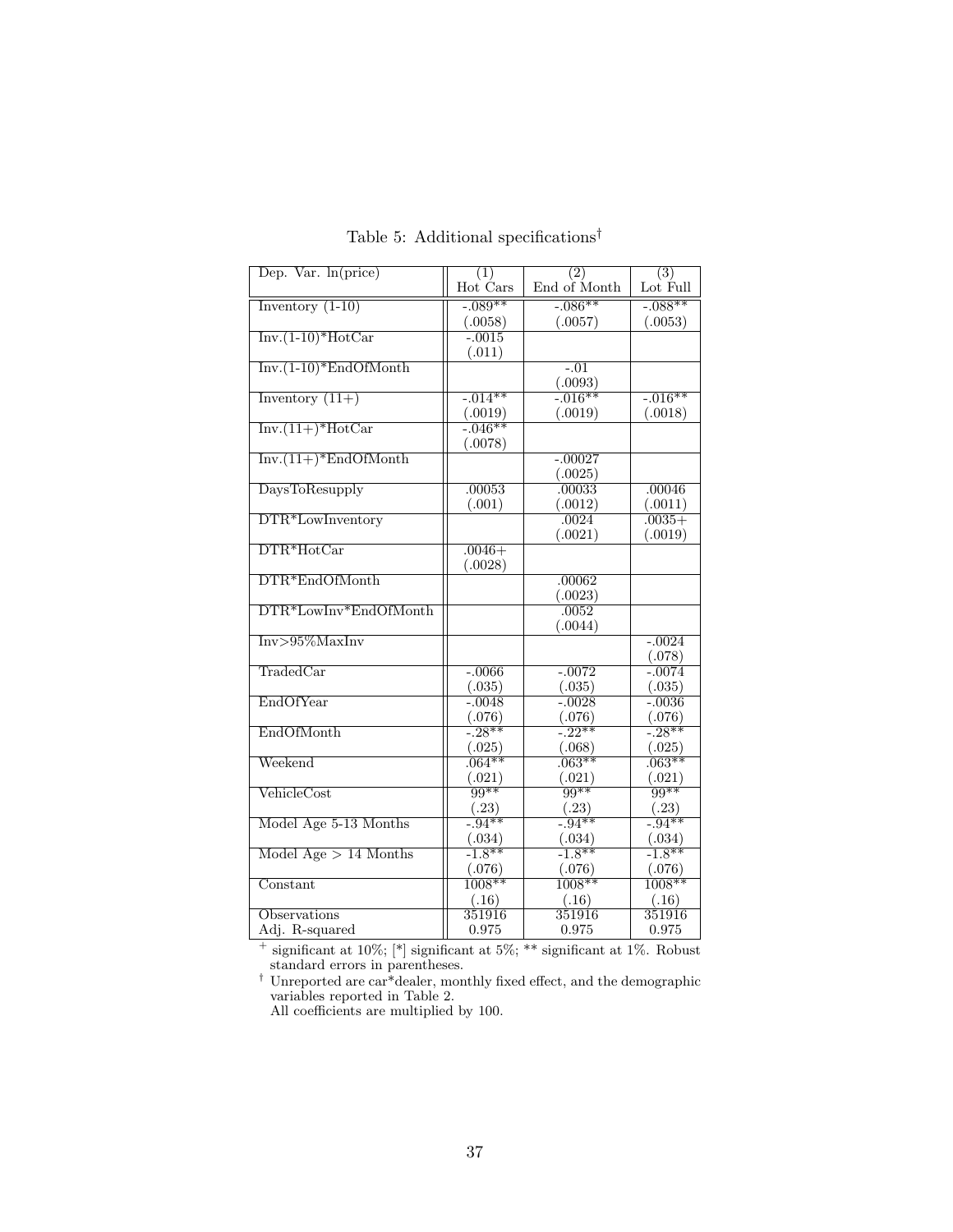Figure 1: Example of inventory movement for 3 cars at one Honda dealer in Jan/Feb 1999

# Franchise 82 (Honda)

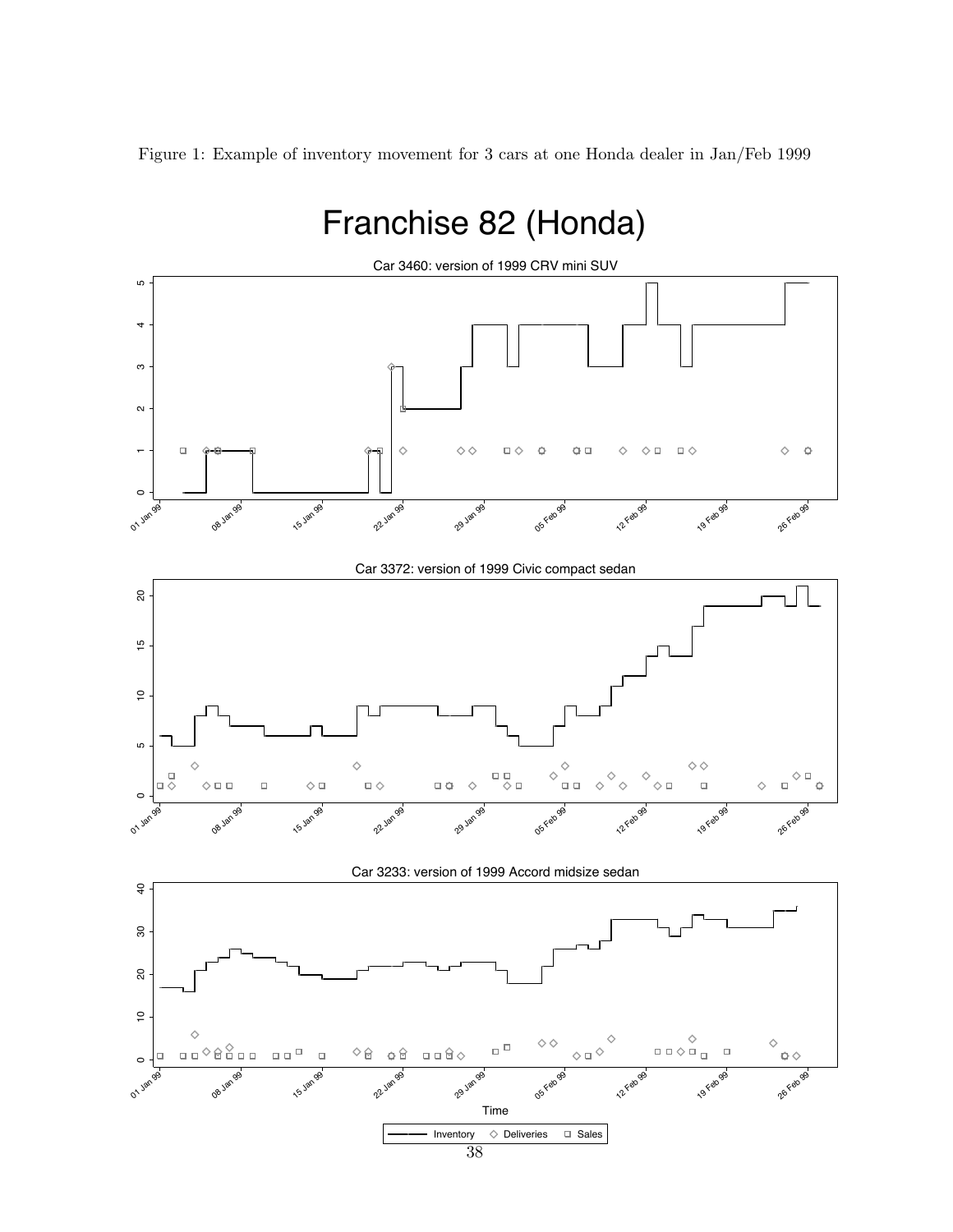Figure 2: Example of inventory movement for 3 cars at one Chevrolet dealer in Jan/Feb 1999

#### Franchise 2193 (Chevrolet) Car 1247: version of 1999 Tahoe fullsize SUV  $1$   $2$   $2$   $1$  $\mathfrak{S}$  $\Box$  $\overline{\mathsf{N}}$  $\Diamond$  $\square$   $\square$  $\circ$ 22 Jan 99 05 Feb 99 26Feb 99 08 Jan 99 **15 Jan 99** 29 Jan 99 12Feb 99 **19 Feb 99** 01 Jan 99 Car 876: version of 1999 Sierra 1500 fullsize truck  $\circ$  $1$  3 4 5 6 LO  $\downarrow$ ო  $\sim$  $\ddot{\Phi} \diamond$  $\square$   $\square$  $\diamond \diamond \diamond$  $\Box$  $\Box \diamondsuit \bullet \Box$  $\Diamond$ "**15 Jan 98 22 Jan 99** 29 Jan 99 05-Feb 99 **12 Feb 99** 19 Feb 99 26 Feb 99 01 Jan 99 08 Jan 99 Car 836: version of 1999 S10 compact pickup  $\rm{g}$ ப  $0 \qquad 10 \qquad 15 \qquad 20$  $\frac{6}{1}$  $\overline{c}$  $\Diamond$ LO  $\Box$ math>  $\Diamond$  $_\Box \diamondsuit$   $_\Box$  $\Box$  $\diamondsuit \Box \diamondsuit \diamondsuit$  $\Box$  $\Box$  $\diamondsuit$  $\Box$  $\Diamond$  $\square$ <br/> $\diamondsuit$  $\hat{Q}$  $\Box$  $\diamond \diamond$  $\ddot{\circ}$  $\circ$ 29 Jan 99 **19 Feb 99** 26Feb99 **15** Jan 98 05 Feb 99 12Feb 98  $\mathcal{U}^{\text{Jar}}$ 01 Jan 95 08 yan Time Inventory  $\Diamond$  Deliveries  $\Box$  Sales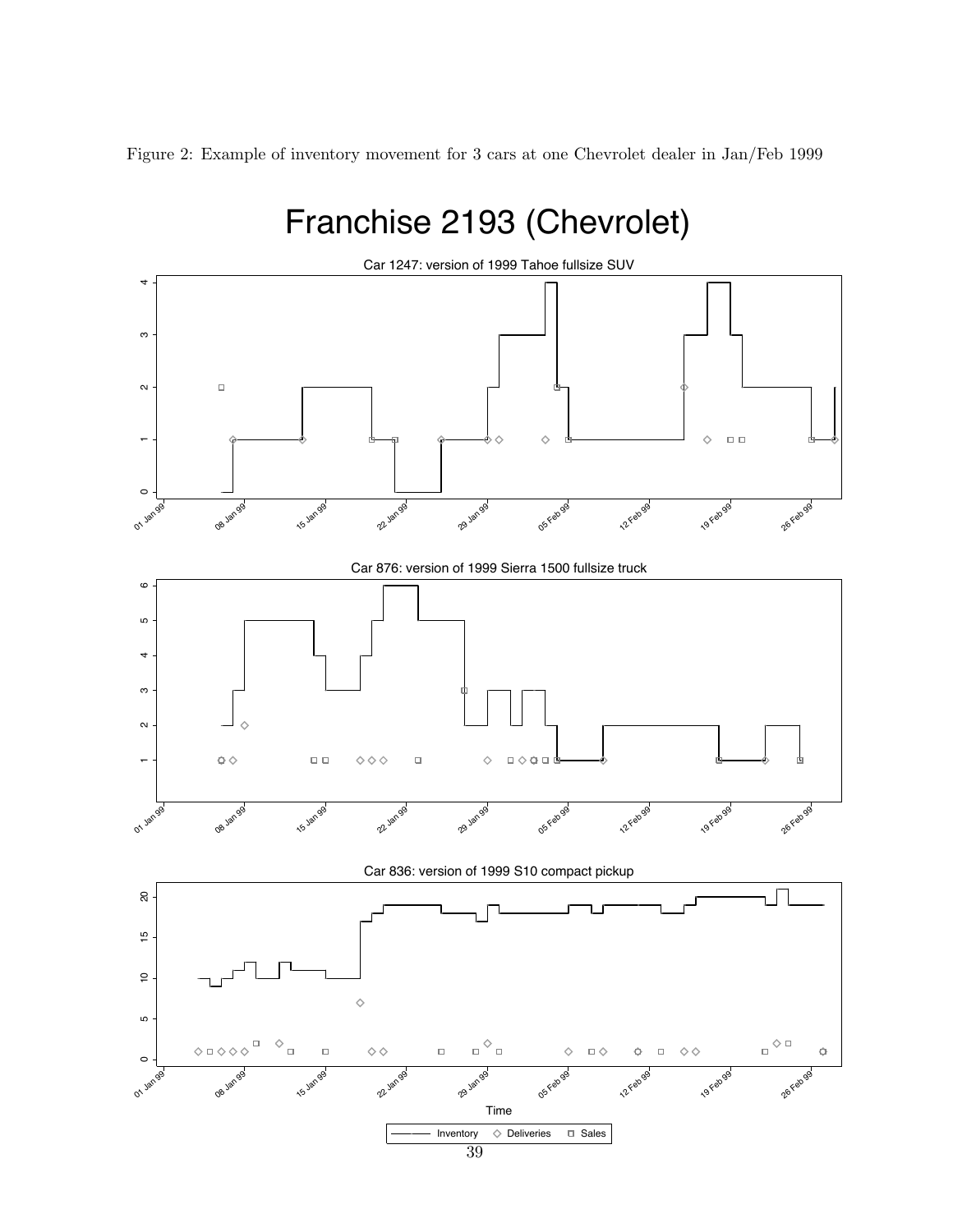Figure 3: Example of inventory movement for 3 cars at one Mercedes dealer in Jan/Feb 1999

## Franchise 701 (Mercedes)

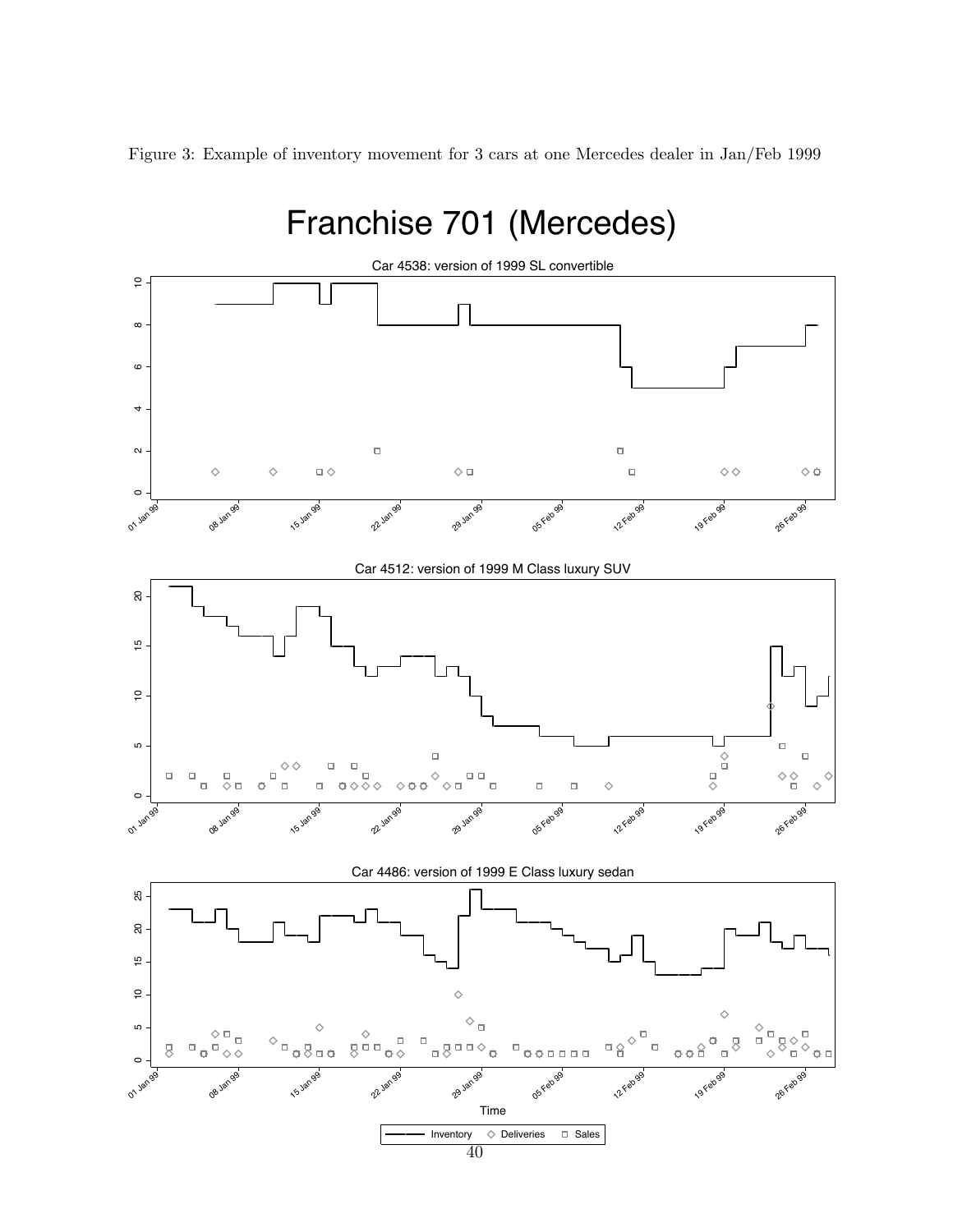Figure 4: Distribution of daily inventories (at the inventory "car" level)



41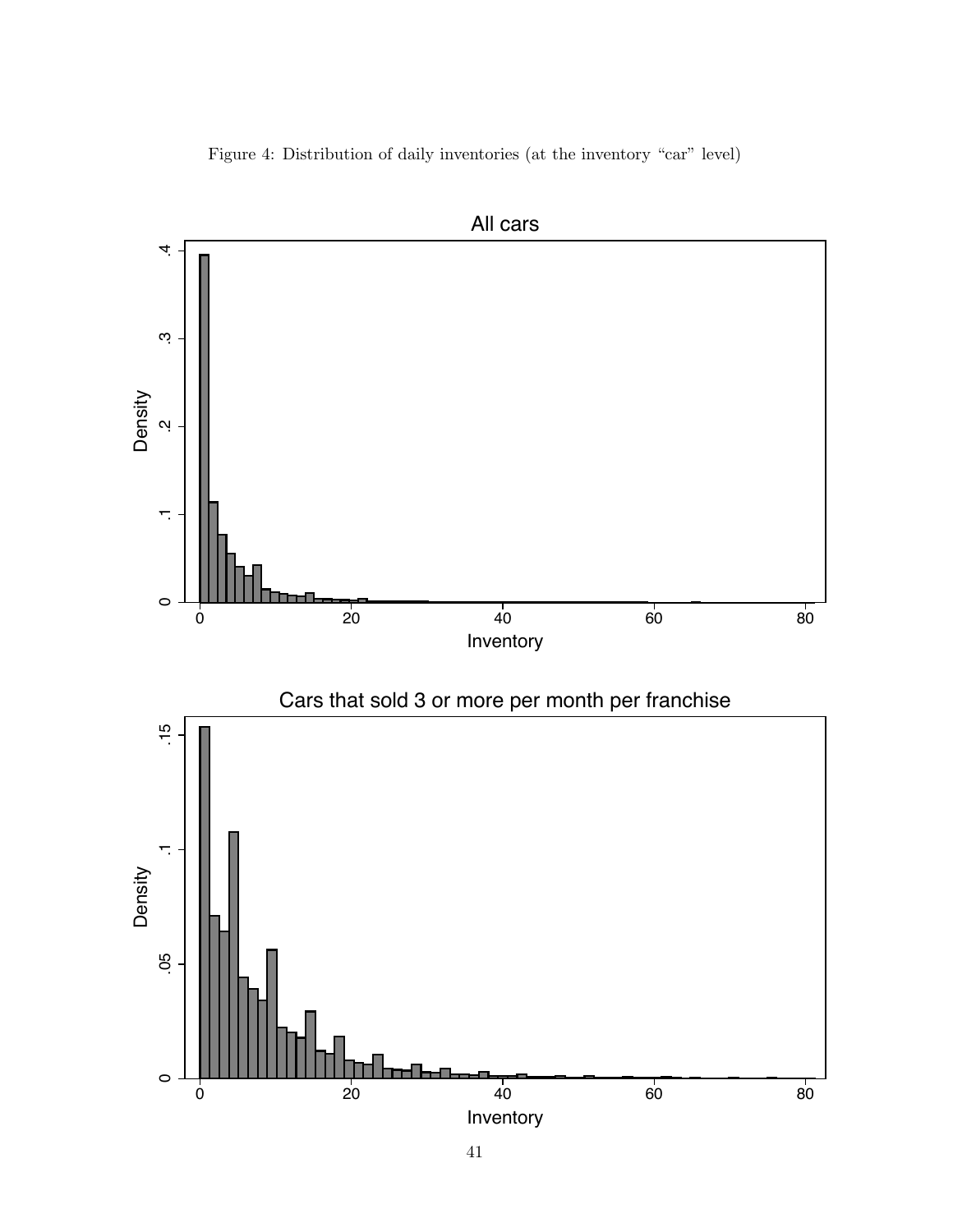Figure 5: Distribution of daily 'days to resupply' (at the inventory "car" level)

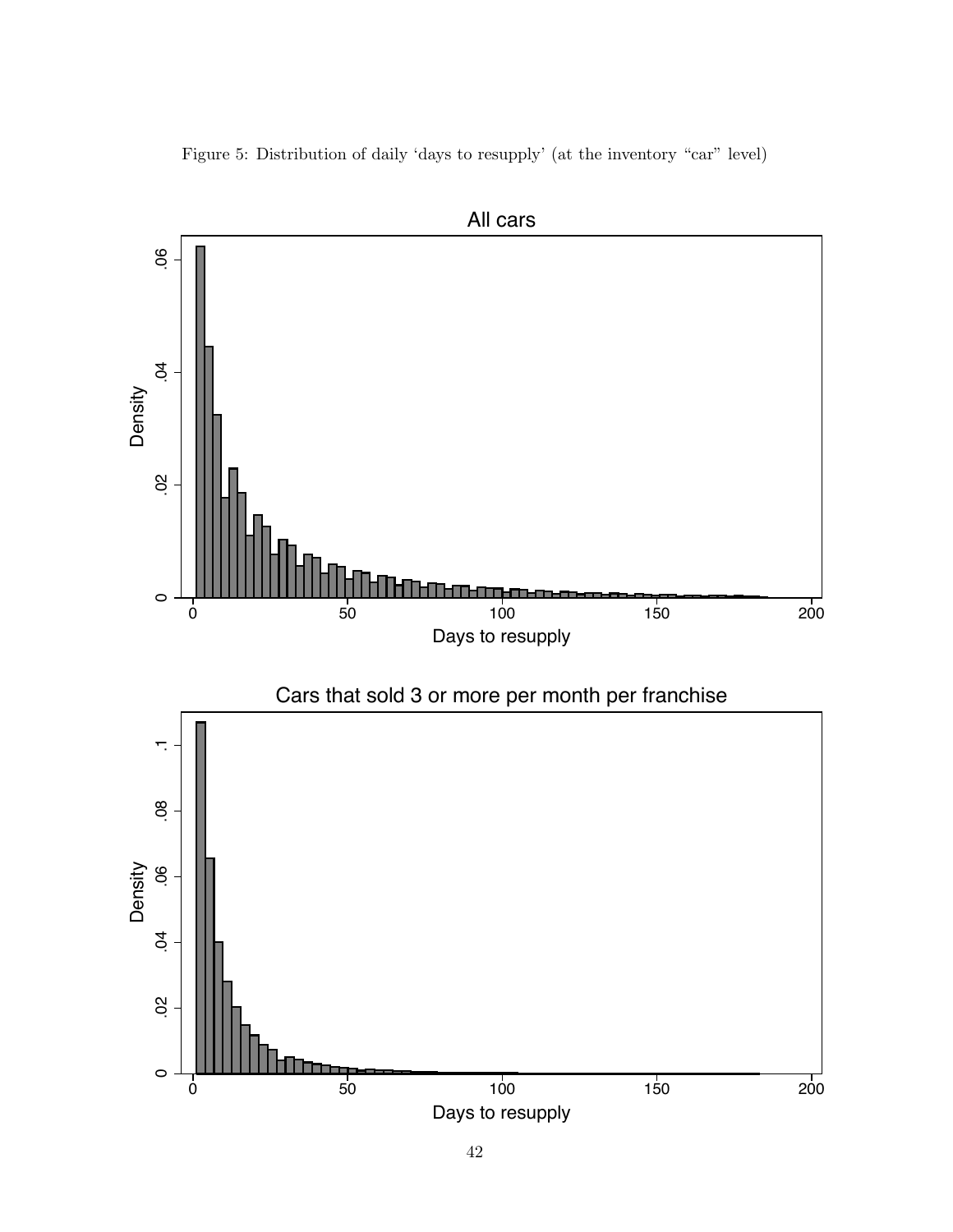Figure 6: Distribution of the number of vehicles (at the inventory"car" level) arriving on a day (conditional on supply, i.e. on at least one car arriving)



43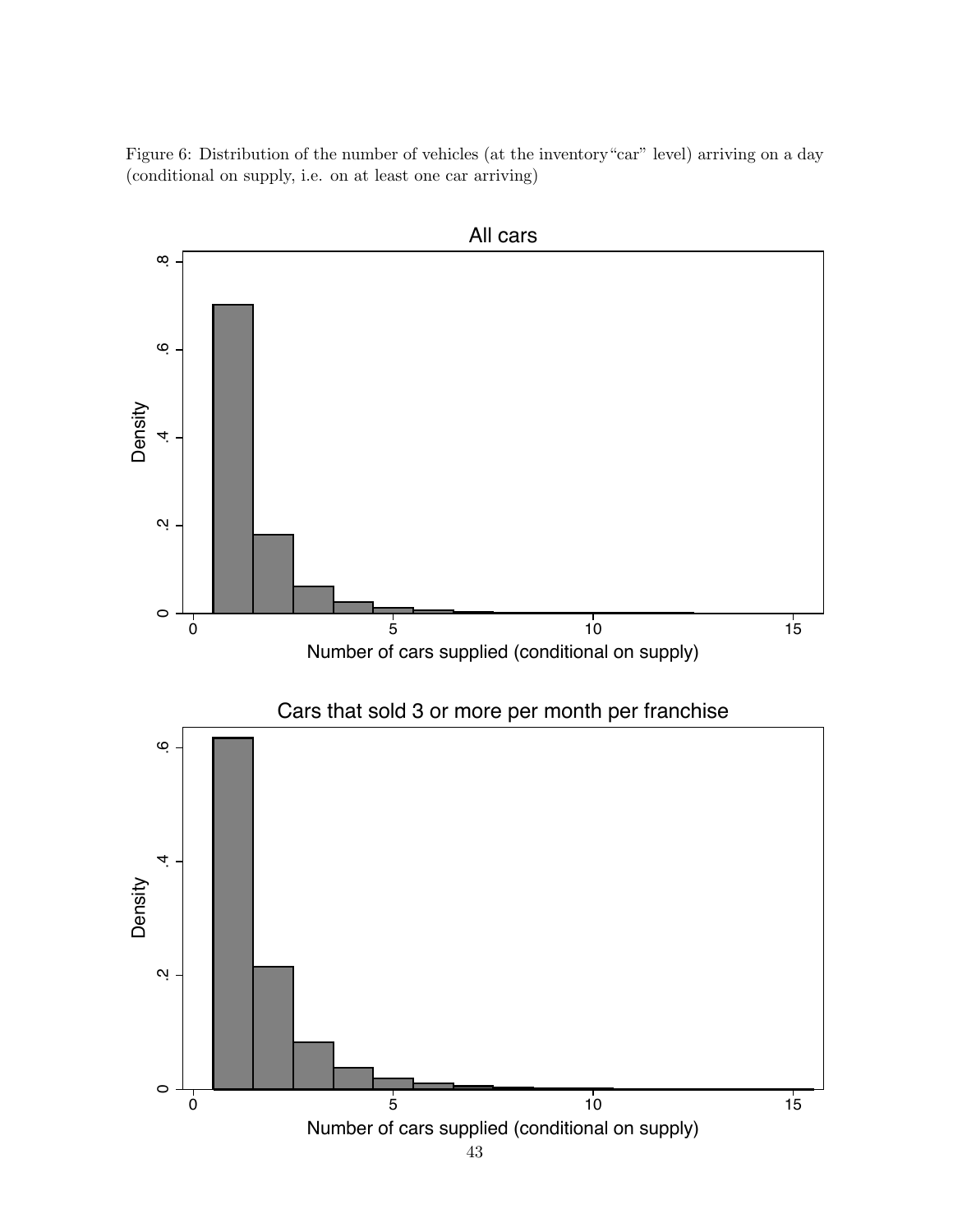Figure 7: Comparison of the price-inventory relationship across car-dealer sales volume quartiles with the full sample results



## **All quartiles, comparison of estimates**